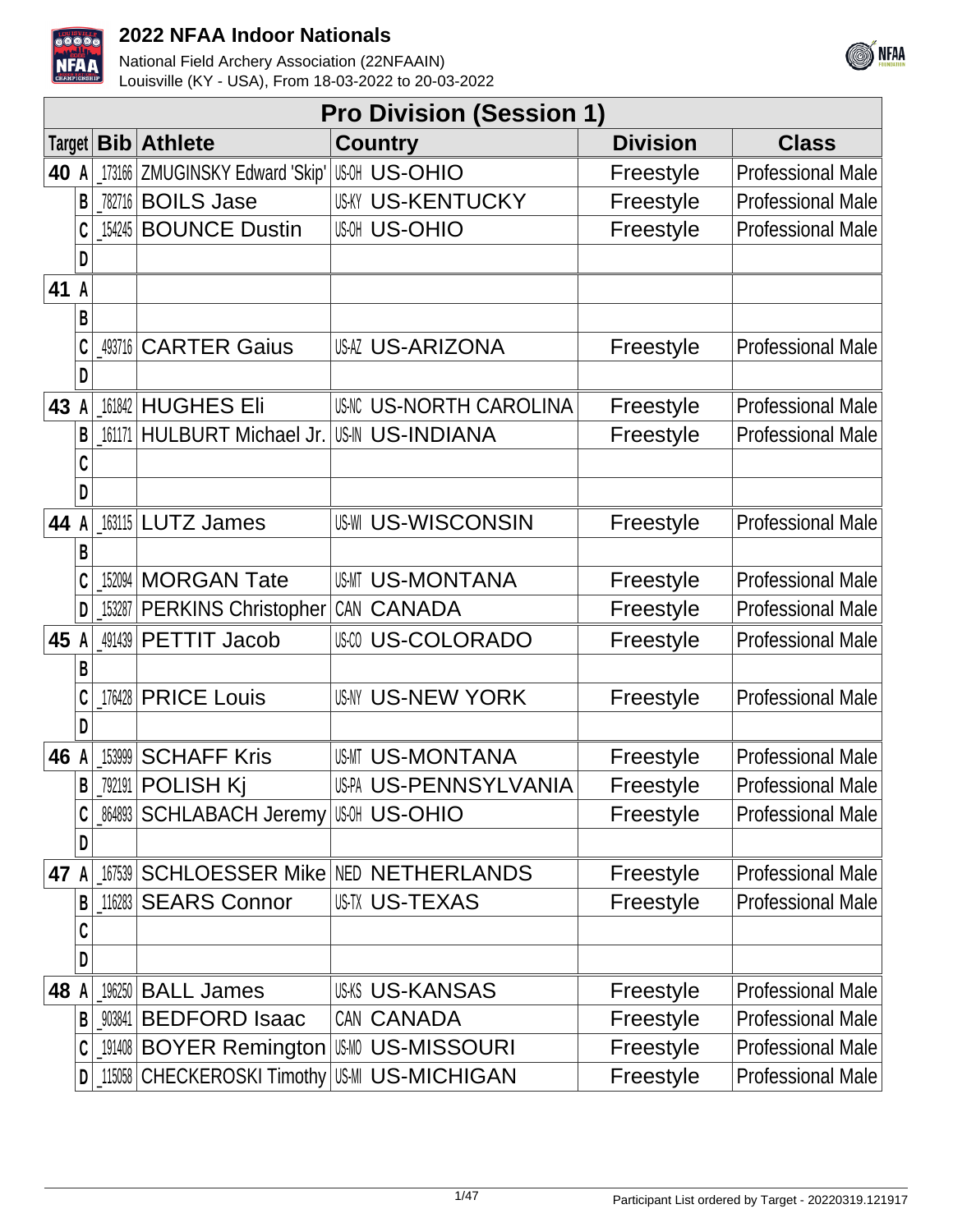



|        | <b>Pro Division (Session 1)</b><br>Continue |        |                                   |                                                  |                 |                          |  |  |  |  |
|--------|---------------------------------------------|--------|-----------------------------------|--------------------------------------------------|-----------------|--------------------------|--|--|--|--|
| Target |                                             |        | <b>Bib</b> Athlete                | <b>Country</b>                                   | <b>Division</b> | <b>Class</b>             |  |  |  |  |
| 49     | A                                           | 909401 | <b>DICKERSON Joshua</b>           | US-MI US-MICHIGAN                                | Freestyle       | <b>Professional Male</b> |  |  |  |  |
|        | B                                           | 787873 | <b>FREDERICK Cole T.</b>          | US-GEORGIA                                       | Freestyle       | <b>Professional Male</b> |  |  |  |  |
|        |                                             | 154382 | <b>GIBBS Lee</b>                  | <b>US-WISCONSIN</b>                              | Freestyle       | <b>Professional Male</b> |  |  |  |  |
|        | D                                           | 156315 | <b>GRIGGS Eric</b>                | <b>US-KY US-KENTUCKY</b>                         | Freestyle       | <b>Professional Male</b> |  |  |  |  |
| 50     | A                                           |        | 116249 HANSEN Stephan             | <b>DEN DENMARK</b>                               | Freestyle       | <b>Professional Male</b> |  |  |  |  |
|        | В                                           |        | 739529 HERITAGE Tyler             | US-N US-NEW JERSEY                               | Freestyle       | <b>Professional Male</b> |  |  |  |  |
|        |                                             |        | 183737 HOLMES Lewis               | <b>US-WISCONSIN</b>                              | Freestyle       | <b>Professional Male</b> |  |  |  |  |
|        | D                                           |        | 173229 INGHAM Nick                | US-ID US-IDAHO                                   | Freestyle       | <b>Professional Male</b> |  |  |  |  |
| 51     | A                                           |        | 462273 JASA Dan                   | <b>US-OHIO</b>                                   | Freestyle       | <b>Professional Male</b> |  |  |  |  |
|        | B                                           |        | 159298 LIPPENCOTT Cody            | US-PA US-PENNSYLVANIA                            | Freestyle       | <b>Professional Male</b> |  |  |  |  |
|        |                                             |        | 115260 MARSH Steve                | <b>USO US-COLORADO</b>                           | Freestyle       | <b>Professional Male</b> |  |  |  |  |
|        | D                                           |        | 114819 REYES Brandon              | <b>US-VA US-VIRGINIA</b>                         | Freestyle       | <b>Professional Male</b> |  |  |  |  |
| 52     | A                                           |        | 166364 SAPP Carson                | <b>US-GEORGIA</b>                                | Freestyle       | <b>Professional Male</b> |  |  |  |  |
|        | B                                           | 174967 | SCHERER Gregory Scott US-MICHIGAN |                                                  | Freestyle       | <b>Professional Male</b> |  |  |  |  |
|        |                                             | 118321 |                                   | <b>SCHLEUSNER Grant US-WISCONSIN</b>             | Freestyle       | <b>Professional Male</b> |  |  |  |  |
|        | D                                           | 175881 | <b>THACKER Donnie</b>             | <b>US-KENTUCKY</b>                               | Freestyle       | <b>Professional Male</b> |  |  |  |  |
| 53     | A                                           |        | 494785 WILLIAMS Jack              | <b>USCA US-CALIFORNIA</b>                        | Freestyle       | <b>Professional Male</b> |  |  |  |  |
|        | B                                           | 473042 | <b>YOUNG Matthew</b>              | US-PA US-PENNSYLVANIA                            | Freestyle       | <b>Professional Male</b> |  |  |  |  |
|        |                                             | 118836 | <b>BEAUBOUEF Chance</b>           | <b>US-TENNESSEE</b>                              | Freestyle       | <b>Professional Male</b> |  |  |  |  |
|        | D                                           | 156777 | <b>BORDWELL Glen</b>              | <b>US-NY US-NEW YORK</b>                         | Freestyle       | <b>Professional Male</b> |  |  |  |  |
| 54     | A                                           | 533481 | <b>CAMPBELL Erick</b>             | US-PA US-PENNSYLVANIA                            | Freestyle       | <b>Professional Male</b> |  |  |  |  |
|        | B                                           |        | _776922   FANNIN Ben              | <b>US-KENTUCKY</b>                               | Freestyle       | <b>Professional Male</b> |  |  |  |  |
|        |                                             |        |                                   | 117899   FERRARO Anthony   US-A, US-PENNSYLVANIA | Freestyle       | <b>Professional Male</b> |  |  |  |  |
|        | D                                           |        | 486681 HANLEY Kolby               | US-GEORGIA                                       | Freestyle       | <b>Professional Male</b> |  |  |  |  |
| 55 A   |                                             |        | 533036 MARTIN Justin              | <b>US-OHIO</b>                                   | Freestyle       | Professional Male        |  |  |  |  |
|        |                                             |        | 153353 SCOTT Jonathan             | <b>US-NY US-NEW YORK</b>                         | Freestyle       | <b>Professional Male</b> |  |  |  |  |
|        |                                             |        | 455132 WILDE Reo                  | USID US-IDAHO                                    | Freestyle       | <b>Professional Male</b> |  |  |  |  |
|        |                                             |        | 738372 BARNETT Drake              | US-IL US-ILLINOIS                                | Freestyle       | <b>Professional Male</b> |  |  |  |  |
| 56     | A                                           |        | 486663 BEE Christopher            | US-IA US-IOWA                                    | Freestyle       | <b>Professional Male</b> |  |  |  |  |
|        | В                                           |        | 160852 ELLISON Brady              | US-ARIZONA                                       | Freestyle       | <b>Professional Male</b> |  |  |  |  |
|        |                                             |        | 156625 HANNAH Justin              | <b>US-NORTH CAROLINA</b>                         | Freestyle       | <b>Professional Male</b> |  |  |  |  |
|        | D                                           |        | $183758$ HEMPEN Brady             | <b>US-KENTUCKY</b>                               | Freestyle       | Professional Male        |  |  |  |  |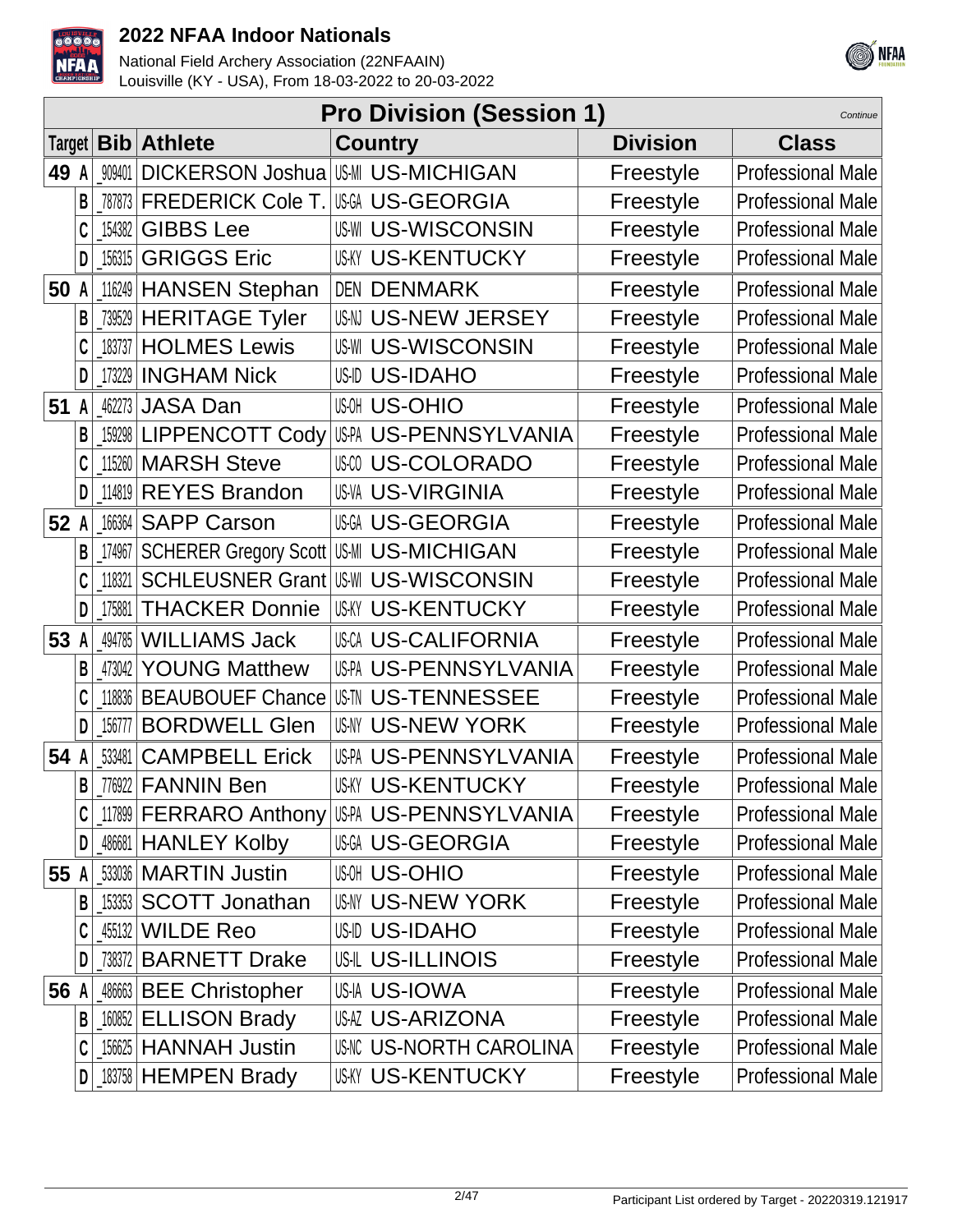



|        |   |        |                                | <b>Pro Division (Session 1)</b>                   |                 | Continue                   |
|--------|---|--------|--------------------------------|---------------------------------------------------|-----------------|----------------------------|
| Target |   |        | <b>Bib</b> Athlete             | <b>Country</b>                                    | <b>Division</b> | <b>Class</b>               |
| 57     | A |        | 861592 JEFFRIES Ryan           | <b>US-KY US-KENTUCKY</b>                          | Freestyle       | <b>Professional Male</b>   |
|        | B |        | 503095 WILKEN Nathan           | <b>US-COLORADO</b>                                | Freestyle       | <b>Professional Male</b>   |
|        |   |        |                                |                                                   |                 |                            |
|        |   |        |                                | [153879   JACKSON Richard   US-P. US-PENNSYLVANIA | Freestyle       | <b>Professional Male</b>   |
| 58     |   |        | 906477 JENKINS Eric            | <b>US-KS US-KANSAS</b>                            | Freestyle       | <b>Professional Male</b>   |
|        | B | 184169 | <b>MCCLANAHAN Wade</b>         | US-SOUTH DAKOTA                                   | Freestyle       | <b>Professional Male</b>   |
|        |   | 176284 | <b>MOORE Nicholas</b>          | <b>US-WI US-WISCONSIN</b>                         | Freestyle       | <b>Professional Male</b>   |
|        | D | 196982 | <b>KLINE Tyson</b>             | <b>US-KS US-KANSAS</b>                            | Freestyle       | <b>Professional Male</b>   |
| 59     | A |        | 115190 NELLESSEN Isaac         | <b>US-WISCONSIN</b>                               | Freestyle       | <b>Professional Male</b>   |
|        | B | 462755 | <b>WILLS Shane</b>             | US-MARYLAND                                       | Freestyle       | <b>Professional Male</b>   |
|        |   |        | 154480 CLEM Tanner             | <b>US-COLORADO</b>                                | Freestyle       | <b>Professional Male</b>   |
|        | D | 741145 | <b>CARPENTER Trevor</b>        | US-AL US-ALABAMA                                  | Freestyle       | <b>Professional Male</b>   |
| 60     | A |        | 901538 HAMMERSTAD Dalton       | <b>US-WISCONSIN</b>                               | Freestyle       | <b>Professional Male</b>   |
|        | B |        | 116174 HARRIS Zachary          | <b>US-GEORGIA</b>                                 | Freestyle       | <b>Professional Male</b>   |
|        |   | 465472 | <b>SCHNUR Christopher</b>      | <b>US-OHIO</b>                                    | Freestyle       | <b>Professional Male</b>   |
|        | D |        | _908123 SMITH Sam              | <b>US-GEORGIA</b>                                 | Freestyle       | <b>Professional Male</b>   |
| 61     | A |        | 155393 TOLLE Tyler             | <b>US-COLORADO</b>                                | Freestyle       | <b>Professional Male</b>   |
|        | B | 665976 | <b>RATTA Chad</b>              | <b>US-DHIO</b>                                    | Freestyle       | <b>Professional Male</b>   |
|        |   |        |                                |                                                   |                 |                            |
|        | D |        |                                |                                                   |                 |                            |
| 62 A   |   |        |                                |                                                   |                 |                            |
|        | B |        | 197834 ELLISON Toja            | US-ARIZONA                                        | Freestyle       | Professional Female        |
|        | C |        |                                |                                                   |                 |                            |
|        | D |        |                                |                                                   |                 |                            |
| 63     |   |        | 156318 WALLACE Sharon          | <b>IUSSC US-SOUTH CAROLINA</b>                    | Freestyle       | <b>Professional Female</b> |
|        | B |        | 117840   OCHOA-ANDERSON Linda  | USUT US-UTAH                                      | Freestyle       | <b>Professional Female</b> |
|        |   |        | 161344 PROCTOR Makenna US-MILD |                                                   | Freestyle       | <b>Professional Female</b> |
|        |   |        | 492804 RUIZ Alexis             | <b>US-ARIZONA</b>                                 | Freestyle       | <b>Professional Female</b> |
| 64     |   |        | 156740 LUTZ Danelle            | <b>US-WI US-WISCONSIN</b>                         | Freestyle       | <b>Professional Female</b> |
|        | B |        | 171795 RIVES Morgan            | <b>USMS US-MISSISSIPPI</b>                        | Freestyle       | <b>Professional Female</b> |
|        |   |        | 483399 KELLER Lexi             | <b>US-WI US-WISCONSIN</b>                         | Freestyle       | <b>Professional Female</b> |
|        |   |        |                                | 154171 BRENZEL Samantha USNY US-NEW YORK          | Freestyle       | <b>Professional Female</b> |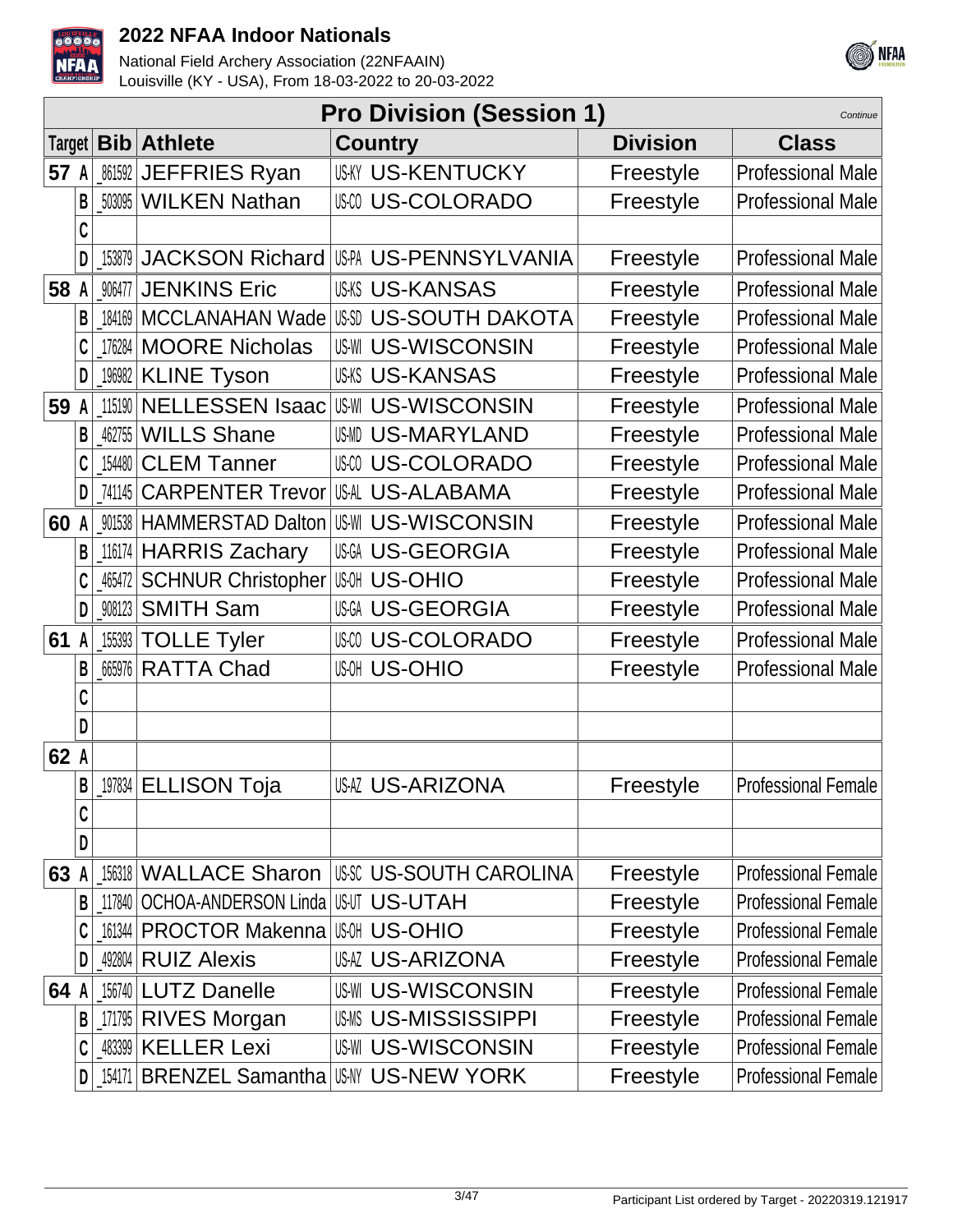



|      |   |        |                                                  | <b>Pro Division (Session 1)</b> |                 | Continue                        |
|------|---|--------|--------------------------------------------------|---------------------------------|-----------------|---------------------------------|
|      |   |        | Target <b>Bib Athlete</b>                        | <b>Country</b>                  | <b>Division</b> | <b>Class</b>                    |
| 65   | A | 536800 | <b>GRINE Haly</b>                                | US-PA US-PENNSYLVANIA           | Freestyle       | <b>Professional Female</b>      |
|      | B | 158224 | <b>GURNEY Kaylee</b>                             | <b>US-UTAH</b>                  | Freestyle       | <b>Professional Female</b>      |
|      |   |        | 117498 SCARBROUGH Anna                           | <b>US-GEORGIA</b>               | Freestyle       | <b>Professional Female</b>      |
|      | D |        | 200878 MCGLADDERY Erin                           | CAN CANADA                      | Freestyle       | <b>Professional Female</b>      |
| 66   | A |        | 182321 BENDER Raegan                             | <b>US-NEBRASKA</b>              | Freestyle       | <b>Professional Female</b>      |
|      | B |        | 474713 LANCE Sarah                               | <b>US-WISCONSIN</b>             | Freestyle       | <b>Professional Female</b>      |
|      |   |        | 767825 MARTIN Brandie                            | <b>US-OHIO</b>                  | Freestyle       | <b>Professional Female</b>      |
|      | D | 153859 | <b>DORAMUS Jennifer</b>                          | US-ID US-IDAHO                  | Freestyle       | <b>Professional Female</b>      |
| 67   | A |        | 115180 CHAMBERS Gracelyn                         | US-NORTH CAROLINA               | Freestyle       | <b>Professional Female</b>      |
|      | B |        | 467433 GORE-SMITH Heather                        | USCA US-CALIFORNIA              | Freestyle       | <b>Professional Female</b>      |
|      |   | 156950 | <b>SCHNUR Ashley</b>                             | <b>US-OHIO</b>                  | Freestyle       | <b>Professional Female</b>      |
|      | D |        |                                                  |                                 |                 |                                 |
| 68 A |   |        |                                                  |                                 |                 |                                 |
|      | B |        |                                                  |                                 |                 |                                 |
|      |   |        | 452576 RYALS IV George                           | US-GEORGIA                      | Freestyle       | <b>Professional Senior Male</b> |
|      | D |        |                                                  |                                 |                 |                                 |
| 69 A |   |        |                                                  |                                 |                 |                                 |
|      | B |        |                                                  |                                 |                 |                                 |
|      |   | 172453 | <b>GILLINGHAM Timothy</b>                        | <b>IUSUT US-UTAH</b>            | Freestyle       | <b>Professional Senior Male</b> |
|      | D |        | 163195 HOCH Lynn                                 | <b>US-IA US-IOWA</b>            | Freestyle       | <b>Professional Senior Male</b> |
| 70 A |   |        |                                                  |                                 |                 |                                 |
|      | B |        | [157140 TRAIL Keith                              | <b>US-WEST VIRGINIA</b>         | Freestyle       | <b>Professional Senior Male</b> |
|      |   |        | 156956   CHRISTENBERRY Darrin   US-IN US-INDIANA |                                 | Freestyle       | <b>Professional Senior Male</b> |
|      |   |        | D 161493 DURNIL Chuck                            | US-GEORGIA                      | Freestyle       | <b>Professional Senior Male</b> |
| 71   | A |        | 172842 LEITER Michael                            | US-MARYLAND                     | Freestyle       | <b>Professional Senior Male</b> |
|      | B |        | <b>541381 MINNICK Danny</b>                      | <b>US-VA US-VIRGINIA</b>        | Freestyle       | <b>Professional Senior Male</b> |
|      |   |        | [154479 CLEM Anthony                             | <b>US-COLORADO</b>              | Freestyle       | <b>Professional Senior Male</b> |
|      |   |        | 156780 COLLINS Darren                            | <b>US-KANSAS</b>                | Freestyle       | <b>Professional Senior Male</b> |
| 72 A |   |        | $159233$ WHITE Greg                              | <b>US-NORTH CAROLINA</b>        | Freestyle       | Professional Senior Male        |
|      | B |        | $156483$ PRICE Mike                              | <b>US-IV US-NEW YORK</b>        | Freestyle       | <b>Professional Senior Male</b> |
|      |   |        | 175043 JABLONSKI Michael                         | US-MI US-MICHIGAN               | Freestyle       | <b>Professional Senior Male</b> |
|      |   |        | $D$ 156933 HORN Ed                               | US-IA US-IOWA                   | Freestyle       | <b>Professional Senior Male</b> |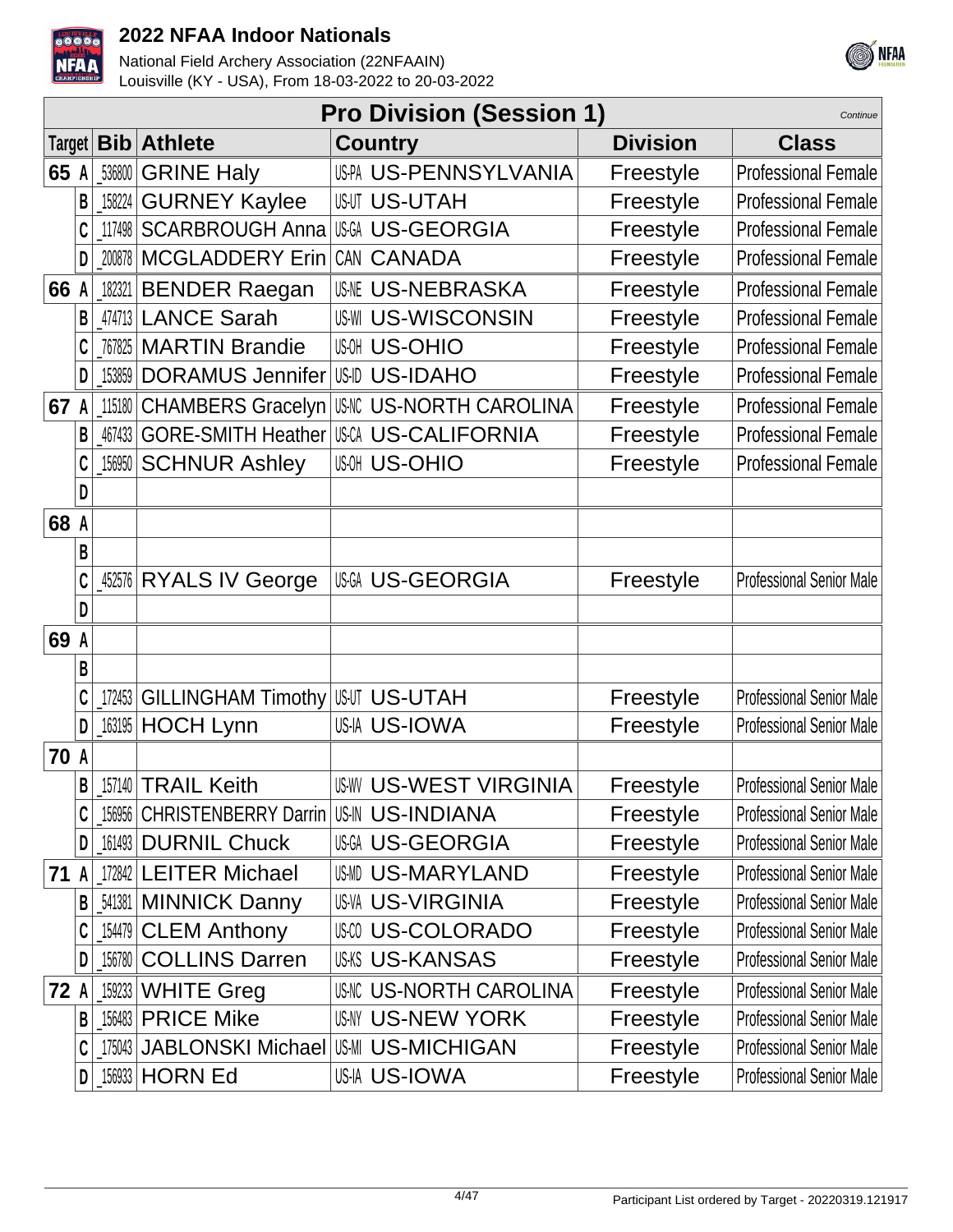

National Field Archery Association (22NFAAIN) Louisville (KY - USA), From 18-03-2022 to 20-03-2022



|      |           |            |                                                  | <b>Pro Division (Session 1)</b>                  |                        | Continue                               |
|------|-----------|------------|--------------------------------------------------|--------------------------------------------------|------------------------|----------------------------------------|
|      |           |            | Target   Bib   Athlete                           | <b>Country</b>                                   | <b>Division</b>        | <b>Class</b>                           |
| 73 A |           |            | $174953$ FICKEL Brian                            | <b>US-OHIO</b>                                   | Freestyle              | <b>Professional Senior Male</b>        |
|      | B         |            | 155449 NICHOLS Wade                              | <b>US-ARIZONA</b>                                | Freestyle              | <b>Professional Senior Male</b>        |
|      |           |            | [153730 BUTTON Jeff                              | <b>US-WI US-WISCONSIN</b>                        | Freestyle              | <b>Professional Senior Male</b>        |
|      | D         |            | 161727 BRETSCH Ross Spenser                      | US-IA US-IOWA                                    | Freestyle              | <b>Professional Senior Male</b>        |
| 74 A |           |            | 153765 MCKENTY Sean                              | CAN CANADA                                       | Freestyle              | <b>Professional Senior Male</b>        |
|      | B         | 447963     | <b>COOLEY Chuck</b>                              | <b>US-NY US-NEW YORK</b>                         | Freestyle              | <b>Professional Senior Male</b>        |
|      |           |            | 175965 PERRY Bryan                               | <b>US-NORTH CAROLINA</b>                         | Freestyle              | <b>Professional Senior Male</b>        |
|      | D         |            |                                                  |                                                  |                        |                                        |
| 75 A |           |            | 153766 MCCLEAN Fiona                             | CAN CANADA                                       | Freestyle              | <b>Professional Senior Female</b>      |
|      | B         |            | 156280 OCHS Debra                                | <b>US-FLORIDA</b>                                | Freestyle              | <b>Professional Senior Female</b>      |
|      |           |            | 158600 BOND Brenda                               | <b>US-VA US-VIRGINIA</b>                         | Freestyle              | <b>Professional Senior Female</b>      |
|      | D         | $\_158353$ | <b>SHIRK Denise</b>                              | US-PA US-PENNSYLVANIA                            | Freestyle              | <b>Professional Senior Female</b>      |
| 76   | A         |            | 154134 NELSON Todd                               | <b>US-MINNESOTA</b>                              | Freestyle              | Professional Silver Senior Male        |
|      | B         |            | 171984 WENK Carl                                 | <b>US-MI US-MICHIGAN</b>                         | Freestyle              | Professional Silver Senior Male        |
|      |           |            | 195290 PETTIT Michael                            | <b>US-COLORADO</b>                               | Freestyle              | Professional Silver Senior Male        |
|      | D         |            |                                                  |                                                  |                        |                                        |
| 77   | A         | 114843     | <b>BARNSDALE Dave</b>                            | US-WISCONSIN                                     | Freestyle              | Professional Silver Senior Male        |
|      | B         |            | 154147 HARBAUGH Tony                             | <b>US-IDAHO</b>                                  | Freestyle              | <b>Professional Silver Senior Male</b> |
|      |           |            | 171258 COBLENTZ Tom                              | <b>US-MARYLAND</b>                               | Freestyle              | <b>Professional Master Senior Male</b> |
|      | D         |            |                                                  |                                                  |                        |                                        |
|      |           |            |                                                  | Sunday - 8:00 AM Line (Session 2)                |                        |                                        |
|      |           |            | $\textsf{Target} \mathbf{Bib} \mathbf{Ath}$ lete | <b>Country</b>                                   | <b>Division</b>        | <b>Class</b>                           |
|      | 1 A       |            | 153589 GIRARD Fawn                               | <b>US-OHIO</b>                                   | Barebow Recurve        | <b>Adult Female</b>                    |
|      | B         |            | 901543 BUTLER Jill                               | <b>US-NY US-NEW YORK</b>                         | Barebow Recurve        | <b>Adult Female</b>                    |
|      |           |            | <b>848949 LYONS Christina</b>                    | <b>US-ILLINOIS</b>                               | <b>Barebow Recurve</b> | <b>Adult Female</b>                    |
|      | D         |            | _907387   WRIGHT Kirsten                         | <b>US-MICHIGAN</b>                               | <b>Barebow Recurve</b> | <b>Adult Female</b>                    |
|      | 2 A       |            | 459007 WINKER Lesley                             | US-NORTH CAROLINA                                | <b>Barebow Recurve</b> | <b>Adult Female</b>                    |
|      | B         |            | 906748 PRUCCOLI Kristina                         | IUS-MI US-MICHIGAN                               | <b>Barebow Recurve</b> | <b>Adult Female</b>                    |
|      |           |            | 160970   WAHLMAN Elaina                          | US-IN US-INDIANA                                 | Barebow Recurve        | <b>Adult Female</b>                    |
|      | D         |            |                                                  | 871544 SHIMADA Gabrielle US-WISCONSIN            | <b>Barebow Recurve</b> | <b>Adult Female</b>                    |
|      | 3 A       |            |                                                  | 453249   GILDENHUYS Samantha   US-W. US-OKLAHOMA | Barebow Recurve        | <b>Adult Female</b>                    |
|      | $B \vert$ |            | <b>M9229 LONG Hallie</b>                         | <b>US-TENNESSEE</b>                              | <b>Barebow Recurve</b> | <b>Adult Female</b>                    |

**C** \_001934 RATLIFF Tracy US-TENNESSEE Barebow Recurve Adult Female **D** \_909276 ARNDT Adia WS-MINNESOTA Barebow Recurve Adult Female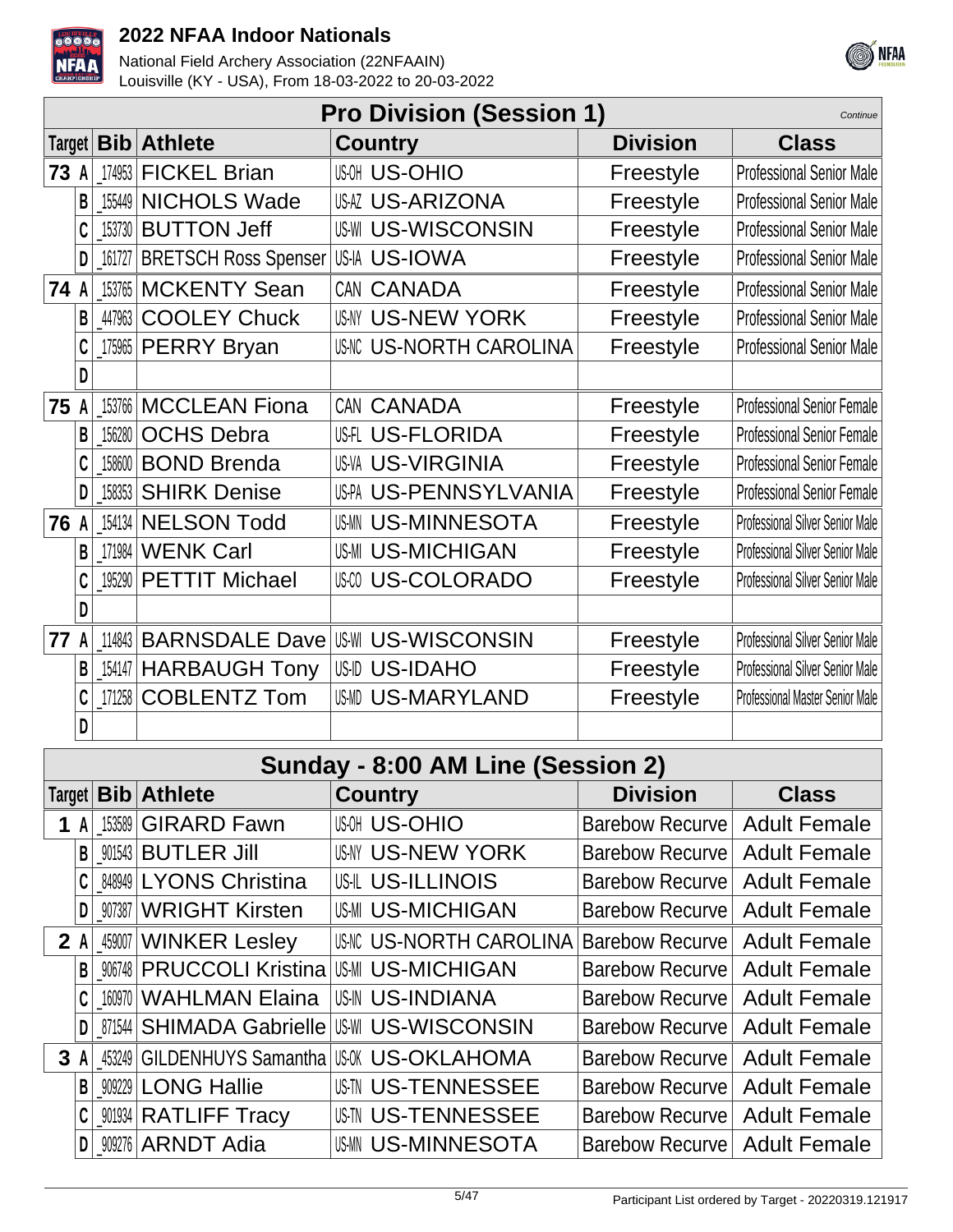



|             |     |        |                                                        |                          | Sunday - 8:00 AM Line (Session 2) | Continue           |
|-------------|-----|--------|--------------------------------------------------------|--------------------------|-----------------------------------|--------------------|
|             |     |        | Target   Bib   Athlete                                 | <b>Country</b>           | <b>Division</b>                   | <b>Class</b>       |
|             | 4 A |        | 161630 BILLS Scott                                     | <b>US-MICHIGAN</b>       | Barebow Recurve                   | <b>Senior Male</b> |
|             | B   |        | 646308   OGILVIE Jeff                                  | <b>US-IL US-ILLINOIS</b> | <b>Barebow Recurve</b>            | <b>Senior Male</b> |
|             | C   | 434367 | STONEBRAKER Richard US-TV US-TEXAS                     |                          | <b>Barebow Recurve</b>            | <b>Senior Male</b> |
|             | D   | 906650 | <b>DENNY Jeff</b>                                      | <b>US-MISSOURI</b>       | <b>Barebow Recurve</b>            | <b>Senior Male</b> |
| 5 A         |     |        | 171567 ROGERS Ben                                      | US-ALABAMA               | <b>Barebow Recurve</b>            | <b>Senior Male</b> |
|             | B   | 897936 | <b>GOTTBERG William</b>                                | <b>IUSNE US-NEBRASKA</b> | <b>Barebow Recurve</b>            | <b>Senior Male</b> |
|             |     |        | <b>_001052   DAVENPORT Michael   US-IL US-ILLINOIS</b> |                          | <b>Barebow Recurve</b>            | <b>Senior Male</b> |
|             | D   |        | 516609 WYRICK Gary                                     | <b>US-OHIO</b>           | <b>Barebow Recurve</b>            | <b>Senior Male</b> |
|             | 6 A |        | 005959 BEAUCHAMP Manuel US-PA US-PENNSYLVANIA          |                          | <b>Barebow Recurve</b>            | <b>Senior Male</b> |
|             | B   |        | [161088   PROUT Christopher   US-MICHIGAN              |                          | <b>Barebow Recurve</b>            | <b>Senior Male</b> |
|             |     | 171929 | <b>DAVIS Douglas</b>                                   | <b>US-IN US-INDIANA</b>  | <b>Barebow Recurve</b>            | <b>Senior Male</b> |
|             |     | 851629 | SEMBROSKI Robert US-IN US-INDIANA                      |                          | <b>Barebow Recurve</b>            | <b>Senior Male</b> |
|             | 8 A |        | 518817 COX Colby                                       | <b>US-COLORADO</b>       | <b>Barebow Recurve</b>            | <b>Adult Male</b>  |
|             | B   |        | 469749   PARTLOWE Grayson   US-W. US-VIRGINIA          |                          | <b>Barebow Recurve</b>            | <b>Adult Male</b>  |
|             |     |        | 904000 MULLIS Jerid                                    | <b>US-IN US-INDIANA</b>  | <b>Barebow Recurve</b>            | <b>Adult Male</b>  |
|             | D   | 156297 | <b>WINKER John</b>                                     | US-NORTH CAROLINA        | <b>Barebow Recurve</b>            | <b>Adult Male</b>  |
| 9           | A   |        | 869637 DAVIS Ryan                                      | <b>US-IN US-INDIANA</b>  | <b>Barebow Recurve</b>            | <b>Adult Male</b>  |
|             | B   | 153804 | DE VERA Alex                                           | US-IL US-ILLINOIS        | <b>Barebow Recurve</b>            | <b>Adult Male</b>  |
|             |     | 909330 | SUTHERLAND JR. Marc US-IN US-INDIANA                   |                          | <b>Barebow Recurve</b>            | <b>Adult Male</b>  |
|             | D   | 906956 | <b>RITCHEY Timothy</b>                                 | <b>US-OHIO</b>           | <b>Barebow Recurve</b>            | <b>Adult Male</b>  |
| 10 A        |     |        | 543386 JOHNSON Timothy US-MICHIGAN                     |                          | <b>Barebow Recurve</b>            | <b>Adult Male</b>  |
|             | B   |        | _907837   HOLLAND Clayton   US-VA US-VIRGINIA          |                          | <b>Barebow Recurve</b>            | <b>Adult Male</b>  |
|             | C   |        | _901542 <b>BUTLER Larry</b>                            | US-NY US-NEW YORK        | <b>Barebow Recurve</b>            | <b>Adult Male</b>  |
|             | D   |        | 459619 MCDONOUGH Frank US-A US-PENNSYLVANIA            |                          | <b>Barebow Recurve</b>            | <b>Adult Male</b>  |
| <b>11 A</b> |     |        | 792384 LEON Hector                                     | US-TLORIDA               | <b>Barebow Recurve</b>            | <b>Adult Male</b>  |
|             |     |        | 737158 MONTGOMERY Shawn US-KY US-KENTUCKY              |                          | <b>Barebow Recurve</b>            | <b>Adult Male</b>  |
|             |     | 908979 | <b>DOUGLAS Jason</b>                                   | <b>US-MISSISSIPPI</b>    | <b>Barebow Recurve</b>            | <b>Adult Male</b>  |
|             |     | 450530 | GILDENHUYS Johannes US-0K US-OKLAHOMA                  |                          | <b>Barebow Recurve</b>            | <b>Adult Male</b>  |
| 12A         |     |        | 454335 YOST Eric                                       |                          | US-PENNSYLVANIA   Barebow Recurve | <b>Adult Male</b>  |
|             | B   |        | 909352 NYER Mike                                       | US-PA US-PENNSYLVANIA    | <b>Barebow Recurve</b>            | <b>Adult Male</b>  |
|             | C   |        | 901261 SOBECKI Xander                                  | US-IL US-ILLINOIS        | <b>Barebow Recurve</b>            | <b>Adult Male</b>  |
|             | D   |        | _908981 LUONG Hoang                                    | <b>US-MICHIGAN</b>       | <b>Barebow Recurve</b>            | <b>Adult Male</b>  |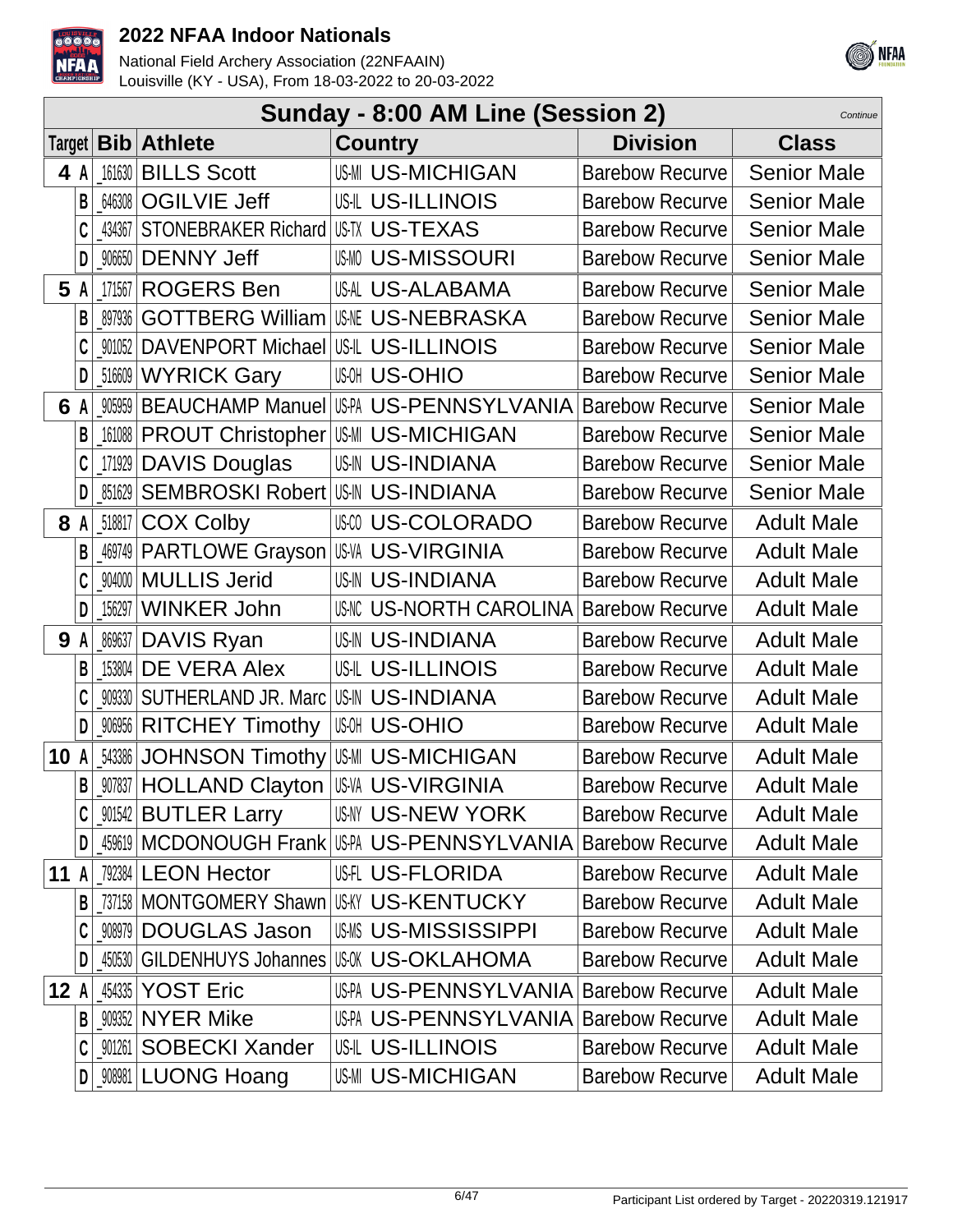



|        |   |        |                                                  | Sunday - 8:00 AM Line (Session 2)              |                                                  | Continue            |
|--------|---|--------|--------------------------------------------------|------------------------------------------------|--------------------------------------------------|---------------------|
| Target |   |        | <b>Bib</b> Athlete                               | <b>Country</b>                                 | <b>Division</b>                                  | <b>Class</b>        |
| 13 A   |   |        | 153545 HARPER Rodney                             | <b>US-MICHIGAN</b>                             | Barebow Recurve                                  | <b>Adult Male</b>   |
|        | B | 534227 | <b>GODWIN Malhon</b>                             | <b>US-INDIANA</b>                              | <b>Barebow Recurve</b>                           | <b>Adult Male</b>   |
|        |   |        | 456213 CHERRO Frank                              | <b>US-MI US-MICHIGAN</b>                       | <b>Barebow Recurve</b>                           | <b>Adult Male</b>   |
|        |   |        | 731948 LIMOCO Jason                              | <b>US-OHIO</b>                                 | <b>Barebow Recurve</b>                           | <b>Adult Male</b>   |
| 14A    |   |        | _909042 REAY Spencer                             | <b>US-MI US-MICHIGAN</b>                       | <b>Barebow Recurve</b>                           | <b>Adult Male</b>   |
|        | B |        | 909182 LEE Colin                                 | <b>US-OHIO</b>                                 | <b>Barebow Recurve</b>                           | <b>Adult Male</b>   |
|        |   |        | _902179 SELLHORN Spike                           | <b>US-TU US-TENNESSEE</b>                      | <b>Barebow Recurve</b>                           | <b>Adult Male</b>   |
|        | D |        |                                                  |                                                |                                                  |                     |
| 15A    |   |        | 441556 DELZELL Ruth                              | <b>US-COLORADO</b>                             | Barebow Recurve Senior Female                    |                     |
|        |   |        | 787800 RODRIGUEZ Robin                           | <b>IUS-TX US-TEXAS</b>                         | Barebow Recurve Senior Female                    |                     |
|        |   |        | 909190 YOUNG Marla                               | <b>US-MI US-MICHIGAN</b>                       | Barebow Recurve Senior Female                    |                     |
|        | D |        | 906714 LINDSTROM Lori                            | <b>US-MI US-MICHIGAN</b>                       | Barebow Recurve Senior Female                    |                     |
| 16     | A |        | 191719 HARDIN Thomas                             | <b>US-IN US-INDIANA</b>                        | Freestyle Limited Recurve   Silver Senior Male   |                     |
|        | B |        | 156104   SHACKELFORD James                       | US-IN US-INDIANA                               | Freestyle Limited Recurve   Silver Senior Male   |                     |
|        | C |        | 439362 MOULTON Jack                              | USSI US-SOUTH DAKOTA                           | Freestyle Limited Recurve   Silver Senior Male   |                     |
|        | D |        | 189433   MATHEWS Mark                            | USPA US-PENNSYLVANIA                           | Freestyle Limited Recurve   Silver Senior Male   |                     |
| 17     | A |        | 155497 MEYERS Glenn                              | <b>US-MI US-MICHIGAN</b>                       | Freestyle Limited Recurve   Silver Senior Male   |                     |
|        |   |        | 875275 LATOURELLE Mark                           | <b>IUSMN US-MINNESOTA</b>                      | Freestyle Limited Recurve   Silver Senior Male   |                     |
|        |   |        | 792831 HEDGES Wendell                            | <b>US-IN US-INDIANA</b>                        | Freestyle Limited Recurve   Silver Senior Male   |                     |
|        | D |        |                                                  |                                                |                                                  |                     |
| 18     | A |        |                                                  | 437987   ANDERSON Martha   US MM US-WASHINGTON | Freestyle Limited Recurve   Silver Senior Female |                     |
|        | B |        | _789968   FARROW WALKER Mary   US-IL US-ILLINOIS |                                                | Freestyle Limited Recurve Silver Senior Female   |                     |
|        | C |        | 436054 WALKER Priest                             | US-ILLINOIS                                    | Freestyle Limited Recurve   Silver Senior Male   |                     |
|        | D |        |                                                  |                                                |                                                  |                     |
| 19     | A |        | 153127 JONES Christina                           | USKS US-KANSAS                                 | Freestyle Limited                                | <b>Adult Female</b> |
|        | В |        |                                                  | 170353 STRASSMAN Erica US-WISCONSIN            | <b>Freestyle Limited</b>                         | <b>Adult Female</b> |
|        |   |        | 195386 TONG Aurora                               | <b>US-TX US-TEXAS</b>                          | <b>Freestyle Limited</b>                         | <b>Adult Female</b> |
|        | D |        |                                                  |                                                |                                                  |                     |
| 20     | A |        | 904058   LENARDSON Anthony                       | US-WYOMING                                     | <b>Freestyle Limited</b>                         | <b>Adult Male</b>   |
|        | B |        | 171086 CARMIN Matthew                            | <b>US-NEBRASKA</b>                             | <b>Freestyle Limited</b>                         | <b>Adult Male</b>   |
|        | C |        | 195387   TONG Eric                               | USTX US-TEXAS                                  | <b>Freestyle Limited</b>                         | <b>Adult Male</b>   |
|        | D |        | 157698 WITHERS Trent                             | US-SOUTH DAKOTA Freestyle Limited              |                                                  | <b>Adult Male</b>   |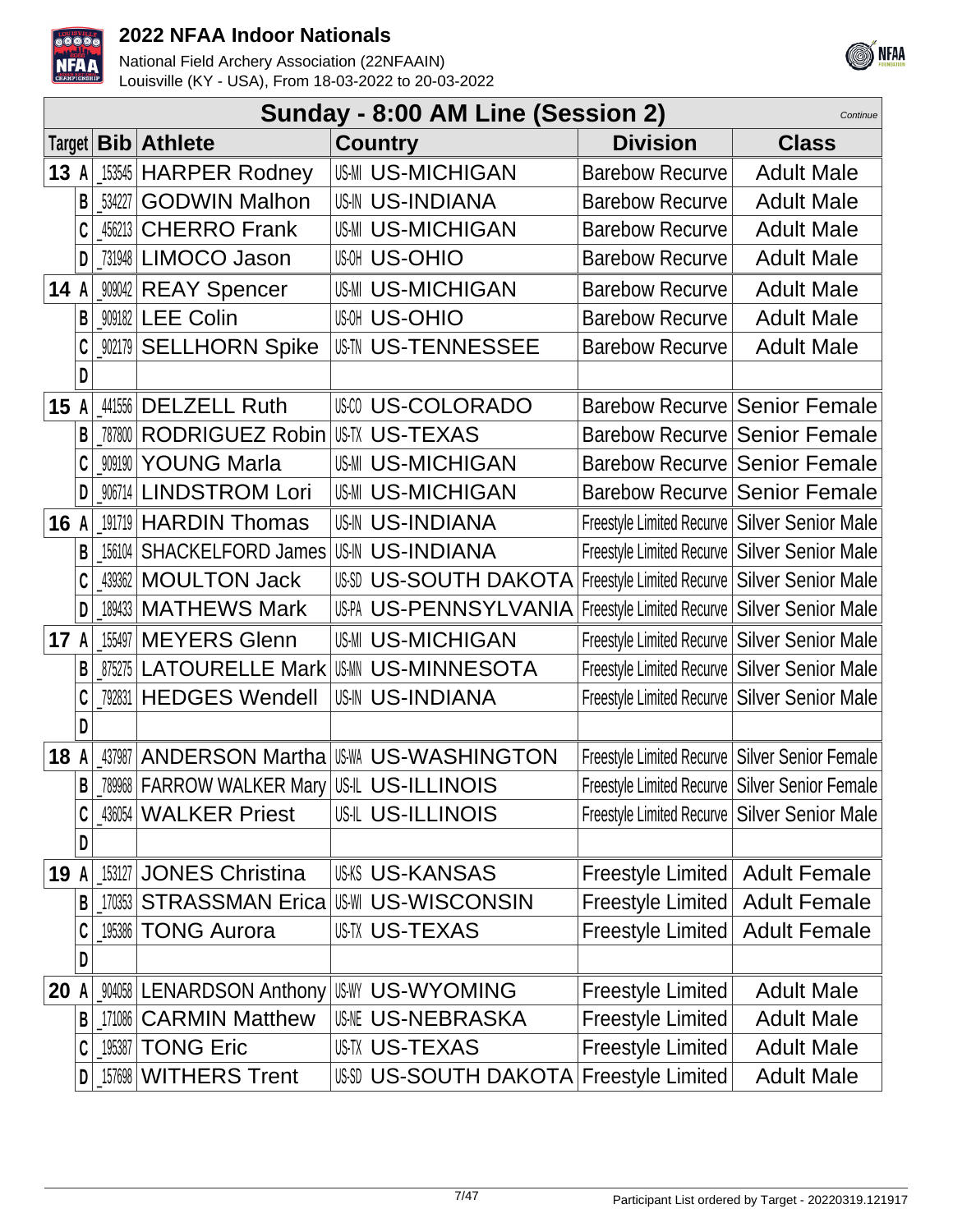



|        |   |        |                                         | Sunday - 8:00 AM Line (Session 2) |                                          | Continue                    |
|--------|---|--------|-----------------------------------------|-----------------------------------|------------------------------------------|-----------------------------|
| Target |   |        | <b>Bib</b> Athlete                      | <b>Country</b>                    | <b>Division</b>                          | <b>Class</b>                |
| 21     | A |        | 905092 HOPPE Patty                      | <b>US-TLORIDA</b>                 | Freestyle Limited Silver Senior Female   |                             |
|        | B |        | 171698 MOSCHETZ Laurel                  | <b>US-WI US-WISCONSIN</b>         | Freestyle Limited   Silver Senior Female |                             |
|        | C |        | 161472 PARKER Linda                     | <b>US-MISSOURI</b>                | Freestyle Limited Silver Senior Female   |                             |
|        | D |        | 156446 TEAGUE Faron                     | <b>US-MISSOURI</b>                | Freestyle Limited Silver Senior Male     |                             |
| 22 A   |   |        | 194190 STALDER Daric                    | <b>US-NEBRASKA</b>                | Freestyle Limited                        | <b>Senior Male</b>          |
|        |   |        | 778789 MASSEY Diane                     | <b>US-TX US-TEXAS</b>             | Freestyle Limited Senior Female          |                             |
|        |   |        | 153973 STAUFFACHER Danielle             | <b>US-WISCONSIN</b>               | Freestyle Limited Senior Female          |                             |
|        | D |        |                                         |                                   |                                          |                             |
| 23     |   |        | 766359 GIBBS Steven                     | <b>US-WISCONSIN</b>               | Freestyle                                | <b>Master Senior Male</b>   |
|        | B |        | 161023 MONTGOMERY Tony                  | <b>US-KY US-KENTUCKY</b>          | Freestyle                                | <b>Master Senior Male</b>   |
|        | C |        | 173432 BURNS James                      | <b>US-WISCONSIN</b>               | Freestyle                                | <b>Master Senior Male</b>   |
|        | D |        | 175964 THEILIG Richard                  | US-M US-MASSACHUSETTS             | Freestyle                                | <b>Master Senior Male</b>   |
| 24     |   | 170215 | <b>WEBB Robert</b>                      | <b>US-IN US-INDIANA</b>           | Freestyle                                | <b>Master Senior Male</b>   |
|        | B | 173394 | <b>COOK Rodney</b>                      | <b>US-MICHIGAN</b>                | Freestyle                                | <b>Master Senior Male</b>   |
|        | C | 170218 | <b>GILLEY Rick</b>                      | <b>US-OKLAHOMA</b>                | Freestyle                                | <b>Master Senior Male</b>   |
|        | D |        | 153232 HUTTON Leon                      | <b>US-KS US-KANSAS</b>            | Freestyle                                | <b>Master Senior Male</b>   |
| 25     |   | 171655 | <b>TINCHER J. Steven</b>                | <b>US-WEST VIRGINIA</b>           | Freestyle                                | <b>Master Senior Male</b>   |
|        | B |        | 153916   KLETT Douglas                  | <b>US-MI US-MICHIGAN</b>          | Freestyle                                | <b>Master Senior Male</b>   |
|        | C |        | 115088 WALKER Larry                     | US-PA US-PENNSYLVANIA             | Freestyle                                | <b>Master Senior Male</b>   |
|        | D |        | 182440 COX Diane                        | US-AL US-ALABAMA                  | Freestyle                                | <b>Master Senior Female</b> |
| 26 A   |   | 169793 | <b>CAMPBELL Glenn</b>                   | <b>US-MI US-MICHIGAN</b>          | Freestyle                                | <b>Master Senior Male</b>   |
|        | B |        | 428562 FEESE Ed                         | US-PA US-PENNSYLVANIA             | Freestyle                                | <b>Master Senior Male</b>   |
|        |   |        | 169564   KRUMEL James                   | <b>US-IN US-INDIANA</b>           | Freestyle                                | <b>Master Senior Male</b>   |
|        | D |        | 157819 HALFMANN Harold US-IN US-INDIANA |                                   | Freestyle                                | Master Senior Male          |
| 27A    |   |        | 175580 WALKER Ronald                    | US-PA US-PENNSYLVANIA             | Freestyle                                | <b>Master Senior Male</b>   |
|        | B |        | 162081 MARTIN Larry                     | <b>US-MICHIGAN</b>                | Freestyle                                | <b>Master Senior Male</b>   |
|        | C |        | 160507 UMBARGER Lynn                    | <b>US-KANSAS</b>                  | Freestyle                                | <b>Master Senior Male</b>   |
|        | D |        | 155189 DEVONO Robin                     | US-PA US-PENNSYLVANIA             | Freestyle                                | Master Senior Male          |
| 28     |   |        | 154345 WARD David                       | USIL US-ILLINOIS                  | Freestyle                                | Master Senior Male          |
|        | B |        | 525162 VIVENZIO Ken                     | US-NI US-NEW HAMPSHIRE            | Freestyle                                | <b>Master Senior Male</b>   |
|        | C |        |                                         |                                   |                                          |                             |
|        | D |        |                                         |                                   |                                          |                             |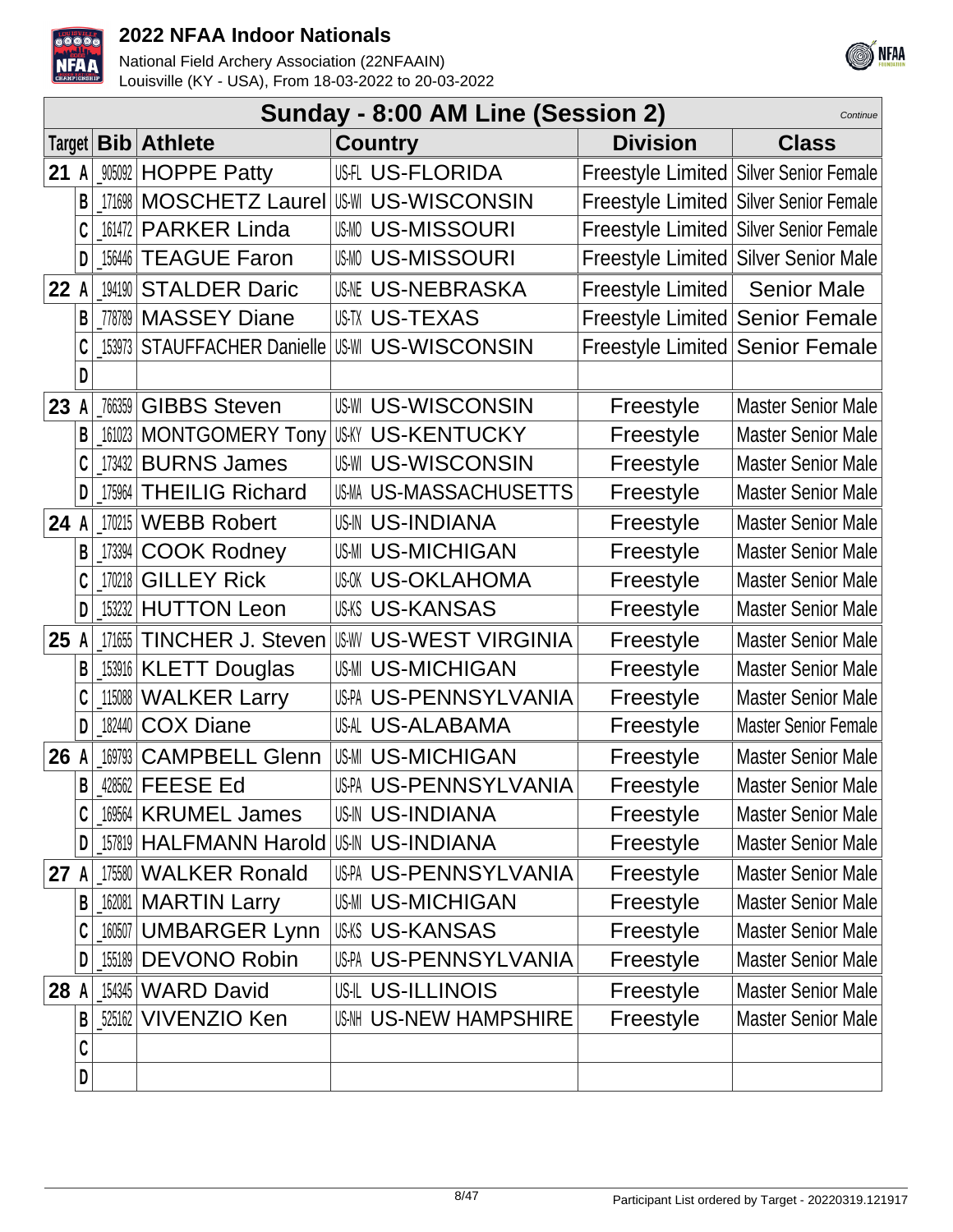



|      | Sunday - 8:00 AM Line (Session 2)<br>Continue |        |                                  |  |                               |                                        |                                      |  |  |
|------|-----------------------------------------------|--------|----------------------------------|--|-------------------------------|----------------------------------------|--------------------------------------|--|--|
|      |                                               |        | Target   Bib   Athlete           |  | <b>Country</b>                | <b>Division</b>                        | <b>Class</b>                         |  |  |
| 29   | A                                             | 191156 | <b>CROW Gene</b>                 |  | <b>US-MISSOURI</b>            | Freestyle Limited   Master Senior Male |                                      |  |  |
|      | B                                             |        | 161813 SMITH Frank               |  | <b>US-KY US-KENTUCKY</b>      | Freestyle Limited   Master Senior Male |                                      |  |  |
|      | C                                             |        | 171468   ANDERSON Ronald (Andie) |  | US-IL US-FLORIDA              | Freestyle Limited   Master Senior Male |                                      |  |  |
|      | D                                             |        | 427445 HART James                |  | <b>US-MICHIGAN</b>            | Freestyle Limited   Master Senior Male |                                      |  |  |
| 30   |                                               |        | 171284 LUCAS Charles             |  | <b>US-FLORIDA</b>             |                                        | Freestyle Limited Master Senior Male |  |  |
|      | B                                             |        |                                  |  |                               |                                        |                                      |  |  |
|      | C                                             |        |                                  |  |                               |                                        |                                      |  |  |
|      | D                                             |        |                                  |  |                               |                                        |                                      |  |  |
| 32   |                                               |        | 437757 STACY Michele             |  | US-ALABAMA                    | Freestyle                              | <b>Silver Senior Female</b>          |  |  |
|      | B                                             |        | 436912 HOOPER Diane              |  | <b>US-IL US-ILLINOIS</b>      | Freestyle                              | <b>Silver Senior Female</b>          |  |  |
|      | C                                             | 116878 | <b>GEE Renee</b>                 |  | US-FLORIDA                    | Freestyle                              | <b>Silver Senior Female</b>          |  |  |
|      | D                                             |        | 808500 FONTENOT Tamara           |  | US-COLORADO                   | Freestyle                              | <b>Silver Senior Female</b>          |  |  |
| 33   |                                               |        | 909041 KINDOLL Jodie             |  | <b>US-KY US-KENTUCKY</b>      | Freestyle                              | <b>Silver Senior Female</b>          |  |  |
|      | В                                             |        |                                  |  |                               |                                        |                                      |  |  |
|      | C                                             |        |                                  |  |                               |                                        |                                      |  |  |
|      | D                                             |        |                                  |  |                               |                                        |                                      |  |  |
| 34   |                                               |        | 436502 LOWE Denton               |  | <b>US-NY US-NEW YORK</b>      | Freestyle                              | <b>Silver Senior Male</b>            |  |  |
|      | B                                             | 787047 | <b>SHANNON Kenneth</b>           |  | US-PA US-PENNSYLVANIA         | Freestyle                              | <b>Silver Senior Male</b>            |  |  |
|      | C                                             |        | 158042 JOHNSON Wayne             |  | <b>USSC US-SOUTH CAROLINA</b> | Freestyle                              | <b>Silver Senior Male</b>            |  |  |
|      | D                                             | 171541 | <b>SETZER Matthew</b>            |  | US-N US-NEW JERSEY            | Freestyle                              | <b>Silver Senior Male</b>            |  |  |
| 35 A |                                               |        | 160638 NIHART Doug               |  | <b>US-KANSAS</b>              | Freestyle                              | <b>Silver Senior Male</b>            |  |  |
|      | B                                             |        | 169434 RYAN Michael              |  | <b>USMN US-MINNESOTA</b>      | Freestyle                              | <b>Silver Senior Male</b>            |  |  |
|      |                                               | 154337 | <b>DUMKE Jeffrey</b>             |  | <b>US-WI US-WISCONSIN</b>     | Freestyle                              | <b>Silver Senior Male</b>            |  |  |
|      | D                                             |        | 868074 NAISTETLER Kurt           |  | <b>US-OHIO</b>                | Freestyle                              | Silver Senior Male                   |  |  |
| 36   |                                               | 170729 | <b>BROOKS Joseph</b>             |  | <b>US-KY US-KENTUCKY</b>      | Freestyle                              | <b>Silver Senior Male</b>            |  |  |
|      | B                                             |        | 170956 ROUTON Tim                |  | <b>US-MISSOURI</b>            | Freestyle                              | <b>Silver Senior Male</b>            |  |  |
|      | C                                             | 156614 | <b>COFFMAN Rick</b>              |  | <b>US-WEST VIRGINIA</b>       | Freestyle                              | <b>Silver Senior Male</b>            |  |  |
|      | D                                             |        | 172427 MANFULL Ray               |  | <b>US-KS US-KANSAS</b>        | Freestyle                              | <b>Silver Senior Male</b>            |  |  |
| 37   |                                               | 519875 | <b>DAHLBERG Larry</b>            |  | <b>US-WYOMING</b>             | Freestyle                              | <b>Silver Senior Male</b>            |  |  |
|      | B                                             | 871772 | <b>FOY Robert</b>                |  | <b>US-VA US-VIRGINIA</b>      | Freestyle                              | <b>Silver Senior Male</b>            |  |  |
|      |                                               |        | 154126 MOSCHETZ Jim              |  | <b>US-WISCONSIN</b>           | Freestyle                              | Silver Senior Male                   |  |  |
|      | D                                             |        | 160957 RIDPATH Terry             |  | <b>US-VA US-VIRGINIA</b>      | Freestyle                              | Silver Senior Male                   |  |  |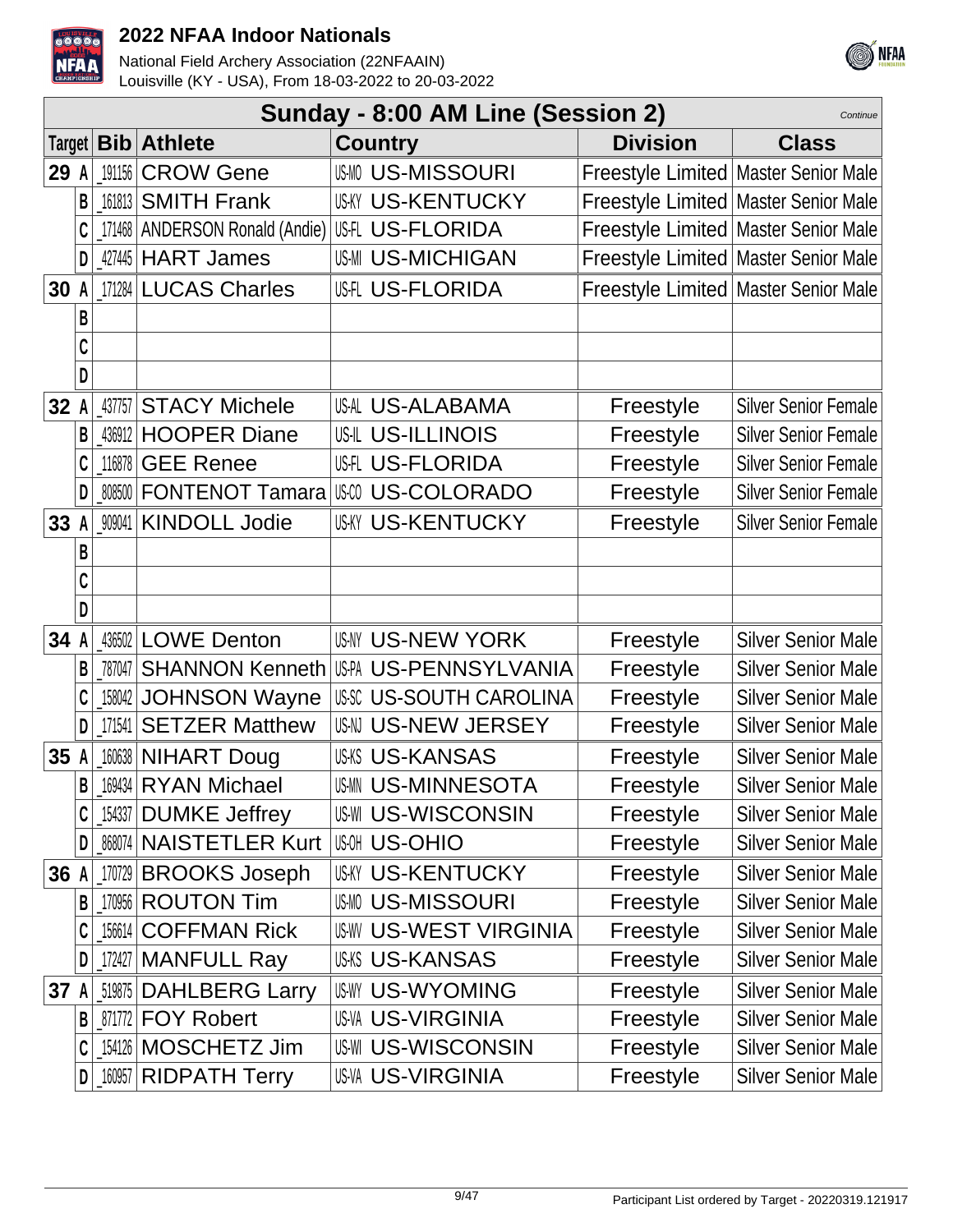



|    |   |        |                              | Sunday - 8:00 AM Line (Session 2)              |                 | Continue                  |
|----|---|--------|------------------------------|------------------------------------------------|-----------------|---------------------------|
|    |   |        | Target   Bib   Athlete       | <b>Country</b>                                 | <b>Division</b> | <b>Class</b>              |
| 38 | A | 159176 | <b>TAYLOR Nick</b>           | <b>US-VA US-VIRGINIA</b>                       | Freestyle       | <b>Silver Senior Male</b> |
|    | B |        | 785981 KOERTGE Richard       | <b>US-IN US-INDIANA</b>                        | Freestyle       | <b>Silver Senior Male</b> |
|    |   | 155705 | <b>FLEMING Patrick</b>       | <b>US-IN US-INDIANA</b>                        | Freestyle       | <b>Silver Senior Male</b> |
|    | D |        | 437826 WRIGHT Robert         | <b>US-IL US-ILLINOIS</b>                       | Freestyle       | <b>Silver Senior Male</b> |
| 39 |   |        | 172118 NANCE David           | U\$™ US-TENNESSEE                              | Freestyle       | <b>Silver Senior Male</b> |
|    |   |        | 835546 EBENER Brett          | US-WI US-WISCONSIN                             | Freestyle       | <b>Silver Senior Male</b> |
|    |   |        | 195309 HOPPE Ron             | <b>US-WISCONSIN</b>                            | Freestyle       | <b>Silver Senior Male</b> |
|    | D |        | .790590   KALENSKE Lindsay   | <b>US-WISCONSIN</b>                            | Freestyle       | <b>Silver Senior Male</b> |
| 40 | A | 159123 | <b>SUSEN Andrew</b>          | US-N US-NEW JERSEY                             | Freestyle       | <b>Silver Senior Male</b> |
|    | B |        | 859746 RHEA Bobby            | USIN US-TENNESSEE                              | Freestyle       | <b>Silver Senior Male</b> |
|    |   |        | 172943 WILLS Richard         | <b>US-MARYLAND</b>                             | Freestyle       | <b>Silver Senior Male</b> |
|    | D | 907649 | <b>JOHNSON Andrew</b>        | <b>US-IN US-INDIANA</b>                        | Freestyle       | <b>Silver Senior Male</b> |
| 41 | A |        | 172505   MCMAHAN Tom         | US-AL US-ALABAMA                               | Freestyle       | <b>Silver Senior Male</b> |
|    | B |        | 735225 HOLLIS Paul           | <b>US-IN US-INDIANA</b>                        | Freestyle       | <b>Silver Senior Male</b> |
|    |   | 175959 | <b>RYBA Ronald</b>           | US-IL US-ILLINOIS                              | Freestyle       | <b>Silver Senior Male</b> |
|    | D | 190727 | <b>JOHNSON Steve</b>         | <b>US-MISSOURI</b>                             | Freestyle       | <b>Silver Senior Male</b> |
| 42 | A |        | 170103 HOPPE Gerald          | US-I US-FLORIDA                                | Freestyle       | <b>Silver Senior Male</b> |
|    | B | 170927 | <b>HOOD Thomas</b>           | <b>US-MISSOURI</b>                             | Freestyle       | <b>Silver Senior Male</b> |
|    |   | 901041 | <b>SHEEHAN Michael</b>       | US-ILLINOIS                                    | Freestyle       | <b>Silver Senior Male</b> |
|    | D |        | 154816   KANTER John         | <b>US-WI US-WISCONSIN</b>                      | Freestyle       | <b>Silver Senior Male</b> |
| 43 |   | 192781 | <b>SCHOCH Michael</b>        | <b>US-MI US-MICHIGAN</b>                       | Freestyle       | <b>Silver Senior Male</b> |
|    | B |        | 116877 GEE Michael           | USIL US-FLORIDA                                | Freestyle       | Silver Senior Male        |
|    |   |        | 115033 FRANKLIN Brent        | US-NY US-NEW YORK                              | Freestyle       | <b>Silver Senior Male</b> |
|    | D |        | <b>_539138 PATYK Gregory</b> | <b>US-IN US-INDIANA</b>                        | Freestyle       | <b>Silver Senior Male</b> |
| 44 |   |        | 175349 WAACK David           | <b>US-MI US-MICHIGAN</b>                       | Freestyle       | <b>Silver Senior Male</b> |
|    | В |        | 158880 RICCIARDI Jack        | <b>US-NY US-NEW YORK</b>                       | Freestyle       | <b>Silver Senior Male</b> |
|    |   |        | 434773 BURNETT Dean          | <b>US-MI US-MICHIGAN</b>                       | Freestyle       | <b>Silver Senior Male</b> |
|    | D |        |                              |                                                |                 |                           |
| 45 | A |        |                              |                                                |                 |                           |
|    | B |        | 543530 DROZDEK Mark          | USN US-NEW JERSEY                              | Freestyle       | <b>Silver Senior Male</b> |
|    |   |        | 153780 GRELLNER Gene         | <b>US-MISSOURI</b>                             | Freestyle       | <b>Silver Senior Male</b> |
|    | D |        |                              | 195692 TERMINIELLO JR. Albert US-MASSACHUSETTS | Freestyle       | Silver Senior Male        |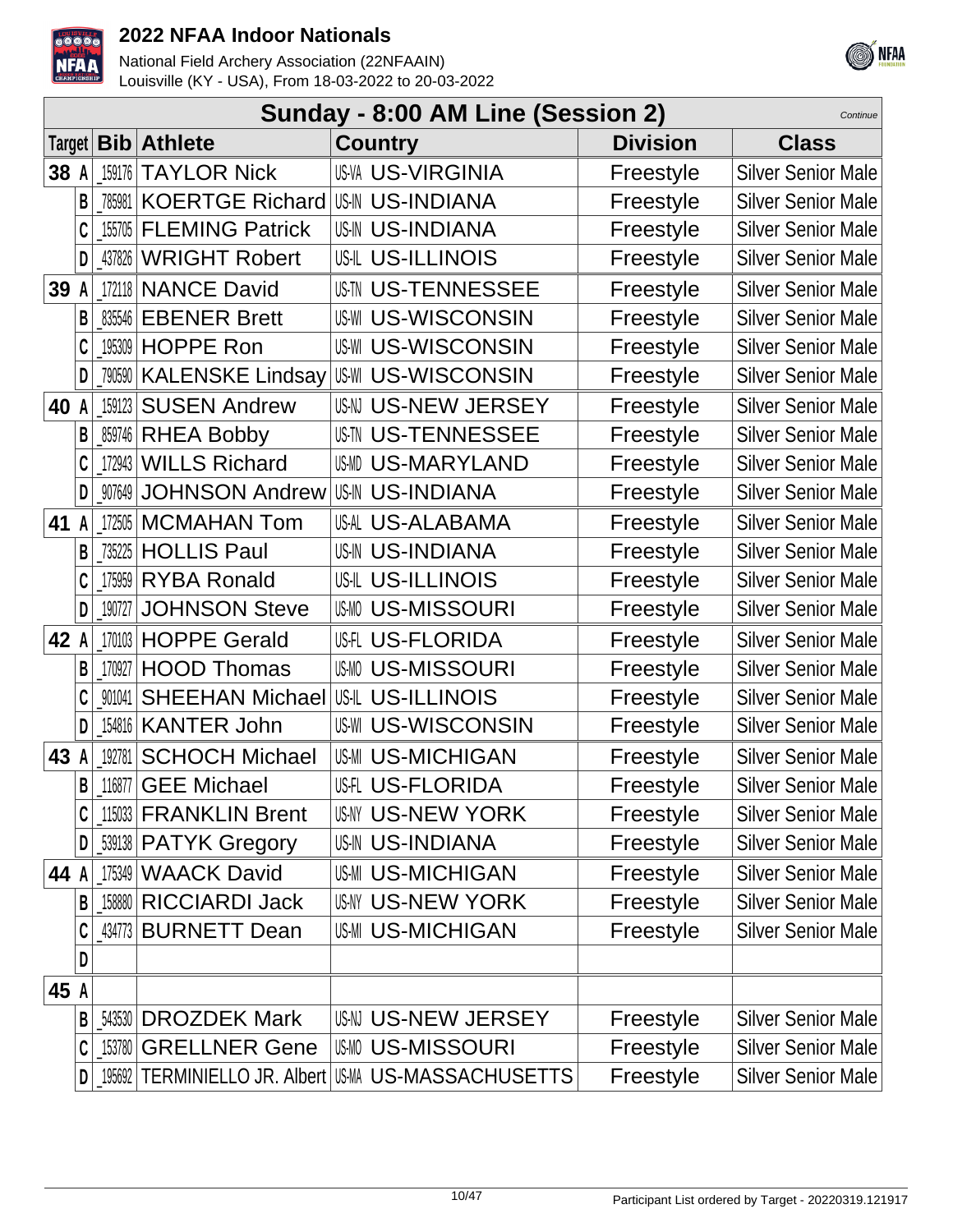



|        |   |        |                                 | Sunday - 8:00 AM Line (Session 2)           |                                  | Continue                  |
|--------|---|--------|---------------------------------|---------------------------------------------|----------------------------------|---------------------------|
| Target |   |        | <b>Bib</b> Athlete              | <b>Country</b>                              | <b>Division</b>                  | <b>Class</b>              |
| 46 A   |   | 196909 | DEREGNAUCOURT Jeff US-MICHIGAN  |                                             | Freestyle                        | <b>Silver Senior Male</b> |
|        | B |        |                                 |                                             |                                  |                           |
|        | C |        |                                 |                                             |                                  |                           |
|        | D |        |                                 |                                             |                                  |                           |
| 47     | A |        | 527160 DEMMER III John          | US-PA US-PENNSYLVANIA                       | Longbow                          | <b>Adult Male</b>         |
|        | B |        | 524083 FIELDER Trevor           | <b>US-OHIO</b>                              | Longbow                          | <b>Adult Male</b>         |
|        |   |        | 904782 MONTGOMERY Clifton       | US-TX US-TEXAS                              | Longbow                          | <b>Adult Male</b>         |
|        | D |        |                                 |                                             |                                  |                           |
| 48     | A | 158547 | <b>JACQUES Gary</b>             | <b>US-MI US-MICHIGAN</b>                    | Longbow                          | <b>Adult Male</b>         |
|        | B | 902202 | <b>TONG John</b>                | <b>USGI US-GEORGIA</b>                      | Longbow                          | <b>Adult Male</b>         |
|        |   | 532951 | <b>SAVAGE Bob</b>               | US-N US-NEW JERSEY                          | Longbow                          | <b>Adult Male</b>         |
|        | D |        |                                 |                                             |                                  |                           |
| 49     |   |        | 902730 CREAMER Laura            | <b>US-NEBRASKA</b>                          | Longbow                          | <b>Adult Female</b>       |
|        | B |        | 808447 CHAMBERS Rubie           | <b>US-NORTH CAROLINA</b>                    | Longbow                          | <b>Adult Female</b>       |
|        | C |        | 789635 SAVAGE Edwin             | US-N US-NEW JERSEY                          | Longbow                          | <b>Adult Male</b>         |
|        | D |        |                                 |                                             |                                  |                           |
| 50     | A |        | 157144 NUGENT Molly             | <b>US-ARIZONA</b>                           | <b>Freestyle Limited Recurve</b> | <b>Adult Female</b>       |
|        | В |        | 156782 MEINERS Jordan Marie     | <b>USTX US-TEXAS</b>                        | <b>Freestyle Limited Recurve</b> | <b>Adult Female</b>       |
|        |   |        | 901767 NELSON Emily             | <b>US-OHIO</b>                              | Freestyle Limited Recurve        | <b>Adult Female</b>       |
|        | D | 545391 | <b>SALYERS Ceridwyn</b>         | <b>US-OHIO</b>                              | <b>Freestyle Limited Recurve</b> | <b>Adult Female</b>       |
| 51     |   | 492487 | <b>KOZIOL Adelaide</b>          | <b>USMO US-MISSOURI</b>                     | <b>Freestyle Limited Recurve</b> | <b>Adult Female</b>       |
|        | B |        | [162318   GAFFNEY Kira          | <b>US-OHIO</b>                              | Freestyle Limited Recurve        | <b>Adult Female</b>       |
|        | C |        | 499453 WEBER Nicole             | <b>US-IL US-ILLINOIS</b>                    | Freestyle Limited Recurve        | <b>Adult Female</b>       |
|        | D |        | 502807   STEINAU Madison        | US-GEORGIA                                  | Freestyle Limited Recurve        | <b>Adult Female</b>       |
| 52 A   |   |        | 902506   MANESS Clare           | <b>US-TX US-TEXAS</b>                       | Freestyle Limited Recurve        | <b>Adult Female</b>       |
|        | B |        | 481072 ROHDE Sarah              | <b>US-TENNESSEE</b>                         | <b>Freestyle Limited Recurve</b> | <b>Adult Female</b>       |
|        |   | 505651 | <b>REYMOND Jade</b>             | <b>US-IL US-ILLINOIS</b>                    | <b>Freestyle Limited Recurve</b> | <b>Adult Female</b>       |
|        | D |        | 504724 ROBINSON Kaitlyn         | <b>US-MISSOURI</b>                          | <b>Freestyle Limited Recurve</b> | <b>Adult Female</b>       |
| 53     | A |        | 158820 PASCHKE Jessa            | <b>US-TENNESSEE</b>                         | <b>Freestyle Limited Recurve</b> | <b>Adult Female</b>       |
|        | B |        | 901926 YIU Ki                   | <b>US-IN US-INDIANA</b>                     | <b>Freestyle Limited Recurve</b> | <b>Adult Female</b>       |
|        | C |        | _521160   PILKINTON Mollie Lynn | IUSIN US-TENNESSEE                          | <b>Freestyle Limited Recurve</b> | <b>Adult Female</b>       |
|        | D |        | 190774 WALLACE Lilly            | US-NORTH CAROLINA Freestyle Limited Recurve |                                  | <b>Adult Female</b>       |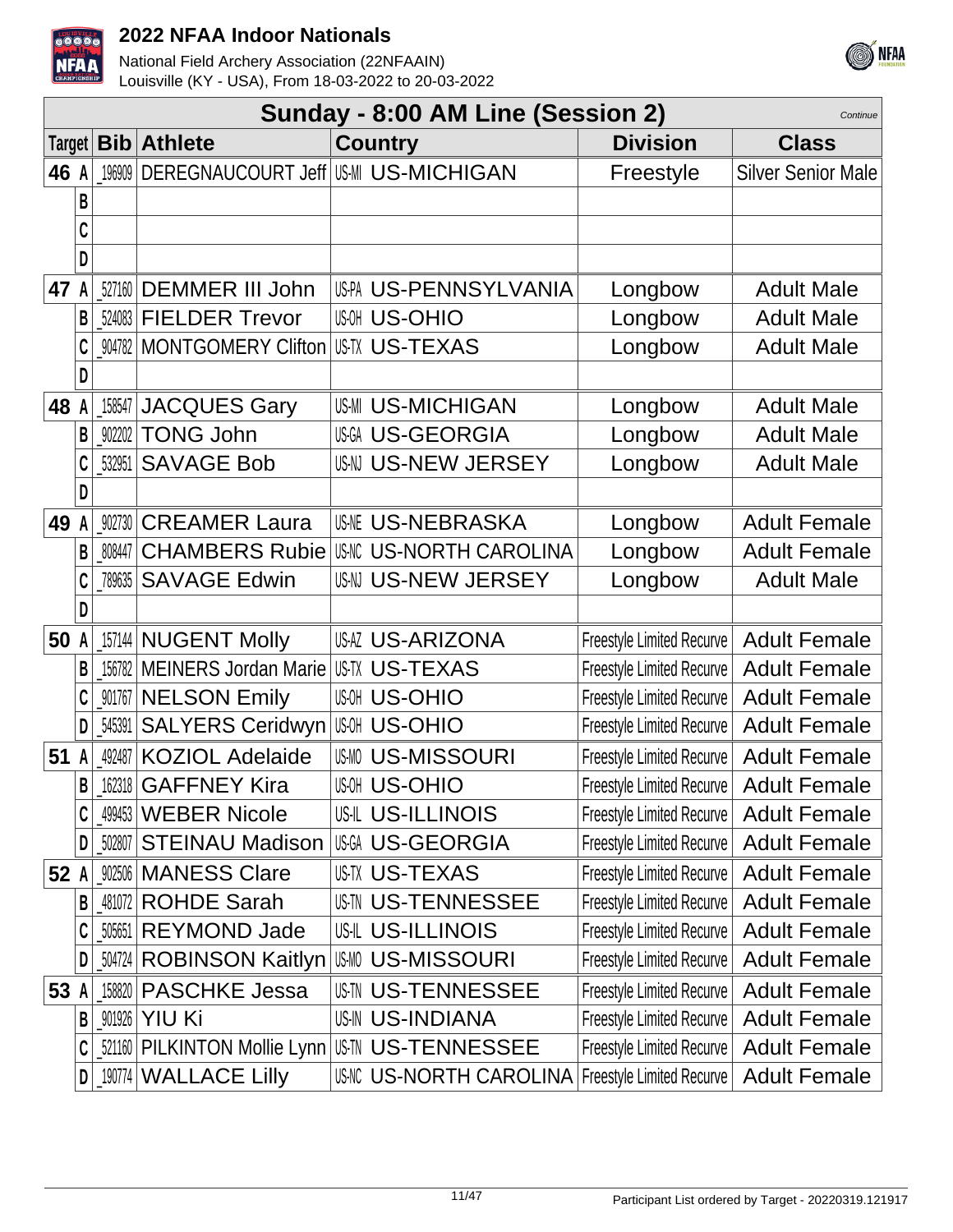



|      | Sunday - 8:00 AM Line (Session 2)<br>Continue |        |                                            |  |                           |                                                |                     |  |  |
|------|-----------------------------------------------|--------|--------------------------------------------|--|---------------------------|------------------------------------------------|---------------------|--|--|
|      |                                               |        | Target   Bib   Athlete                     |  | <b>Country</b>            | <b>Division</b>                                | <b>Class</b>        |  |  |
| 54 A |                                               |        | 908598 EIDSON Katy                         |  | <b>US-IN US-INDIANA</b>   | Freestyle Limited Recurve                      | <b>Adult Female</b> |  |  |
|      | B                                             |        | <b>_867776 GREER Jessica</b>               |  | <b>US-TENNESSEE</b>       | <b>Freestyle Limited Recurve</b>               | <b>Adult Female</b> |  |  |
|      |                                               |        | 901864 ROHDE Hannah                        |  | <b>US-TW US-TENNESSEE</b> | <b>Freestyle Limited Recurve</b>               | <b>Adult Female</b> |  |  |
|      | D                                             |        |                                            |  |                           |                                                |                     |  |  |
| 55   | A                                             |        | 491776 NOFEL Matthew                       |  | <b>US-COLORADO</b>        | <b>Freestyle Limited Recurve</b>               | <b>Adult Male</b>   |  |  |
|      | B                                             | 453653 | <b>BOWMAN Scott</b>                        |  | <b>US-OKLAHOMA</b>        | <b>Freestyle Limited Recurve</b>               | <b>Adult Male</b>   |  |  |
|      |                                               |        | 489641 MOSCOWITZ Coby                      |  | US-MI US-MICHIGAN         | <b>Freestyle Limited Recurve</b>               | <b>Adult Male</b>   |  |  |
|      | D                                             | 153759 | <b>SYMAN Jason</b>                         |  | <b>US-CONNECTICUT</b>     | <b>Freestyle Limited Recurve</b>               | <b>Adult Male</b>   |  |  |
|      |                                               |        | 56 A MG468 LESHEM Jack                     |  | <b>US-IL US-ILLINOIS</b>  | <b>Freestyle Limited Recurve</b>               | <b>Adult Male</b>   |  |  |
|      | B                                             |        | 175044 MYERS Michael                       |  | <b>US-IN US-INDIANA</b>   | <b>Freestyle Limited Recurve</b>               | <b>Adult Male</b>   |  |  |
|      | C                                             |        | 154178 KURYLO David                        |  | <b>US-MICHIGAN</b>        | <b>Freestyle Limited Recurve</b>               | <b>Adult Male</b>   |  |  |
|      | D                                             |        | <b>503675 GARRITY Ryan</b>                 |  | <b>US-OHIO</b>            | <b>Freestyle Limited Recurve</b>               | <b>Adult Male</b>   |  |  |
| 57   | A                                             | 903036 | <b>EIDSON Scott</b>                        |  | <b>US-IN US-INDIANA</b>   | <b>Freestyle Limited Recurve</b>               | <b>Adult Male</b>   |  |  |
|      | B                                             | 453416 | <b>HAWKINS Christian</b>                   |  | <b>US-TENNESSEE</b>       | <b>Freestyle Limited Recurve</b>               | <b>Adult Male</b>   |  |  |
|      |                                               | 503676 | <b>GARRITY Reid</b>                        |  | <b>US-OHIO</b>            | <b>Freestyle Limited Recurve</b>               | <b>Adult Male</b>   |  |  |
|      | D                                             |        | 503648   BAXTER-STACEY Jack                |  | USFL US-FLORIDA           | <b>Freestyle Limited Recurve</b>               | <b>Adult Male</b>   |  |  |
| 58   | A                                             |        | 909191 DEMEL Andrew                        |  | <b>US-TENNESSEE</b>       | <b>Freestyle Limited Recurve</b>               | <b>Adult Male</b>   |  |  |
|      | B                                             |        | _46547 RAIZEN Zachary                      |  | US-IL US-ILLINOIS         | <b>Freestyle Limited Recurve</b>               | <b>Adult Male</b>   |  |  |
|      | C                                             | 159420 | <b>BISHOP Graham</b>                       |  | <b>USGA US-GEORGIA</b>    | <b>Freestyle Limited Recurve</b>               | <b>Adult Male</b>   |  |  |
|      | D                                             |        |                                            |  |                           |                                                |                     |  |  |
| 59   | A                                             |        | 506670 LAUX Brianna                        |  | <b>US-MICHIGAN</b>        | Freestyle Limited Recurve   Young Adult Female |                     |  |  |
|      | B                                             |        | 740732 HALE Olivia                         |  | <b>US-IN US-INDIANA</b>   | Freestyle Limited Recurve   Young Adult Female |                     |  |  |
|      |                                               |        | 906770 KIM Julia                           |  | <b>US-TEXAS</b>           | Freestyle Limited Recurve   Young Adult Female |                     |  |  |
|      | D                                             |        | 506403 LONG Amber                          |  | US-LA US-LOUISIANA        | Freestyle Limited Recurve   Young Adult Female |                     |  |  |
| 60   | A                                             |        | 739282 WALTERS Cassidy                     |  | US-LOUISIANA              | Freestyle Limited Recurve   Young Adult Female |                     |  |  |
|      | B                                             |        | 514516 <b>PAINE Mahala</b>                 |  | <b>US-INDIANA</b>         | Freestyle Limited Recurve   Young Adult Female |                     |  |  |
|      |                                               |        | 158288 ROVDA Alivia                        |  | <b>US-MICHIGAN</b>        | Freestyle Limited Recurve   Young Adult Female |                     |  |  |
|      | D                                             |        | 789253 FIELDS Katelin                      |  | <b>US-MICHIGAN</b>        | Freestyle Limited Recurve   Young Adult Female |                     |  |  |
| 61   | A                                             |        | 904005 BOTT Megan                          |  | <b>US-IL US-ILLINOIS</b>  | Freestyle Limited Recurve   Young Adult Female |                     |  |  |
|      | B                                             | 906927 | <b>DUNFORD Trinity</b>                     |  | <b>US-IL US-ILLINOIS</b>  | Freestyle Limited Recurve   Young Adult Female |                     |  |  |
|      |                                               |        | 862895 MOORE Lela                          |  | <b>US-KY US-KENTUCKY</b>  | Freestyle Limited Recurve   Young Adult Female |                     |  |  |
|      | D                                             |        | _907094   MONTEROSSO Natalie   US-MICHIGAN |  |                           | Freestyle Limited Recurve   Young Adult Female |                     |  |  |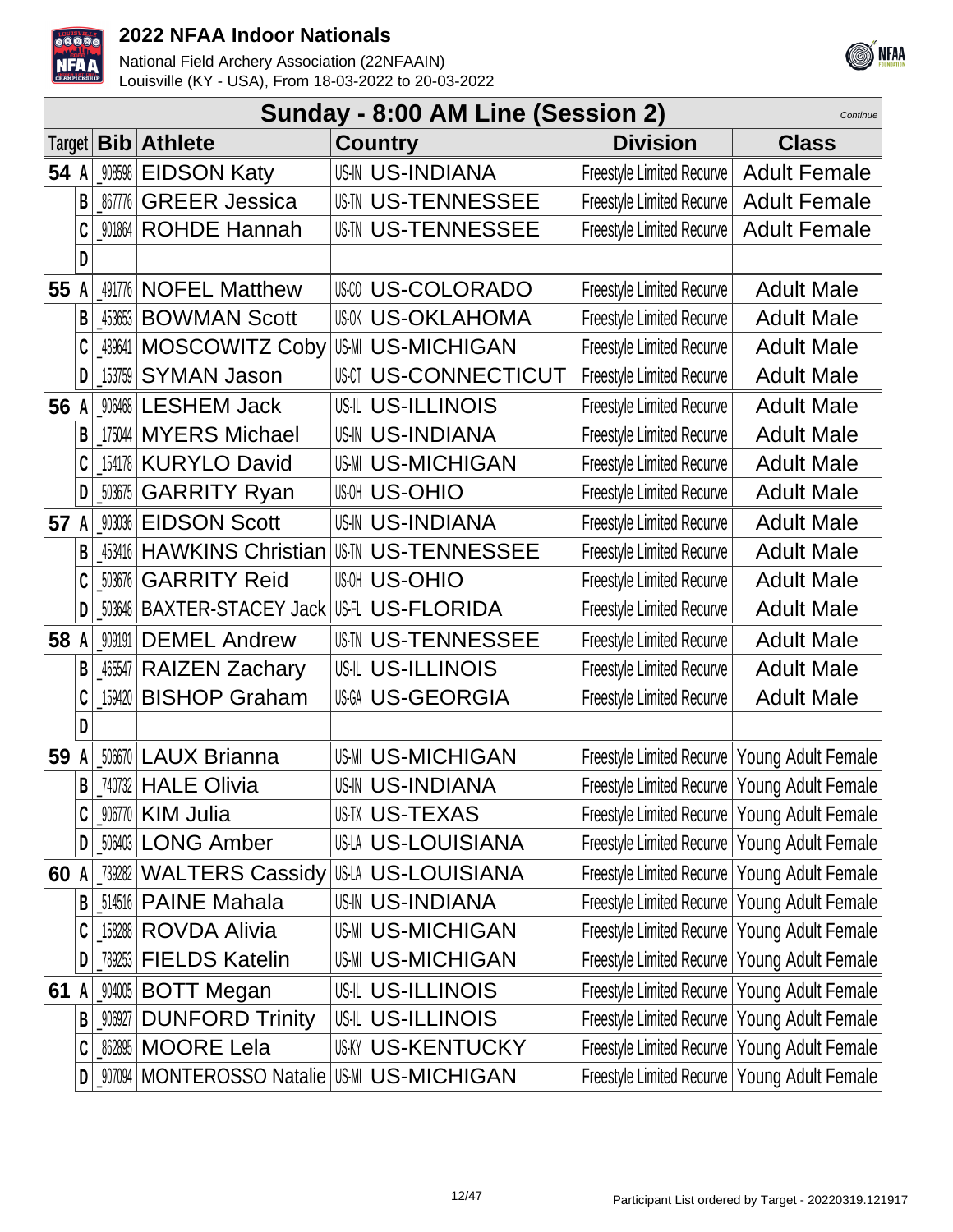



|        | Sunday - 8:00 AM Line (Session 2)<br>Continue |        |                                   |                           |                                                |                           |  |  |  |
|--------|-----------------------------------------------|--------|-----------------------------------|---------------------------|------------------------------------------------|---------------------------|--|--|--|
| Target |                                               |        | <b>Bib</b> Athlete                | <b>Country</b>            | <b>Division</b>                                | <b>Class</b>              |  |  |  |
| 62 A   |                                               |        | 903658 THOMAS Jaclyn              | <b>USTX US-TEXAS</b>      | Freestyle Limited Recurve   Young Adult Female |                           |  |  |  |
|        | B                                             | 906361 | NEWMOYER Isabella                 | <b>IUGOH US-OHIO</b>      | Freestyle Limited Recurve   Young Adult Female |                           |  |  |  |
|        |                                               | 908402 | <b>KRIEGE Hallie</b>              | <b>US-KENTUCKY</b>        | Freestyle Limited Recurve                      | <b>Young Adult Female</b> |  |  |  |
|        | D                                             | 906530 | <b>SACO Jowan</b>                 | <b>US-MICHIGAN</b>        | <b>Freestyle Limited Recurve</b>               | Young Adult Female        |  |  |  |
| 63     | A                                             | 908316 | <b>RICHARDSON Cleo</b>            | US-IL US-FLORIDA          | <b>Freestyle Limited Recurve</b>               | Young Adult Female        |  |  |  |
|        | B                                             | 906986 | <b>GO Samantha</b>                | <b>US-FLORIDA</b>         | <b>Freestyle Limited Recurve</b>               | Young Adult Female        |  |  |  |
|        | C                                             | 767973 | <b>SAMUEL Samrawit US-FLORIDA</b> |                           | Freestyle Limited Recurve   Young Adult Female |                           |  |  |  |
|        | D                                             | 902067 | <b>METZ Alyssa</b>                | <b>US-OHIO</b>            | Freestyle Limited Recurve   Young Adult Female |                           |  |  |  |
| 64 A   |                                               | 908299 | <b>YANG Tianzi</b>                | US-TLORIDA                | Freestyle Limited Recurve   Young Adult Female |                           |  |  |  |
|        |                                               | 901304 | <b>COSTELLO Skylar</b>            | <b>USIN US-TENNESSEE</b>  | Freestyle Limited Recurve   Young Adult Female |                           |  |  |  |
|        | C                                             | 909117 | <b>SMITH Jenna</b>                | <b>US-TENNESSEE</b>       | Freestyle Limited Recurve   Young Adult Female |                           |  |  |  |
|        | D                                             | 908261 | <b>QURESHI Merium</b>             | <b>US-FLORIDA</b>         | Freestyle Limited Recurve   Young Adult Female |                           |  |  |  |
| 65     |                                               | 510080 | <b>WRIGHT Tabitha</b>             | <b>US-MICHIGAN</b>        | Freestyle Limited Recurve   Young Adult Female |                           |  |  |  |
|        | B                                             | 901728 | <b>KALNASY Eden</b>               | US-LA US-LOUISIANA        | Freestyle Limited Recurve   Young Adult Female |                           |  |  |  |
|        | C                                             | 908255 | <b>CHIODI Zoe</b>                 | <b>US-FLORIDA</b>         | Freestyle Limited Recurve   Young Adult Female |                           |  |  |  |
|        | D                                             |        |                                   |                           |                                                |                           |  |  |  |
| 66     |                                               | 902863 | <b>SENAY Cameron</b>              | <b>US-KY US-KENTUCKY</b>  | Freestyle Limited Recurve   Young Adult Male   |                           |  |  |  |
|        | B                                             | 509568 | PLAAG Logan                       | <b>US-TENNESSEE</b>       | Freestyle Limited Recurve   Young Adult Male   |                           |  |  |  |
|        |                                               | 153760 | <b>SYMAN Bryan</b>                | <b>US-CONNECTICUT</b>     | Freestyle Limited Recurve   Young Adult Male   |                           |  |  |  |
|        | D                                             | 875595 | <b>MORSE Benjamin</b>             | <b>US-KY US-KENTUCKY</b>  | Freestyle Limited Recurve   Young Adult Male   |                           |  |  |  |
| 67     |                                               |        | 511198 EWING Timothy              | <b>US-OHIO</b>            | Freestyle Limited Recurve   Young Adult Male   |                           |  |  |  |
|        | B                                             |        | [154511 STEELE Sam                | <b>US-TN US-TENNESSEE</b> | Freestyle Limited Recurve   Young Adult Male   |                           |  |  |  |
|        | C                                             |        | 511637 STRAUSS Archer             | <b>US-VERMONT</b>         | Freestyle Limited Recurve   Young Adult Male   |                           |  |  |  |
|        | D                                             |        | 907817 HALL Martin                | US-FLORIDA                | Freestyle Limited Recurve   Young Adult Male   |                           |  |  |  |
| 68 A   |                                               |        | 533723 YI Benjamin                | US-TUS-TEXAS              | Freestyle Limited Recurve   Young Adult Male   |                           |  |  |  |
|        | B                                             | 506091 | <b>JACKSON Zachary</b>            | <b>IUSKY US-KENTUCKY</b>  | Freestyle Limited Recurve   Young Adult Male   |                           |  |  |  |
|        |                                               | 902056 | <b>MURPHY Andrew</b>              | <b>US-FLORIDA</b>         | Freestyle Limited Recurve   Young Adult Male   |                           |  |  |  |
|        | D                                             | 908169 | <b>DAVIS Declan</b>               | <b>US-FLORIDA</b>         | Freestyle Limited Recurve   Young Adult Male   |                           |  |  |  |
| 69     |                                               |        | 909062 BAILEY Curtis              | <b>US-KY US-KENTUCKY</b>  | Freestyle Limited Recurve   Young Adult Male   |                           |  |  |  |
|        | B                                             | 908233 | <b>BONNETT William</b>            | US-IL US-FLORIDA          | Freestyle Limited Recurve   Young Adult Male   |                           |  |  |  |
|        | C                                             | 873902 | MURALIDHARAN Siddharth            | <b>US-MI US-MICHIGAN</b>  | Freestyle Limited Recurve   Young Adult Male   |                           |  |  |  |
|        | D                                             |        |                                   |                           |                                                |                           |  |  |  |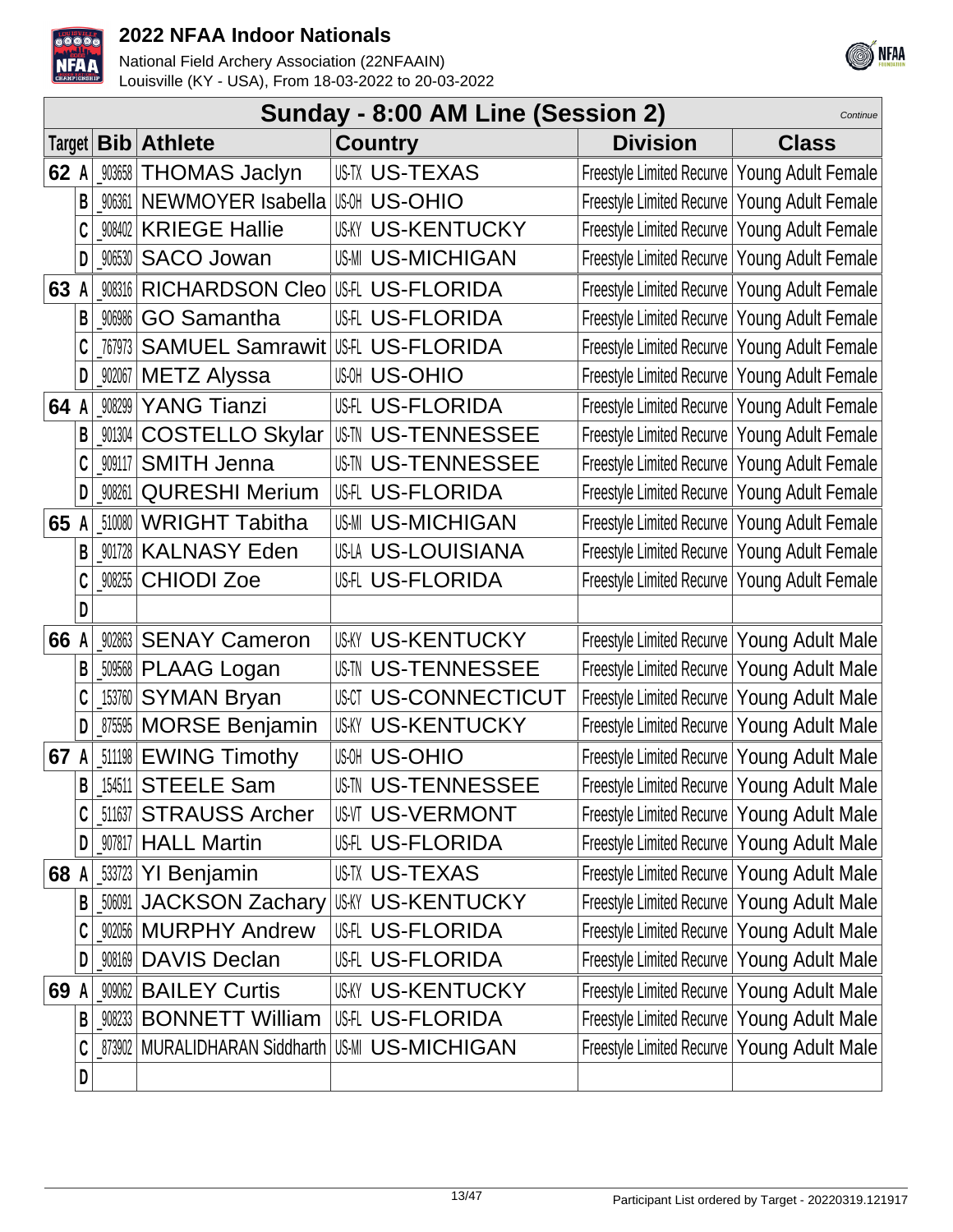



|      |   |        |                                    | Sunday - 8:00 AM Line (Session 2)             |                                                | Continue                    |
|------|---|--------|------------------------------------|-----------------------------------------------|------------------------------------------------|-----------------------------|
|      |   |        | Target   Bib   Athlete             | <b>Country</b>                                | <b>Division</b>                                | <b>Class</b>                |
| 70   | A |        | 201790 PODRATZ Jerry               | <b>USMN US-MINNESOTA</b>                      | Freestyle Limited Recurve   Master Senior Male |                             |
|      | B | 158361 | <b>KERRIGAN James</b>              | <b>IUS-VA US-VIRGINIA</b>                     | Freestyle Limited Recurve   Master Senior Male |                             |
|      |   | 427559 | <b>ROBINSON Steve</b>              | <b>US-OHIO</b>                                | Freestyle Limited Recurve   Master Senior Male |                             |
|      | D |        | 171161 KRASE John                  | <b>US-NEW YORK</b>                            | Freestyle Limited Recurve   Master Senior Male |                             |
| 71 A |   |        | 188838   MUNTYAN Tatyana   USA USA |                                               | Freestyle Limited Recurve   Senior Female      |                             |
|      | B | 153779 | <b>GRELLNER Janis</b>              | <b>US-MISSOURI</b>                            | Freestyle Limited Recurve   Senior Female      |                             |
|      |   | 451573 | <b>FORD-FAHERTY Lee</b>            | <b>US-GEORGIA</b>                             | Freestyle Limited Recurve   Senior Female      |                             |
|      | D | 118369 | <b>WIETSTRUK Theresa</b>           | US-GA US-GEORGIA                              | Freestyle Limited Recurve   Senior Female      |                             |
| 72 A |   | 521718 | <b>DANIEL Jim</b>                  | <b>US-MI US-MICHIGAN</b>                      | Freestyle Limited Recurve                      | <b>Senior Male</b>          |
|      |   | 444631 | <b>ADAMS Brett</b>                 | US-NORTH CAROLINA Freestyle Limited Recurve   |                                                | <b>Senior Male</b>          |
|      |   | 160976 | <b>BLACK Paul</b>                  | <b>US-OHIO</b>                                | <b>Freestyle Limited Recurve</b>               | <b>Senior Male</b>          |
|      | D |        |                                    |                                               |                                                |                             |
| 73   |   | 445587 | <b>EWING Chatham</b>               | <b>US-OHIO</b>                                | <b>Freestyle Limited Recurve</b>               | <b>Senior Male</b>          |
|      | B |        | 448160 STEELE Anthony              | <b>US-TI US-TENNESSEE</b>                     | <b>Freestyle Limited Recurve</b>               | <b>Senior Male</b>          |
|      |   |        | 444076 HEIBERT Richard             | <b>US-KY US-KENTUCKY</b>                      | <b>Freestyle Limited Recurve</b>               | <b>Senior Male</b>          |
|      | D |        |                                    |                                               |                                                |                             |
| 74 A |   |        | 731138 DEMPSEY Hilary              | <b>US-COLORADO</b>                            | Traditional                                    | <b>Adult Female</b>         |
|      |   |        | 833729 STEWART Tiffany             | US-OKLAHOMA                                   | <b>Traditional</b>                             | <b>Adult Female</b>         |
|      |   | 849899 | <b>CLOUSE Emily</b>                | <b>US-IN US-INDIANA</b>                       | <b>Traditional</b>                             | <b>Adult Female</b>         |
|      |   | 736405 | <b>BOGGS Mandy</b>                 | <b>US-IN US-INDIANA</b>                       | Traditional                                    | <b>Adult Female</b>         |
| 75   | A |        | <b>W3779 TIBBETTS Ashley</b>       | <b>US-TU US-TENNESSEE</b>                     | <b>Traditional</b>                             | <b>Adult Female</b>         |
|      | B |        | <b>865466 HARRIMAN Avery</b>       | <b>US-IN US-NORTH CAROLINA</b>                | Traditional                                    | <b>Adult Female</b>         |
|      | C |        |                                    | 153407 HINTERBICHLER Joan US-MI US-NEW MEXICO | Traditional                                    | <b>Master Senior Female</b> |
|      | D |        |                                    |                                               |                                                |                             |
| 76 A |   |        |                                    | 153146 STRICKLAND Timothy US US-COLORADO      | <b>Traditional</b>                             | <b>Master Senior Male</b>   |
|      | B |        | 173078 COTTRILL Jay                | <b>US-IN US-INDIANA</b>                       | <b>Traditional</b>                             | <b>Master Senior Male</b>   |
|      |   |        | 172959 GRAHAM Bobby J              | US-OKLAHOMA                                   | <b>Traditional</b>                             | <b>Master Senior Male</b>   |
|      | D |        | 153782 <b>RYNO Jay</b>             | <b>US-OHIO</b>                                | <b>Traditional</b>                             | <b>Master Senior Male</b>   |
| 77 A |   |        | 442210 STONER Jenifer              | <b>US-VA US-VIRGINIA</b>                      | Traditional                                    | <b>Senior Female</b>        |
|      | B | 156596 | <b>RICHARDS Carol</b>              | US-PA US-PENNSYLVANIA                         | Traditional                                    | <b>Senior Female</b>        |
|      |   |        | 185367   MCKINNON Sue              | US-PA US-PENNSYLVANIA                         | Traditional                                    | <b>Senior Female</b>        |
|      | D |        |                                    |                                               |                                                |                             |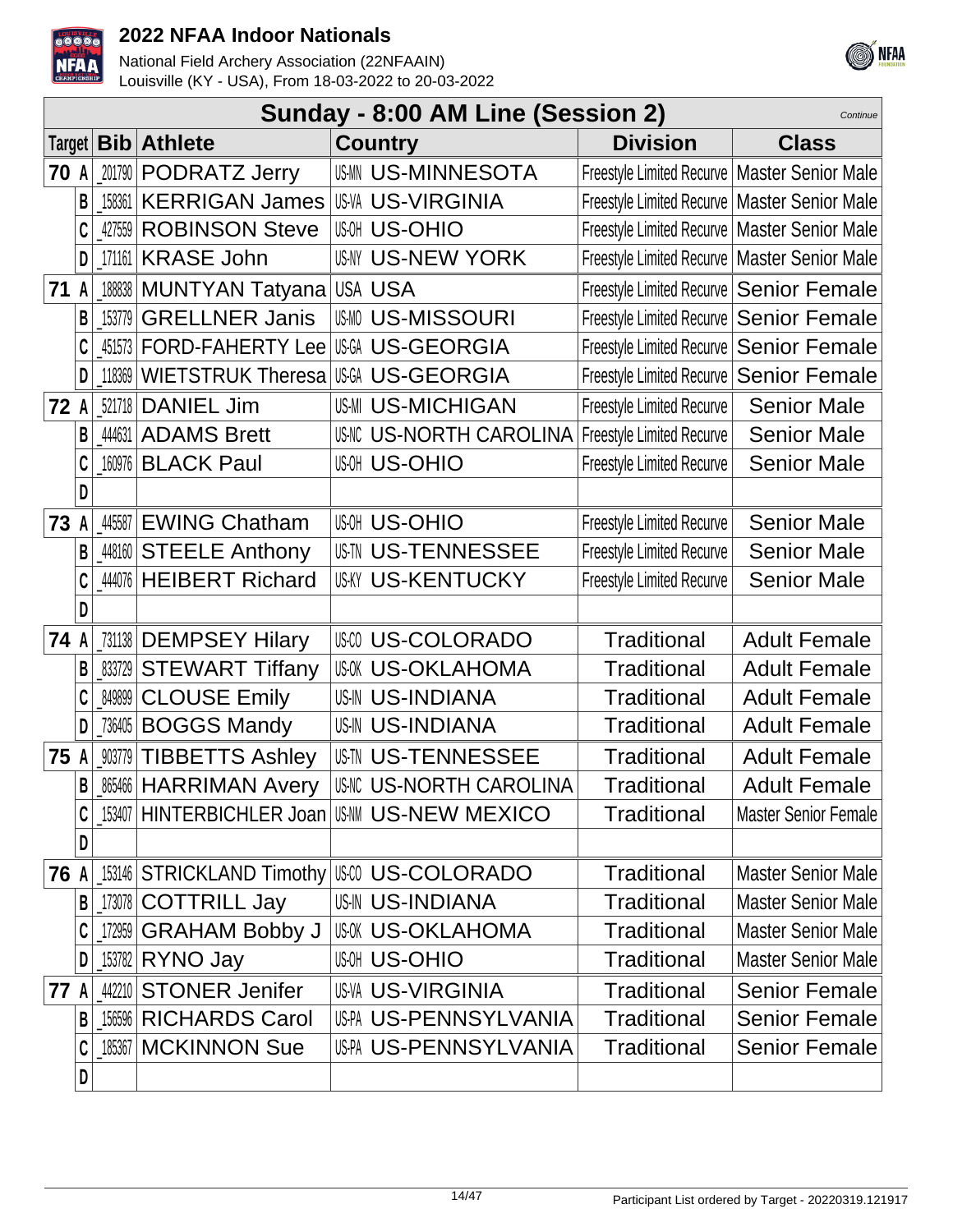



|             | Sunday - 8:00 AM Line (Session 2)<br>Continue |            |                                      |                                            |                            |                             |  |  |  |
|-------------|-----------------------------------------------|------------|--------------------------------------|--------------------------------------------|----------------------------|-----------------------------|--|--|--|
|             |                                               |            | Target   Bib   Athlete               | <b>Country</b>                             | <b>Division</b>            | <b>Class</b>                |  |  |  |
| <b>78 A</b> |                                               |            |                                      | _436140   WORTHINGTON Bobby   US-TENNESSEE | <b>Traditional</b>         | <b>Adult Male</b>           |  |  |  |
|             | B                                             |            | 184465 WILKINS Lee                   | <b>US-FLORIDA</b>                          | <b>Traditional</b>         | <b>Adult Male</b>           |  |  |  |
|             |                                               | 125934     | <b>COOMBE Elizabeth US-U US-OHIO</b> |                                            | <b>Traditional</b>         | <b>Silver Senior Female</b> |  |  |  |
|             | D                                             | 154093     | <b>VOGEL Robin</b>                   | <b>US-VA US-VIRGINIA</b>                   | <b>Traditional</b>         | <b>Silver Senior Female</b> |  |  |  |
|             |                                               |            | 79 A 543100 RIENAS Kenneth           | <b>US-MICHIGAN</b>                         | <b>Traditional</b>         | <b>Senior Male</b>          |  |  |  |
|             | B                                             |            | 901296 OAKLEY Steve                  | <b>US-MICHIGAN</b>                         | Traditional                | <b>Senior Male</b>          |  |  |  |
|             |                                               |            | [159003   HAMMONS Brad               | <b>US-TENNESSEE</b>                        | <b>Traditional</b>         | <b>Senior Male</b>          |  |  |  |
|             |                                               | $D$ 171747 | <b>CAMPBELL Chuck</b>                | US-IA US-IOWA                              | <b>Traditional</b>         | <b>Senior Male</b>          |  |  |  |
| 80 A        |                                               |            | 189269 BROWN Ben                     | US-A US-GEORGIA                            | <b>Traditional</b>         | <b>Senior Male</b>          |  |  |  |
|             | B                                             |            | [790473   HUNTER Bill]               | US-PA US-PENNSYLVANIA                      | <b>Traditional</b>         | <b>Senior Male</b>          |  |  |  |
|             |                                               |            | [722474 ROWE JR David H              | US-PENNSYLVANIA                            | <b>Traditional</b>         | <b>Senior Male</b>          |  |  |  |
|             | D                                             |            | 909358 ROBERTS Keith                 | US-GEORGIA                                 | <b>Traditional</b>         | <b>Senior Male</b>          |  |  |  |
| 81 A        |                                               | 114983     | <b>SMOCK Calvin</b>                  | US-PA US-PENNSYLVANIA                      | <b>Traditional</b>         | <b>Silver Senior Male</b>   |  |  |  |
|             | B <sub>1</sub>                                | 154091     | <b>VOGEL Paul</b>                    | <b>US-VA US-VIRGINIA</b>                   | <b>Traditional</b>         | <b>Silver Senior Male</b>   |  |  |  |
|             | C                                             |            | 436850 HAIRE Daniel                  | USIN US-INDIANA                            | <b>Traditional</b>         | <b>Silver Senior Male</b>   |  |  |  |
|             |                                               |            | $D$   171924 HARDIN Mike             | <b>US-TENNESSEE</b>                        | <b>Traditional</b>         | <b>Silver Senior Male</b>   |  |  |  |
| 82 A        |                                               |            | 153924 LAWRENCE Gary                 | US-PA US-PENNSYLVANIA                      | <b>Traditional</b>         | <b>Silver Senior Male</b>   |  |  |  |
|             | B                                             | $-177367$  | <b>DIXON Kenneth</b>                 | <b>US-OKLAHOMA</b>                         | <b>Traditional</b>         | <b>Silver Senior Male</b>   |  |  |  |
|             |                                               |            | _909129   JANSKY John                | US-WISCONSIN                               | <b>Traditional</b>         | <b>Silver Senior Male</b>   |  |  |  |
|             | D                                             |            | 177074 STONER Troy                   | <b>US-VA US-VIRGINIA</b>                   | <b>Traditional</b>         | <b>Senior Male</b>          |  |  |  |
|             |                                               |            | 83 A 437023 ARNETT William           | <b>US-TN US-TENNESSEE</b>                  | Crossbow                   | <b>Adult Male</b>           |  |  |  |
|             | B                                             |            |                                      |                                            |                            |                             |  |  |  |
|             | C                                             |            |                                      |                                            |                            |                             |  |  |  |
|             | D                                             |            |                                      |                                            |                            |                             |  |  |  |
| 123         | A                                             |            | 908838   DAVIS Clinton               | <b>US-GEORGIA</b>                          | <b>Bowhunter Freestyle</b> | <b>Cub Male</b>             |  |  |  |
|             | B                                             | 909169     | <b>BOLLON Evan</b>                   | <b>US-MI US-MICHIGAN</b>                   | <b>Bowhunter Freestyle</b> | <b>Cub Male</b>             |  |  |  |
|             | C                                             |            |                                      |                                            |                            |                             |  |  |  |
|             | D                                             |            |                                      |                                            |                            |                             |  |  |  |
| 124         | A                                             |            | 871691 WALKER Julian                 | <b>US-WISCONSIN</b>                        | <b>Bowhunter Freestyle</b> | <b>Cub Male</b>             |  |  |  |
|             | B                                             |            | 907139 SCENNA Samuel                 | <b>US-OHIO</b>                             | <b>Bowhunter Freestyle</b> | <b>Cub Male</b>             |  |  |  |
|             | C                                             |            | _905039 RUPP Arlen                   | <b>US-NY US-NEW YORK</b>                   | <b>Bowhunter Freestyle</b> | <b>Cub Male</b>             |  |  |  |
|             | D                                             |            |                                      |                                            |                            |                             |  |  |  |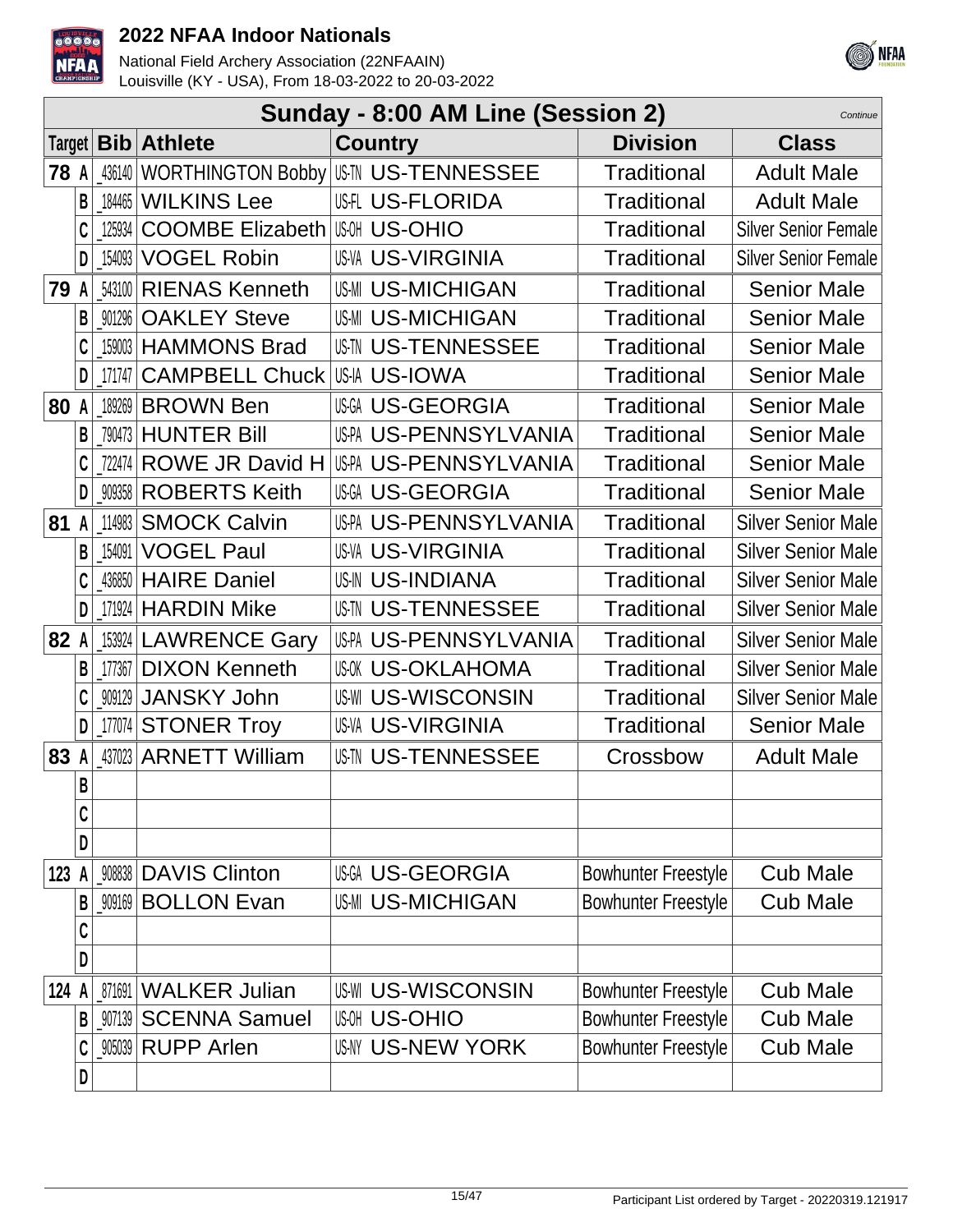



|       |   |        |                                                       | Sunday - 8:00 AM Line (Session 2)     |                            | Continue          |
|-------|---|--------|-------------------------------------------------------|---------------------------------------|----------------------------|-------------------|
|       |   |        | Target <b>Bib</b> Athlete                             | <b>Country</b>                        | <b>Division</b>            | <b>Class</b>      |
| 125 A |   |        | 907127 RODMAN Aislinn                                 | US-N US-NEW JERSEY                    | <b>Barebow</b>             | <b>Cub Female</b> |
|       | B |        | _907808 SHULL Aubrey                                  | <b>US-VA US-VIRGINIA</b>              | <b>Barebow</b>             | <b>Cub Female</b> |
|       |   |        | <b>908270 HOLLAND Leah</b>                            | <b>US-VA US-VIRGINIA</b>              | <b>Barebow</b>             | <b>Cub Female</b> |
|       | D |        | 906710   OATMAN Trinity                               | <b>USTX US-TEXAS</b>                  | <b>Barebow</b>             | <b>Cub Female</b> |
| 126 A |   |        | _908406 BLAKEY Landry                                 | US-LA US-LOUISIANA                    | <b>Barebow</b>             | <b>Cub Female</b> |
|       | B |        | _‱30 ROCKOFF Sydney US⋅M US-MICHIGAN                  |                                       | <b>Barebow</b>             | <b>Cub Female</b> |
|       |   |        | _902326   LONA Miriam-Martha Abigail   US-TX US-TEXAS |                                       | <b>Barebow</b>             | <b>Cub Female</b> |
|       | D |        | 009418 MADDU Samhitha                                 | <b>USGA US-GEORGIA</b>                | <b>Barebow</b>             | <b>Cub Female</b> |
| 127A  |   |        | 908269 HOLLAND Emma                                   | <b>US-VIRGINIA</b>                    | <b>Barebow</b>             | <b>Cub Female</b> |
|       |   |        | <b>W8118 JACKSON Hailey</b>                           | US-GEORGIA                            | <b>Barebow</b>             | <b>Cub Female</b> |
|       |   |        | 908953 MILLER Landen                                  | US-IL US-ILLINOIS                     | <b>Barebow</b>             | <b>Cub Male</b>   |
|       | D |        | 909353 GREER Levi                                     | <b>US-IN US-INDIANA</b>               | <b>Barebow</b>             | <b>Cub Male</b>   |
| 128   | A |        | $908443$ WILD Jacob                                   | <b>US-TX US-TEXAS</b>                 | <b>Barebow</b>             | <b>Cub Male</b>   |
|       | B |        | 908444 WILD Gabriel                                   | <b>USTX US-TEXAS</b>                  | <b>Barebow</b>             | <b>Cub Male</b>   |
|       |   |        | 909204 SKRETTA Dean                                   | <b>USME US-NEBRASKA</b>               | <b>Barebow</b>             | <b>Cub Male</b>   |
|       | D |        | <b>909373 ROBINSON Ezra</b>                           | <b>US-GEORGIA</b>                     | <b>Barebow</b>             | <b>Cub Male</b>   |
| 129   | A |        | 902465 CODDINGTON Zach                                | US-WI US-WISCONSIN                    | <b>Barebow</b>             | <b>Cub Male</b>   |
|       |   |        | 909046 WEBB Izaak                                     | US-IL US-ILLINOIS                     | <b>Barebow</b>             | <b>Cub Male</b>   |
|       |   |        | 903013 CRUZ John                                      | <b>US-TENNESSEE</b>                   | <b>Barebow</b>             | <b>Cub Male</b>   |
|       | D |        | 196150 WALKER Ayden                                   | <b>US-WI US-WISCONSIN</b>             | <b>Barebow</b>             | <b>Cub Male</b>   |
| 130   | A |        | 546176 ZELINSKI Ember                                 | <b>US-OHIO</b>                        | <b>Bowhunter Freestyle</b> | <b>Cub Female</b> |
|       | B |        | _901264 GOLLON Hadley                                 | <b>US-WISCONSIN</b>                   | <b>Bowhunter Freestyle</b> | <b>Cub Female</b> |
|       | C |        | 906087 SOWINSKI Violet                                | US-IL US-ILLINOIS                     | Bowhunter Freestyle        | <b>Cub Female</b> |
|       | D |        | _907018   DAVIS Trinity                               | <b>US-MISSOURI</b>                    | Bowhunter Freestyle        | <b>Cub Female</b> |
| 131   | A |        | <b>908738 ROBERTSON Hazel US-IN US-INDIANA</b>        |                                       | Bowhunter Freestyle        | <b>Cub Female</b> |
|       | B | 855665 | <b>WEBB Maliea</b>                                    | <b>US-KANSAS</b>                      | <b>Bowhunter Freestyle</b> | <b>Cub Female</b> |
|       |   |        | 908308 CRAIN Annie                                    | US-NORTH CAROLINA Bowhunter Freestyle |                            | <b>Cub Female</b> |
|       | D |        | _909130   WALKER Bailey                               | <b>US-KY US-KENTUCKY</b>              | <b>Bowhunter Freestyle</b> | <b>Cub Female</b> |
| 132 A |   |        | 907141 RUSSELL Addison                                | USIN US-INDIANA                       | Bowhunter Freestyle        | <b>Cub Female</b> |
|       | B |        | <b>WWW8 COGSWELL Brooklyn USMI US-MICHIGAN</b>        |                                       | <b>Bowhunter Freestyle</b> | <b>Cub Female</b> |
|       | C |        | _904503 LUEPKE Kamdyn                                 | <b>US-WISCONSIN</b>                   | Bowhunter Freestyle        | <b>Cub Female</b> |
|       | D |        | _905428   HITCHCOCK Charlotte   US-MI US-OHIO         |                                       | Bowhunter Freestyle        | <b>Cub Female</b> |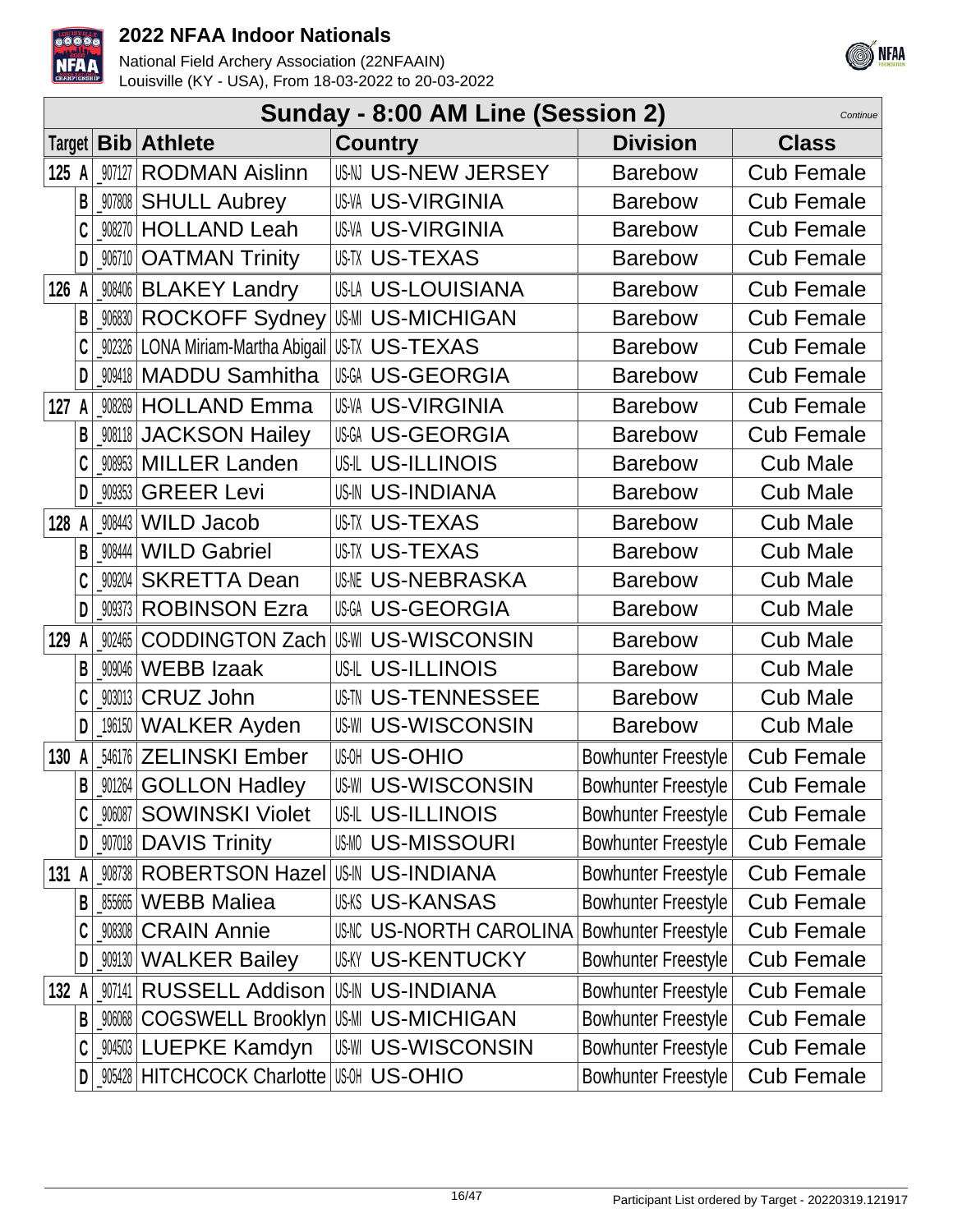



|         | Sunday - 8:00 AM Line (Session 2)<br>Continue |                |                                      |                           |                            |                     |  |  |  |
|---------|-----------------------------------------------|----------------|--------------------------------------|---------------------------|----------------------------|---------------------|--|--|--|
| Target  |                                               | Bib            | <b>Athlete</b>                       | <b>Country</b>            | <b>Division</b>            | <b>Class</b>        |  |  |  |
| 133 $A$ |                                               | 907578         | <b>SHINA Siena</b>                   | <b>US-OHIO</b>            | Bowhunter Freestyle        | <b>Cub Female</b>   |  |  |  |
|         | B                                             | 854833         | <b>WARNECK Stephanie US-MICHIGAN</b> |                           | Bowhunter Freestyle        | <b>Cub Female</b>   |  |  |  |
|         | C                                             |                | 784285 LANGE Ava                     | <b>US-OHIO</b>            | Bowhunter Freestyle        | <b>Cub Female</b>   |  |  |  |
|         | $\mathsf{D}$                                  |                | _908856   VEITH Ryann                | <b>US-NORTH DAKOTA</b>    | <b>Bowhunter Freestyle</b> | <b>Cub Female</b>   |  |  |  |
| 134 A   |                                               | 906541         | <b>MARTIN Preslee</b>                | <b>US-OHIO</b>            | <b>Bowhunter Freestyle</b> | <b>Cub Female</b>   |  |  |  |
|         | B                                             |                |                                      |                           |                            |                     |  |  |  |
|         | C                                             |                |                                      |                           |                            |                     |  |  |  |
|         | D                                             |                |                                      |                           |                            |                     |  |  |  |
| 135     | A                                             |                | 534488 MORGAN Callen                 | <b>US-OHIO</b>            | <b>Bowhunter Freestyle</b> | <b>Cub Male</b>     |  |  |  |
|         | B                                             | 901765         | <b>SHUTTLEWORTH James</b>            | <b>US-OHIO</b>            | <b>Bowhunter Freestyle</b> | <b>Cub Male</b>     |  |  |  |
|         | C                                             | 862055         | <b>MCBRIDE Ezra</b>                  | <b>US-TEXAS</b>           | <b>Bowhunter Freestyle</b> | <b>Cub Male</b>     |  |  |  |
|         | D                                             | 901394         | <b>GESSERT Tucker</b>                | <b>US-WI US-WISCONSIN</b> | <b>Bowhunter Freestyle</b> | <b>Cub Male</b>     |  |  |  |
| 136 A   |                                               | 902537         | <b>GEISS Jonathan</b>                | <b>US-OHIO</b>            | <b>Bowhunter Freestyle</b> | <b>Cub Male</b>     |  |  |  |
|         | B                                             |                | 907859 TRAVELSTEAD Mason             | <b>US-TX US-TEXAS</b>     | <b>Bowhunter Freestyle</b> | <b>Cub Male</b>     |  |  |  |
|         |                                               | 905427         | <b>ESCOBAR Noah</b>                  | <b>US-OHIO</b>            | <b>Bowhunter Freestyle</b> | <b>Cub Male</b>     |  |  |  |
|         | D                                             | 908947         | <b>RICHARDS Cooper</b>               | <b>USA USA</b>            | <b>Bowhunter Freestyle</b> | <b>Cub Male</b>     |  |  |  |
| 137     | A                                             | 908942         | <b>KIRKPATRICK Blake</b>             | <b>US-IN US-INDIANA</b>   | <b>Bowhunter Freestyle</b> | <b>Cub Male</b>     |  |  |  |
|         | B <sub>1</sub>                                | 869292         | SCHWIETERMAN Hayden                  | <b>US-OHIO</b>            | <b>Bowhunter Freestyle</b> | <b>Cub Male</b>     |  |  |  |
|         | C                                             | 907133         | <b>TRZEBIATOWSKI Levi</b>            | <b>US-WISCONSIN</b>       | <b>Bowhunter Freestyle</b> | <b>Cub Male</b>     |  |  |  |
|         | $\mathsf{D}$                                  |                | 907493 FOSTER Bentley                | <b>US-OHIO</b>            | <b>Bowhunter Freestyle</b> | <b>Cub Male</b>     |  |  |  |
| 138 A   |                                               |                | 901713 GEISS Calvin                  | <b>US-OHIO</b>            | <b>Bowhunter Freestyle</b> | <b>Cub Male</b>     |  |  |  |
|         | B                                             |                | 845479 HANLEY Fynn                   | <b>US-TEXAS</b>           | <b>Bowhunter Freestyle</b> | <b>Cub Male</b>     |  |  |  |
|         |                                               |                | 907790 SCALES Karsten                | <b>US-TX US-TEXAS</b>     | <b>Bowhunter Freestyle</b> | <b>Cub Male</b>     |  |  |  |
|         | $\mathsf{D}$                                  | 907591         | <b>BYERS Landon</b>                  | <b>US-OHIO</b>            | <b>Bowhunter Freestyle</b> | <b>Cub Male</b>     |  |  |  |
| 139     |                                               |                | 908943 KIRKPATRICK Byron             | <b>US-IN US-INDIANA</b>   | <b>Bowhunter Freestyle</b> | <b>Cub Male</b>     |  |  |  |
|         | B                                             |                | 907622 BEINING Mason                 | <b>US-OHIO</b>            | <b>Bowhunter Freestyle</b> | <b>Cub Male</b>     |  |  |  |
|         |                                               |                |                                      |                           | <b>Bowhunter Freestyle</b> | <b>Cub Male</b>     |  |  |  |
|         | D                                             |                |                                      |                           |                            |                     |  |  |  |
| 140     | A                                             |                | 512217 LEHSTEN Isabell               | <b>US-MICHIGAN</b>        | <b>Barebow</b>             | <b>Youth Female</b> |  |  |  |
|         | B <sub>1</sub>                                |                | 901988 MCKELLAR Raeleigh             | US-LOUISIANA              | <b>Barebow</b>             | <b>Youth Female</b> |  |  |  |
|         | C                                             | $\_909061$ $ $ | PALICHERLA Shriya US-GEORGIA         |                           | <b>Barebow</b>             | Youth Female        |  |  |  |
|         | D I                                           |                | <b>868259 CASTRO Madison</b>         | US-NEW JERSEY             | <b>Barebow</b>             | Youth Female        |  |  |  |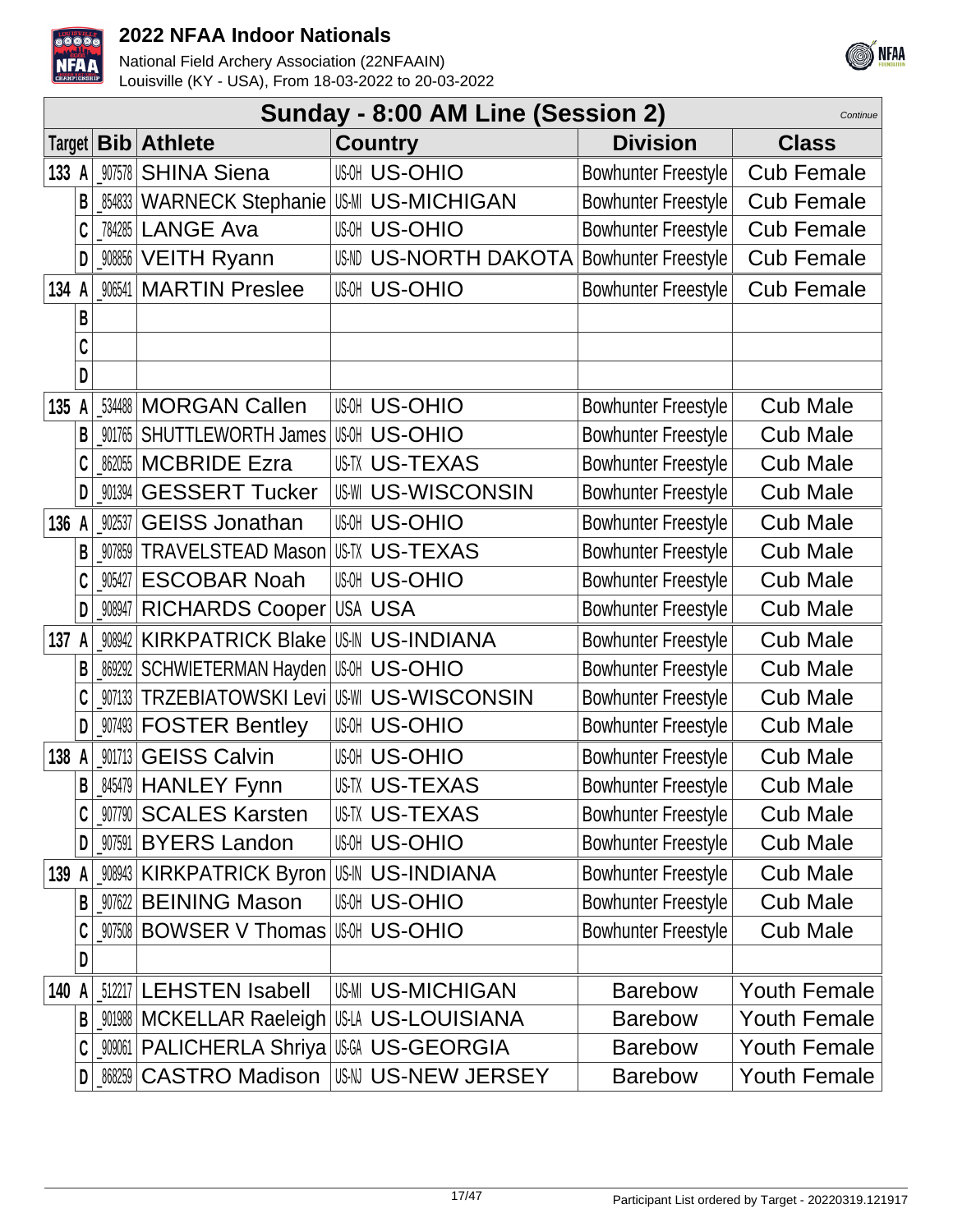



|        |   |        |                                    | Sunday - 8:00 AM Line (Session 2)   |                 | Continue                    |
|--------|---|--------|------------------------------------|-------------------------------------|-----------------|-----------------------------|
| Target |   |        | <b>Bib</b> Athlete                 | <b>Country</b>                      | <b>Division</b> | <b>Class</b>                |
| 141 A  |   | 843044 | <b>GILLET Abigail</b>              | <b>USTX US-TEXAS</b>                | <b>Barebow</b>  | <b>Youth Female</b>         |
|        | B | 906995 | <b>BARDEN Kaley</b>                | <b>USTX US-TEXAS</b>                | <b>Barebow</b>  | <b>Youth Female</b>         |
|        |   | 904116 | <b>PEAKE Caroline</b>              | <b>US-OHIO</b>                      | <b>Barebow</b>  | <b>Youth Female</b>         |
|        | D | 869076 | <b>HANNAH Danielle</b>             | US-N US-NEW JERSEY                  | <b>Barebow</b>  | <b>Youth Female</b>         |
| 142 A  |   | 907966 | <b>WOOD Eli</b>                    | <b>US-IN US-INDIANA</b>             | <b>Barebow</b>  | Young Adult Male            |
|        | B | 837876 | <b>GEISE Thomas "Bear"</b>         | <b>US-IN US-INDIANA</b>             | <b>Barebow</b>  | Young Adult Male            |
|        | C | 873457 | <b>WARREN Robert</b>               | <b>US-WI US-WISCONSIN</b>           | <b>Barebow</b>  | Young Adult Male            |
|        | D | 908982 | <b>STEPHENS John</b>               | <b>US-KY US-KENTUCKY</b>            | <b>Barebow</b>  | Young Adult Male            |
| 143    |   | 901301 | <b>MILLER Carter</b>               | <b>US-IL US-ILLINOIS</b>            | <b>Barebow</b>  | <b>Youth Male</b>           |
|        | B | 539482 | <b>PARKER Drew</b>                 | <b>US-TEXAS</b>                     | <b>Barebow</b>  | <b>Youth Male</b>           |
|        |   | 907737 | <b>MILLER Jackson</b>              | <b>US-IL US-ILLINOIS</b>            | <b>Barebow</b>  | <b>Youth Male</b>           |
|        | D | 902081 | <b>ELLIOTT Cody</b>                | <b>US-OHIO</b>                      | <b>Barebow</b>  | <b>Youth Male</b>           |
| 144    |   | 908737 | VÁZQUEZ Kai                        | <b>US-TENNESSEE</b>                 | <b>Barebow</b>  | <b>Youth Male</b>           |
|        | B | 909187 | GAUGLER Brayden                    | <b>IUSKY US-KENTUCKY</b>            | <b>Barebow</b>  | <b>Youth Male</b>           |
|        | C |        |                                    |                                     |                 |                             |
|        | D |        |                                    |                                     |                 |                             |
| 145    |   | 497061 |                                    | <b>WILKENS Madison US-ALIFORNIA</b> | <b>Barebow</b>  | <b>Adult Female</b>         |
|        | B | 441811 | KOSSLER Darlene US-IL US-ILLINOIS  |                                     | <b>Barebow</b>  | <b>Senior Female</b>        |
|        |   | 115427 | <b>WILKENS Jeremy</b>              | <b>USCA US-CALIFORNIA</b>           | <b>Barebow</b>  | <b>Adult Male</b>           |
|        | D | 169614 | <b>TICHENOR Mike</b>               | <b>US-KY US-KENTUCKY</b>            | <b>Barebow</b>  | <b>Adult Male</b>           |
| 146 A  |   | 161559 | <b>PAUL Alan</b>                   | <b>US-NY US-NEW YORK</b>            | <b>Barebow</b>  | <b>Senior Male</b>          |
|        | B |        |                                    |                                     |                 |                             |
|        |   |        | 848733   AMES Amy                  | USNE US-NEBRASKA                    | <b>Barebow</b>  | <b>Silver Senior Female</b> |
|        | D |        | 438998 HARMON Barbara              | <b>IUS-TX US-TEXAS</b>              | <b>Barebow</b>  | <b>Silver Senior Female</b> |
| 147    |   |        | 428517 LINDSEY JR. Jay             | USTX US-TEXAS                       | <b>Barebow</b>  | <b>Master Senior Male</b>   |
|        | B | 115291 | <b>SANFORD Joe</b>                 | <b>US-MISSOURI</b>                  | <b>Barebow</b>  | <b>Master Senior Male</b>   |
|        |   |        | 171083 SHELTON Maurice US-FLORIDA  |                                     | <b>Barebow</b>  | <b>Master Senior Male</b>   |
|        | D |        |                                    |                                     |                 |                             |
| 148    |   |        | 176841   <b>HOLT Tim</b>           | USTX US-TEXAS                       | <b>Barebow</b>  | <b>Silver Senior Male</b>   |
|        | B | 169903 | WILSON SR Gilbert US-IN US-INDIANA |                                     | <b>Barebow</b>  | <b>Silver Senior Male</b>   |
|        | C | 435563 | WOLLESEN Michael US-ILLINOIS       |                                     | <b>Barebow</b>  | <b>Silver Senior Male</b>   |
|        | D |        |                                    |                                     |                 |                             |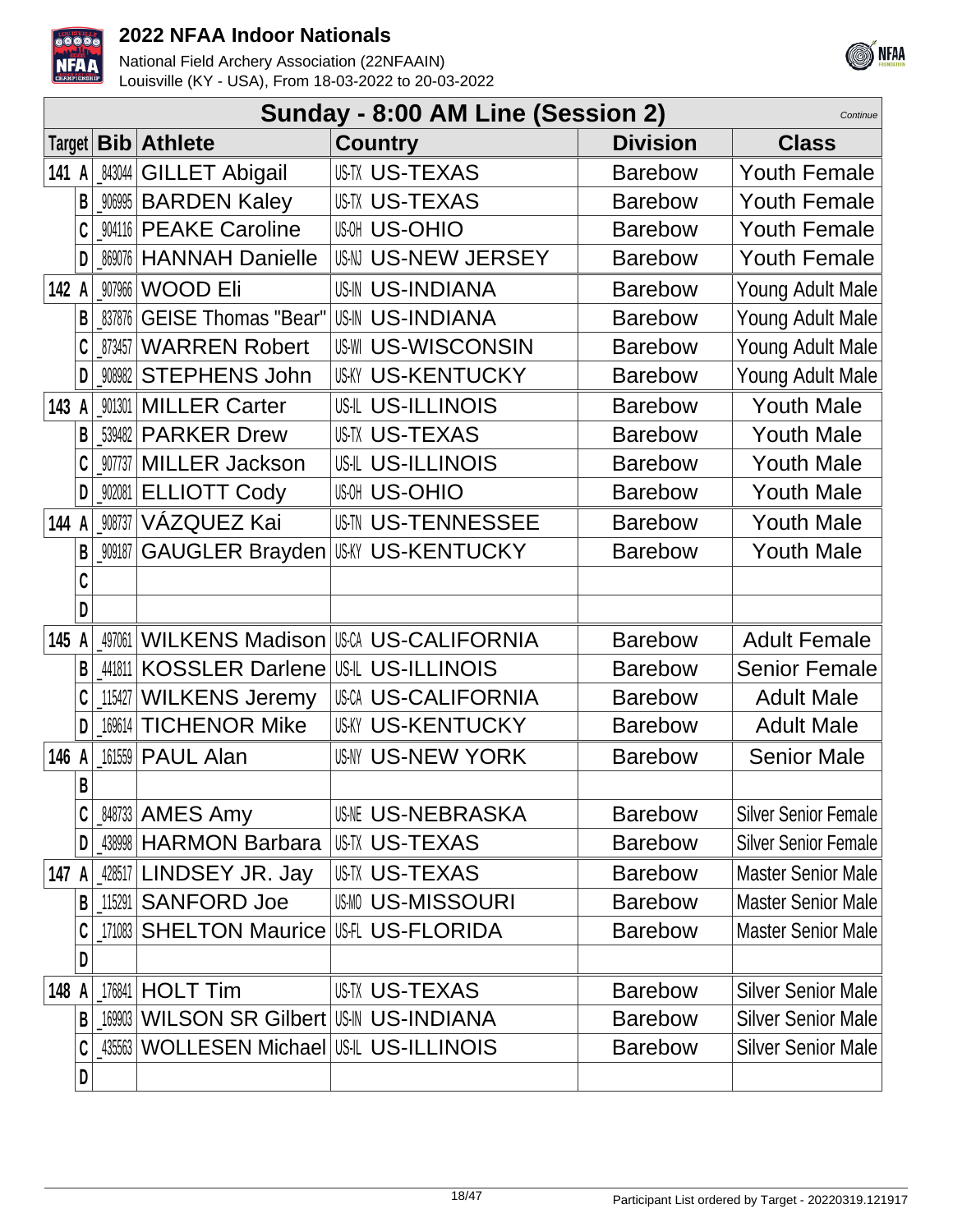



|          | Sunday - 8:00 AM Line (Session 2)<br>Continue |                                                |                                     |                                          |                     |  |  |  |  |
|----------|-----------------------------------------------|------------------------------------------------|-------------------------------------|------------------------------------------|---------------------|--|--|--|--|
|          | Target $ $ <b>Bib</b>                         | <b>Athlete</b>                                 | <b>Country</b>                      | <b>Division</b>                          | <b>Class</b>        |  |  |  |  |
| 149 A    | 740592                                        | SHOEMAKER Jalyn US-IL US-ILLINOIS              |                                     | Bowhunter Freestyle                      | <b>Adult Female</b> |  |  |  |  |
| B        | 159127                                        | <b>MOE Jamie</b>                               | <b>USMN US-MINNESOTA</b>            | <b>Bowhunter Freestyle</b>               | <b>Adult Female</b> |  |  |  |  |
|          | _901990                                       | HUNZIGER Sophia   US-MISSOURI                  |                                     | <b>Bowhunter Freestyle</b>               | <b>Adult Female</b> |  |  |  |  |
| D        |                                               | 156360 KNUTSON Abigail                         | US-WISCONSIN                        | <b>Bowhunter Freestyle</b>               | <b>Adult Female</b> |  |  |  |  |
| 150<br>A | 191732                                        |                                                | <b>KRUGER Madeline US-WISCONSIN</b> | <b>Bowhunter Freestyle</b>               | <b>Adult Female</b> |  |  |  |  |
| B        | 154929                                        | <b>JOHNSON Jill</b>                            | <b>US-MINNESOTA</b>                 | <b>Bowhunter Freestyle</b>               | <b>Adult Female</b> |  |  |  |  |
|          | 515560                                        | <b>COOK Keri</b>                               | <b>USTX US-TEXAS</b>                | <b>Bowhunter Freestyle</b>               | <b>Adult Female</b> |  |  |  |  |
| D        | 782750                                        | <b>SAMPLES Holly</b>                           | <b>US-WEST VIRGINIA</b>             | <b>Bowhunter Freestyle</b>               | <b>Adult Female</b> |  |  |  |  |
| 151 A    |                                               | 526008 HOUSE Marcey                            | <b>USTX US-TEXAS</b>                | <b>Bowhunter Freestyle</b>               | <b>Adult Female</b> |  |  |  |  |
| B        | 816255                                        | <b>ASHLOCK Jill</b>                            | <b>US-KY US-KENTUCKY</b>            | <b>Bowhunter Freestyle</b>               | <b>Adult Female</b> |  |  |  |  |
|          | 155578                                        | VANDYGRIFF Autumne US-M US-OHIO                |                                     | <b>Bowhunter Freestyle</b>               | <b>Adult Female</b> |  |  |  |  |
| D        | 174401                                        | <b>BRETSCH Tressia Ann US-IA US-IOWA</b>       |                                     | <b>Bowhunter Freestyle</b>               | <b>Adult Female</b> |  |  |  |  |
| 152 A    |                                               | 525720 SIPLA Wendy                             | <b>US-IL US-ILLINOIS</b>            | <b>Bowhunter Freestyle</b>               | <b>Adult Female</b> |  |  |  |  |
| B        | 159685                                        | <b>GLOVER Katharine</b>                        | US-MI US-MICHIGAN                   | <b>Bowhunter Freestyle</b>               | <b>Adult Female</b> |  |  |  |  |
|          | 173970                                        | MARTINDALE Jennifer US-MICHIGAN                |                                     | <b>Bowhunter Freestyle</b>               | <b>Adult Female</b> |  |  |  |  |
| D        | $\_906600$                                    | <b>GROS Stacey</b>                             | <b>US-TEXAS</b>                     | <b>Bowhunter Freestyle</b>               | <b>Adult Female</b> |  |  |  |  |
| 153<br>A |                                               | <b>862236 SKIDMORE Chrystal US-MILD S-OHIO</b> |                                     | <b>Bowhunter Freestyle</b>               | <b>Adult Female</b> |  |  |  |  |
| B        |                                               | $901218$ RAY Abby                              | <b>US-KY US-KENTUCKY</b>            | <b>Bowhunter Freestyle</b>               | <b>Adult Female</b> |  |  |  |  |
|          | _907791                                       | <b>SCALES Chelsey</b>                          | <b>USTX US-TEXAS</b>                | <b>Bowhunter Freestyle</b>               | <b>Adult Female</b> |  |  |  |  |
| D        | 160667                                        | <b>DABNEY Veronica</b>                         | <b>US-OHIO</b>                      | <b>Bowhunter Freestyle</b>               | <b>Adult Female</b> |  |  |  |  |
| 154 A    | 902772                                        |                                                | HART Georgia Ann USME US-NEBRASKA   | <b>Bowhunter Freestyle</b>               | <b>Adult Female</b> |  |  |  |  |
| B        |                                               | 646305 LEBEAU Shara                            | US-IL US-ILLINOIS                   | Bowhunter Freestyle   Adult Female       |                     |  |  |  |  |
|          | 908836                                        | ERICKSON Natalie US-IN US-IOWA                 |                                     | Bowhunter Freestyle                      | <b>Adult Female</b> |  |  |  |  |
| D        |                                               | <b>906910 HILTON Brandi</b>                    | US-IA US-IOWA                       | <b>Bowhunter Freestyle</b>               | <b>Adult Female</b> |  |  |  |  |
| 155 A    |                                               | <b>908245   KALNASY Kayla</b>                  | US-LA US-LOUISIANA                  | Bowhunter Freestyle                      | <b>Adult Female</b> |  |  |  |  |
| B        |                                               | 542268 CRAWFORD Bridgett US OH US-OHIO         |                                     | Bowhunter Freestyle                      | <b>Adult Female</b> |  |  |  |  |
|          |                                               | 862990 PALMER Abby                             | แฒ US-OHIO                          | Bowhunter Freestyle                      | <b>Adult Female</b> |  |  |  |  |
| D        |                                               | _903141   FRENCH Laura                         | US-IA US-IOWA                       | Bowhunter Freestyle                      | <b>Adult Female</b> |  |  |  |  |
| 156 A    |                                               | 161015 ROBINSON Gary                           | <b>US-KS US-KANSAS</b>              | Bowhunter Freestyle   Master Senior Male |                     |  |  |  |  |
| B        | 875691                                        | <b>BATH Jim</b>                                | <b>US-KANSAS</b>                    | Bowhunter Freestyle   Master Senior Male |                     |  |  |  |  |
|          |                                               | 156143 JORDENING Kim                           | <b>US-NEBRASKA</b>                  | Bowhunter Freestyle   Master Senior Male |                     |  |  |  |  |
|          | D                                             | <b>_862863 CHILCUTT Jimmy</b>                  | USTX US-TEXAS                       | Bowhunter Freestyle   Master Senior Male |                     |  |  |  |  |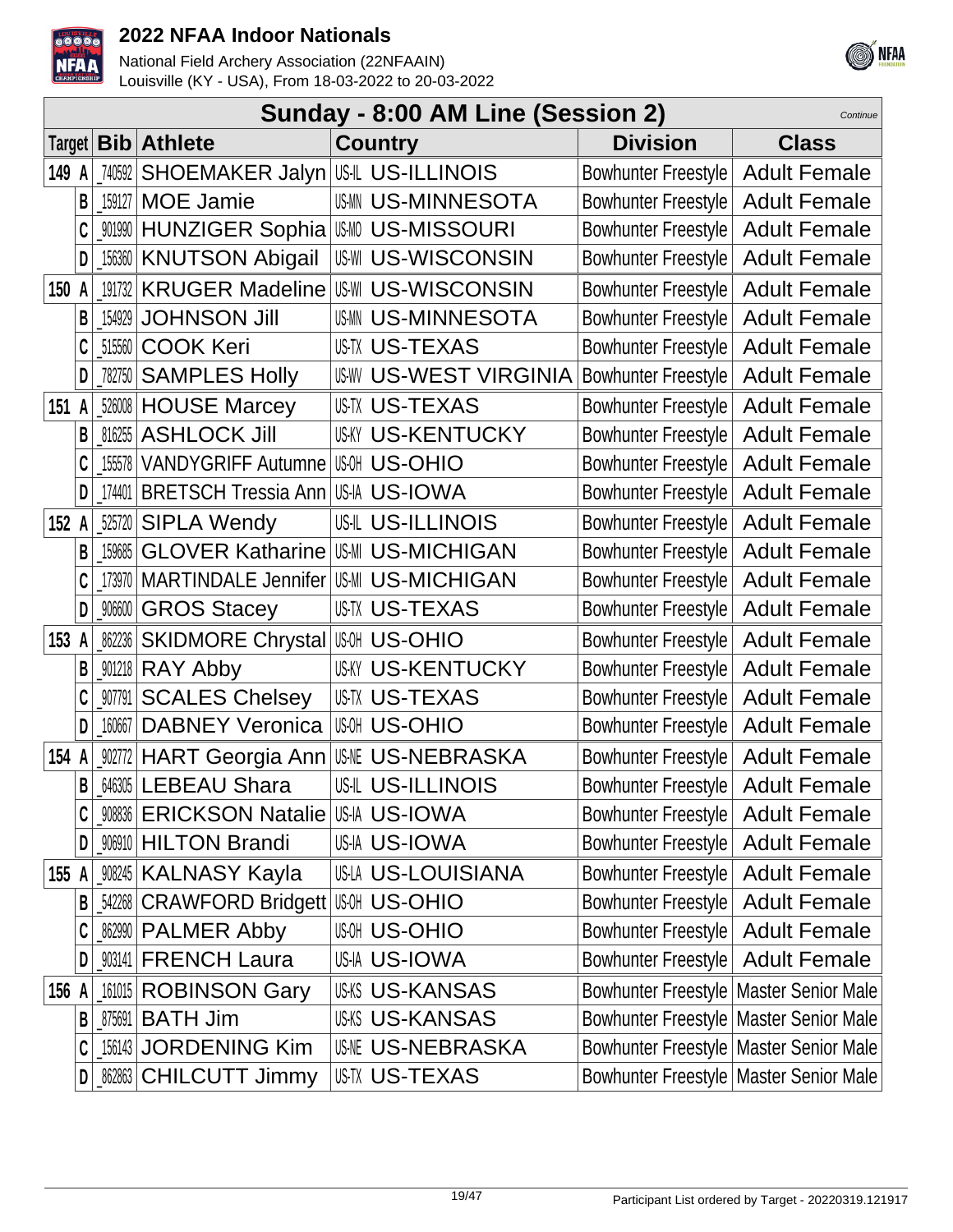



|       | Sunday - 8:00 AM Line (Session 2)<br>Continue |        |                                             |  |                          |                                          |                   |  |  |
|-------|-----------------------------------------------|--------|---------------------------------------------|--|--------------------------|------------------------------------------|-------------------|--|--|
|       |                                               |        | Target   Bib   Athlete                      |  | <b>Country</b>           | <b>Division</b>                          | <b>Class</b>      |  |  |
| 157 A |                                               |        | 790297 KING Brian                           |  | <b>US-IN US-NEW YORK</b> | Bowhunter Freestyle   Master Senior Male |                   |  |  |
|       | B                                             |        | 175167 LAWS John 'Jack'                     |  | US-LA US-LOUISIANA       | Bowhunter Freestyle   Master Senior Male |                   |  |  |
|       | C                                             |        |                                             |  |                          |                                          |                   |  |  |
|       | D                                             |        |                                             |  |                          |                                          |                   |  |  |
| 158 A |                                               |        | 160883 HARPRING Perry                       |  | <b>US-IN US-INDIANA</b>  | <b>Bowhunter Freestyle</b>               | <b>Adult Male</b> |  |  |
|       | B                                             |        | 170906 WHEELER John                         |  | <b>US-WEST VIRGINIA</b>  | <b>Bowhunter Freestyle</b>               | <b>Adult Male</b> |  |  |
|       |                                               |        | _903565 YODER LaWayne                       |  | <b>US-IN US-INDIANA</b>  | <b>Bowhunter Freestyle</b>               | <b>Adult Male</b> |  |  |
|       | D                                             | 834937 | <b>DEMPSEY Clay</b>                         |  | <b>US-IN US-INDIANA</b>  | <b>Bowhunter Freestyle</b>               | <b>Adult Male</b> |  |  |
| 159 A |                                               |        | 785618 SHULL Josh                           |  | <b>US-VA US-VIRGINIA</b> | Bowhunter Freestyle                      | <b>Adult Male</b> |  |  |
|       | B                                             |        | 454824 SHUPE Michael                        |  | <b>US-VA US-VIRGINIA</b> | Bowhunter Freestyle                      | <b>Adult Male</b> |  |  |
|       | C                                             | 152891 | <b>JOHNSON Adam</b>                         |  | <b>US-MINNESOTA</b>      | <b>Bowhunter Freestyle</b>               | <b>Adult Male</b> |  |  |
|       | D                                             |        | 858528 DAVENPORT Mitch                      |  | <b>US-KANSAS</b>         | <b>Bowhunter Freestyle</b>               | <b>Adult Male</b> |  |  |
| 160   | A                                             |        | 173969 MARTINDALE Brian                     |  | <b>US-MICHIGAN</b>       | <b>Bowhunter Freestyle</b>               | <b>Adult Male</b> |  |  |
|       | B                                             |        | 908809 MYERS Michael                        |  | <b>US-NY US-NEW YORK</b> | <b>Bowhunter Freestyle</b>               | <b>Adult Male</b> |  |  |
|       |                                               |        | 867383 REETHS Jereme                        |  | <b>US-MI US-MICHIGAN</b> | <b>Bowhunter Freestyle</b>               | <b>Adult Male</b> |  |  |
|       | D                                             |        | 902386 SCALES Trey                          |  | <b>US-TEXAS</b>          | <b>Bowhunter Freestyle</b>               | <b>Adult Male</b> |  |  |
| 161 A |                                               |        | 161054 HOLLE Caleb                          |  | <b>USKS US-KANSAS</b>    | <b>Bowhunter Freestyle</b>               | <b>Adult Male</b> |  |  |
|       | В                                             |        | 182911 ROUSH Kyle                           |  | <b>US-OHIO</b>           | <b>Bowhunter Freestyle</b>               | <b>Adult Male</b> |  |  |
|       |                                               | 192430 | <b>SHAW Brandon</b>                         |  | <b>US-KY US-KENTUCKY</b> | <b>Bowhunter Freestyle</b>               | <b>Adult Male</b> |  |  |
|       | D                                             |        | 159249 ARISON Michael                       |  | <b>US-IN US-INDIANA</b>  | <b>Bowhunter Freestyle</b>               | <b>Adult Male</b> |  |  |
| 162 A |                                               |        | 152687 BARTO Kevin                          |  | US-PA US-PENNSYLVANIA    | <b>Bowhunter Freestyle</b>               | <b>Adult Male</b> |  |  |
|       | B                                             |        | 172962   BODENCHAK Josh   US-IL US-ILLINOIS |  |                          | <b>Bowhunter Freestyle</b>               | <b>Adult Male</b> |  |  |
|       | C                                             |        | 174993 PIESKE Nicholas                      |  | <b>US-MINNESOTA</b>      | <b>Bowhunter Freestyle</b>               | <b>Adult Male</b> |  |  |
|       | D                                             |        | 154786 MCBRIDE Greg                         |  | US-PA US-PENNSYLVANIA    | Bowhunter Freestyle                      | <b>Adult Male</b> |  |  |
| 163 A |                                               |        | 787941 RUPP Jason                           |  | <b>US-NY US-NEW YORK</b> | Bowhunter Freestyle                      | <b>Adult Male</b> |  |  |
|       | B                                             |        | 525861 DENGER Anthony                       |  | <b>US-IN US-INDIANA</b>  | <b>Bowhunter Freestyle</b>               | <b>Adult Male</b> |  |  |
|       |                                               |        | 892636 MILLER Marion                        |  | แฒ US-OHIO               | <b>Bowhunter Freestyle</b>               | <b>Adult Male</b> |  |  |
|       | D                                             |        | 909293 GAREY Brandon                        |  | US-MARYLAND              | <b>Bowhunter Freestyle</b>               | <b>Adult Male</b> |  |  |
| 164 A |                                               |        | 454820 LEBEAU Stephen                       |  | <b>US-IL US-ILLINOIS</b> | <b>Bowhunter Freestyle</b>               | <b>Adult Male</b> |  |  |
|       | B                                             |        | 192073 MCCORKLE Wes                         |  | <b>US-INDIANA</b>        | <b>Bowhunter Freestyle</b>               | <b>Adult Male</b> |  |  |
|       | C                                             |        | 907528 DOVER Robert                         |  | <b>US-COLORADO</b>       | <b>Bowhunter Freestyle</b>               | <b>Adult Male</b> |  |  |
|       | D                                             |        | 159126   MOE Matt                           |  | US-MINNESOTA             | Bowhunter Freestyle                      | <b>Adult Male</b> |  |  |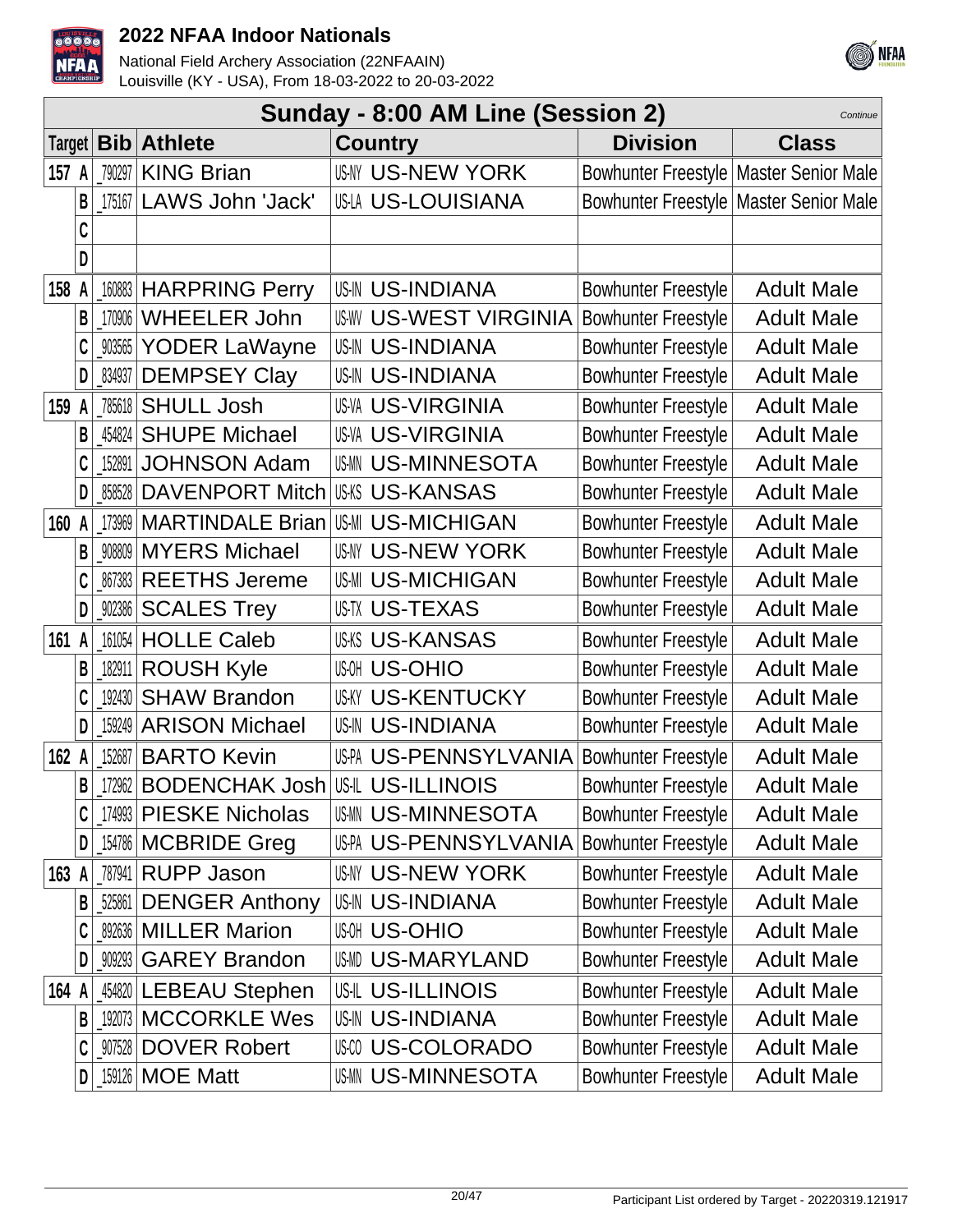



|         | Sunday - 8:00 AM Line (Session 2)<br>Continue |        |                                     |  |                           |                                        |                           |  |
|---------|-----------------------------------------------|--------|-------------------------------------|--|---------------------------|----------------------------------------|---------------------------|--|
| Target  |                                               | Bib    | <b>Athlete</b>                      |  | <b>Country</b>            | <b>Division</b>                        | <b>Class</b>              |  |
| $165$ A |                                               | 902515 | <b>RHOADES Dave</b>                 |  | <b>US-MICHIGAN</b>        | Bowhunter Freestyle                    | <b>Adult Male</b>         |  |
|         | B                                             | 874488 | <b>GURNEY Jason</b>                 |  | <b>US-KS US-KANSAS</b>    | <b>Bowhunter Freestyle</b>             | <b>Adult Male</b>         |  |
|         | C                                             | 908378 | <b>ERWIN Jason</b>                  |  | <b>US-IN US-INDIANA</b>   | Bowhunter Freestyle                    | <b>Adult Male</b>         |  |
|         | D                                             | 787241 | <b>O'DELL Thomas</b>                |  | <b>US-MICHIGAN</b>        | Bowhunter Freestyle                    | <b>Adult Male</b>         |  |
| 166 A   |                                               | 197053 | <b>BOLLON Christian</b>             |  | <b>US-MI US-MICHIGAN</b>  | <b>Bowhunter Freestyle</b>             | <b>Adult Male</b>         |  |
|         | B                                             | 909057 | <b>HILLIGUS Robert</b>              |  | <b>US-MI US-MICHIGAN</b>  | <b>Bowhunter Freestyle</b>             | <b>Adult Male</b>         |  |
|         |                                               | 153242 | <b>ELLER Patrick</b>                |  | <b>US-IL US-ILLINOIS</b>  | <b>Bowhunter Freestyle</b>             | <b>Adult Male</b>         |  |
|         | D                                             | 866141 | <b>HILTON Jason</b>                 |  | US-IA US-IOWA             | <b>Bowhunter Freestyle</b>             | <b>Adult Male</b>         |  |
| 167 $A$ |                                               | 184958 | <b>TITUS Charles</b>                |  | <b>US-NY US-NEW YORK</b>  | Bowhunter Freestyle                    | <b>Adult Male</b>         |  |
|         | B                                             | 907657 | <b>STEWARD Matthew</b>              |  | <b>US-OHIO</b>            | <b>Bowhunter Freestyle</b>             | <b>Adult Male</b>         |  |
|         | C                                             | 177253 | <b>KUECKER Kyle</b>                 |  | <b>US-WI US-WISCONSIN</b> | Bowhunter Freestyle                    | <b>Adult Male</b>         |  |
|         | D                                             | 908946 | <b>RICHARDS Shane</b>               |  | <b>USTX US-TEXAS</b>      | <b>Bowhunter Freestyle</b>             | <b>Adult Male</b>         |  |
| 168 A   |                                               | 908972 | <b>MANDERNACH James</b>             |  | <b>US-ILLINOIS</b>        | <b>Bowhunter Freestyle</b>             | <b>Adult Male</b>         |  |
|         | B                                             | 909052 | <b>JOLLEY Gideon</b>                |  | US-UTAH                   | <b>Bowhunter Freestyle</b>             | <b>Adult Male</b>         |  |
|         |                                               | 533596 | <b>VANDYKE Heath</b>                |  | <b>US-MICHIGAN</b>        | <b>Bowhunter Freestyle</b>             | <b>Adult Male</b>         |  |
|         | $\mathbf{D}$                                  | 904267 | <b>BURDA Fox</b>                    |  | <b>US-SOUTH CAROLINA</b>  | <b>Bowhunter Freestyle</b>             | <b>Adult Male</b>         |  |
| 169 A   |                                               | 908137 | <b>BUUM Anthony</b>                 |  | US-IA US-IOWA             | <b>Bowhunter Freestyle</b>             | <b>Adult Male</b>         |  |
|         | B                                             | 909018 | <b>DOWHAN George</b>                |  | <b>US-MI US-MICHIGAN</b>  | Bowhunter Freestyle                    | <b>Adult Male</b>         |  |
|         | C                                             | 909402 | <b>VANWINKLE Michael</b>            |  | <b>US-TENNESSEE</b>       | <b>Bowhunter Freestyle</b>             | <b>Adult Male</b>         |  |
|         | $\mathsf{D}$                                  |        | [117882 KUBIAK Stanley              |  | <b>US-TW US-TENNESSEE</b> | <b>Barebow</b>                         | <b>Master Senior Male</b> |  |
| 170 A   |                                               | 909047 | <b>KENT Andrew</b>                  |  | <b>US-MI US-MICHIGAN</b>  | <b>Bowhunter Freestyle</b>             | <b>Adult Male</b>         |  |
|         | B                                             |        |                                     |  |                           |                                        |                           |  |
|         | C                                             |        | 904502 LUEPKE Josh                  |  | <b>US-WISCONSIN</b>       | <b>Bowhunter Freestyle</b>             | <b>Adult Male</b>         |  |
|         | D                                             |        |                                     |  |                           |                                        |                           |  |
| 171     |                                               |        | 753033 STEVENS Hunter               |  | <b>US-OHIO</b>            | Bowhunter Freestyle Young Adult Male   |                           |  |
|         | $\mathsf{B}$                                  | 787037 | GERBERDING Jayden US-IL US-ILLINOIS |  |                           | Bowhunter Freestyle Young Adult Male   |                           |  |
|         | C                                             |        | 158786 URBAN Logan                  |  | <b>US-OHIO</b>            | Bowhunter Freestyle   Young Adult Male |                           |  |
|         | D                                             | 544722 | <b>KRAMAR Robert</b>                |  | <b>US-WISCONSIN</b>       | Bowhunter Freestyle   Young Adult Male |                           |  |
| 172 A   |                                               | 194603 | <b>MCGILL Druin</b>                 |  | <b>US-IN US-INDIANA</b>   | Bowhunter Freestyle   Young Adult Male |                           |  |
|         | B                                             | 540694 | <b>WHITE Aidan</b>                  |  | <b>US-MISSOURI</b>        | Bowhunter Freestyle   Young Adult Male |                           |  |
|         | C                                             |        | 908773 WEBER Austin                 |  | US-GEORGIA                | Bowhunter Freestyle   Young Adult Male |                           |  |
|         | D                                             |        | _747958 HANLEY Ryder                |  | <b>US-TX US-TEXAS</b>     | Bowhunter Freestyle   Young Adult Male |                           |  |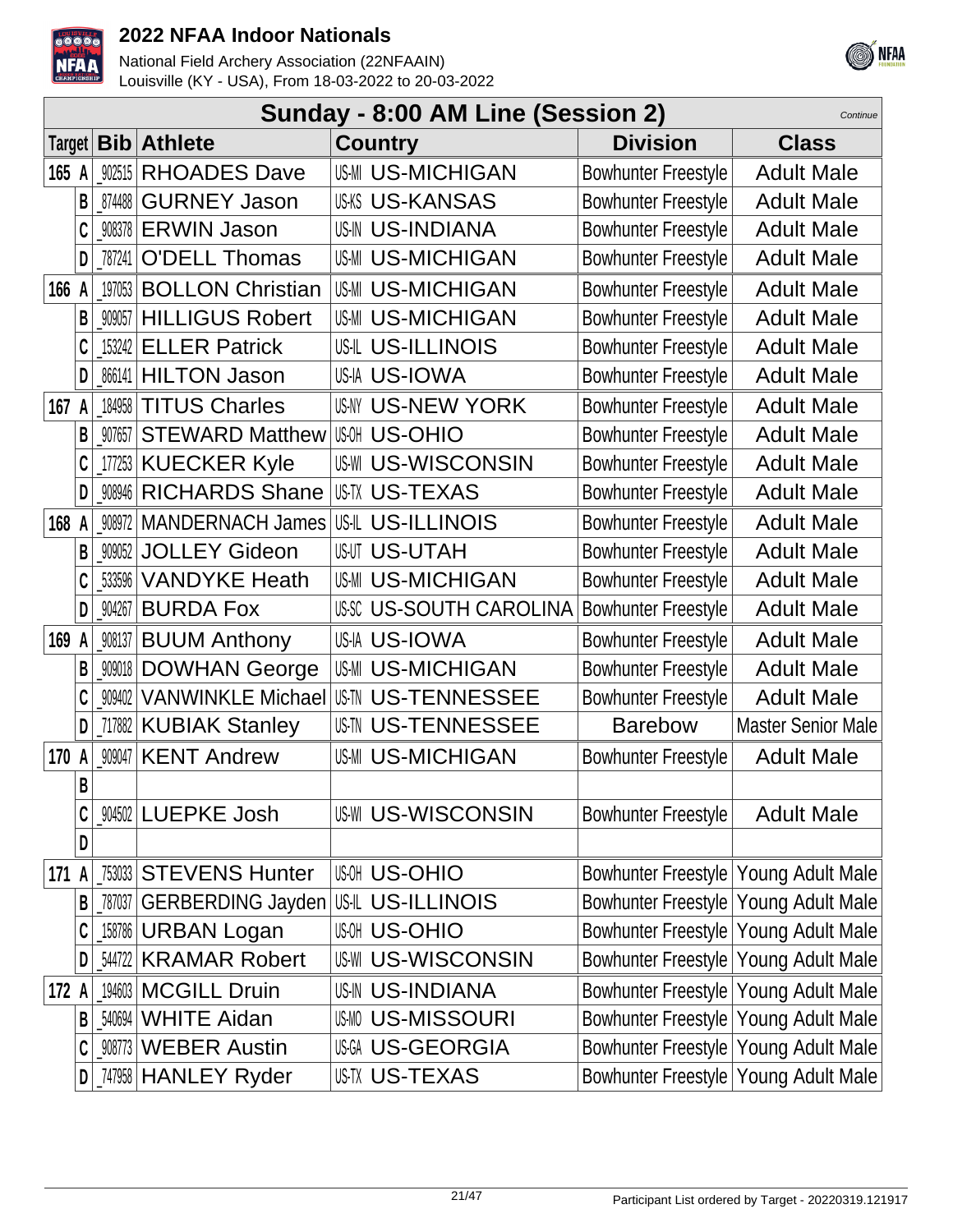



|        | Sunday - 8:00 AM Line (Session 2)<br>Continue |        |                                                    |                             |                                          |                                          |  |  |  |
|--------|-----------------------------------------------|--------|----------------------------------------------------|-----------------------------|------------------------------------------|------------------------------------------|--|--|--|
| Target |                                               |        | <b>Bib</b> Athlete                                 | <b>Country</b>              | <b>Division</b>                          | <b>Class</b>                             |  |  |  |
| 173 A  |                                               | 195549 | <b>MORGAN Garrett</b>                              | <b>US-OHIO</b>              | Bowhunter Freestyle Young Adult Male     |                                          |  |  |  |
|        | B                                             | 904056 | <b>LUEPKE Carter</b>                               | <b>US-WI US-WISCONSIN</b>   | Bowhunter Freestyle Young Adult Male     |                                          |  |  |  |
|        |                                               | 170907 | <b>WHEELER John Hunter</b>                         | <b>ISW US-WEST VIRGINIA</b> | Bowhunter Freestyle Young Adult Male     |                                          |  |  |  |
|        | D                                             | 162320 | <b>MULLINS Dominic</b>                             | <b>US-OHIO</b>              | Bowhunter Freestyle Young Adult Male     |                                          |  |  |  |
| 174 A  |                                               |        | 790019 REITINGER Evan                              | <b>US-KS US-KANSAS</b>      | Bowhunter Freestyle   Young Adult Male   |                                          |  |  |  |
|        | B                                             | 909360 | <b>QUARLES Jacob</b>                               | US-GEORGIA                  | Bowhunter Freestyle Young Adult Male     |                                          |  |  |  |
|        | C                                             | 195548 | <b>MORGAN Connor</b>                               | <b>US-OHIO</b>              | Bowhunter Freestyle Young Adult Male     |                                          |  |  |  |
|        | D                                             | 906773 | <b>RAMEY Brock</b>                                 | <b>USTX US-TEXAS</b>        | Bowhunter Freestyle Young Adult Male     |                                          |  |  |  |
| 175 A  |                                               | 908877 | WIKTOROWSKI Gage US-MICHIGAN                       |                             | Bowhunter Freestyle Young Adult Male     |                                          |  |  |  |
|        | B                                             | 909174 | BIDINGER Christopher US-MICHIGAN                   |                             | Bowhunter Freestyle Young Adult Male     |                                          |  |  |  |
|        |                                               | 790487 | <b>SAYYAE Joseph</b>                               | <b>US-MICHIGAN</b>          | Bowhunter Freestyle Young Adult Male     |                                          |  |  |  |
|        | D                                             |        | 908914 EHRP Harlee                                 | <b>USMN US-MINNESOTA</b>    | Bowhunter Freestyle   Young Adult Male   |                                          |  |  |  |
| 176    |                                               | 901637 | <b>SMELTZER Cohen</b>                              | <b>US-TH US-TENNESSEE</b>   | Bowhunter Freestyle Young Adult Male     |                                          |  |  |  |
|        | B                                             |        | <b>871692 WHORTON Brycen US-TEXAS</b>              |                             | Bowhunter Freestyle Young Adult Male     |                                          |  |  |  |
|        | C                                             |        | 908223 MAAG Austin                                 | <b>US-OHIO</b>              | Bowhunter Freestyle Young Adult Male     |                                          |  |  |  |
|        | D                                             |        |                                                    |                             |                                          |                                          |  |  |  |
| 177    |                                               | 792733 | <b>ANDERS William</b>                              | <b>US-MICHIGAN</b>          | Bowhunter Freestyle Young Adult Male     |                                          |  |  |  |
|        | B                                             | 766291 | <b>SARGENT Michael USVI US-VERMONT</b>             |                             | Bowhunter Freestyle Young Adult Male     |                                          |  |  |  |
|        |                                               | 785600 | <b>PALMER Jt</b>                                   | <b>US-OHIO</b>              | Bowhunter Freestyle Young Adult Male     |                                          |  |  |  |
|        | D                                             |        |                                                    |                             |                                          |                                          |  |  |  |
| 178    |                                               |        | 874790 DEWITT Olivia                               | <b>US-WISCONSIN</b>         | Bowhunter Freestyle Young Adult Female   |                                          |  |  |  |
|        | B                                             |        | 892664 AZBILL Jayden                               | <b>US-KY US-KENTUCKY</b>    |                                          | Bowhunter Freestyle   Young Adult Female |  |  |  |
|        | C                                             |        | 153848 ROTH Kacie                                  | <b>US-WI US-WISCONSIN</b>   | Bowhunter Freestyle Young Adult Female   |                                          |  |  |  |
|        | D                                             |        | 191731 KRUGER Mikaila                              | <b>US-WISCONSIN</b>         | Bowhunter Freestyle   Young Adult Female |                                          |  |  |  |
| 179    | A                                             |        | _001386 FAIRCHILD Maggie IU\$ 0H US-OHIO           |                             | Bowhunter Freestyle Young Adult Female   |                                          |  |  |  |
|        | B                                             |        | 160789 ANGUS Alexis                                | <b>US-OHIO</b>              | Bowhunter Freestyle Young Adult Female   |                                          |  |  |  |
|        |                                               |        | 195138 AUBEL Dylan                                 | <b>US-OHIO</b>              | Bowhunter Freestyle   Young Adult Female |                                          |  |  |  |
|        | D                                             |        | 160914 BEZDEK Lauren                               | <b>US-OHIO</b>              | Bowhunter Freestyle   Young Adult Female |                                          |  |  |  |
| 180    |                                               | 200720 | SUMMERS Hannah US-IN US-INDIANA                    |                             | Bowhunter Freestyle Young Adult Female   |                                          |  |  |  |
|        | B                                             | 906899 | <b>GRENIA Maya Rae US-TU US-TEXAS</b>              |                             | Bowhunter Freestyle Young Adult Female   |                                          |  |  |  |
|        | C                                             |        | <b>_837318   ERICKSON Brileigh   US-II US-IOWA</b> |                             | Bowhunter Freestyle Young Adult Female   |                                          |  |  |  |
|        | D                                             |        | 739443   BOGGS Cheyenne   US-IN US-INDIANA         |                             |                                          | Bowhunter Freestyle   Young Adult Female |  |  |  |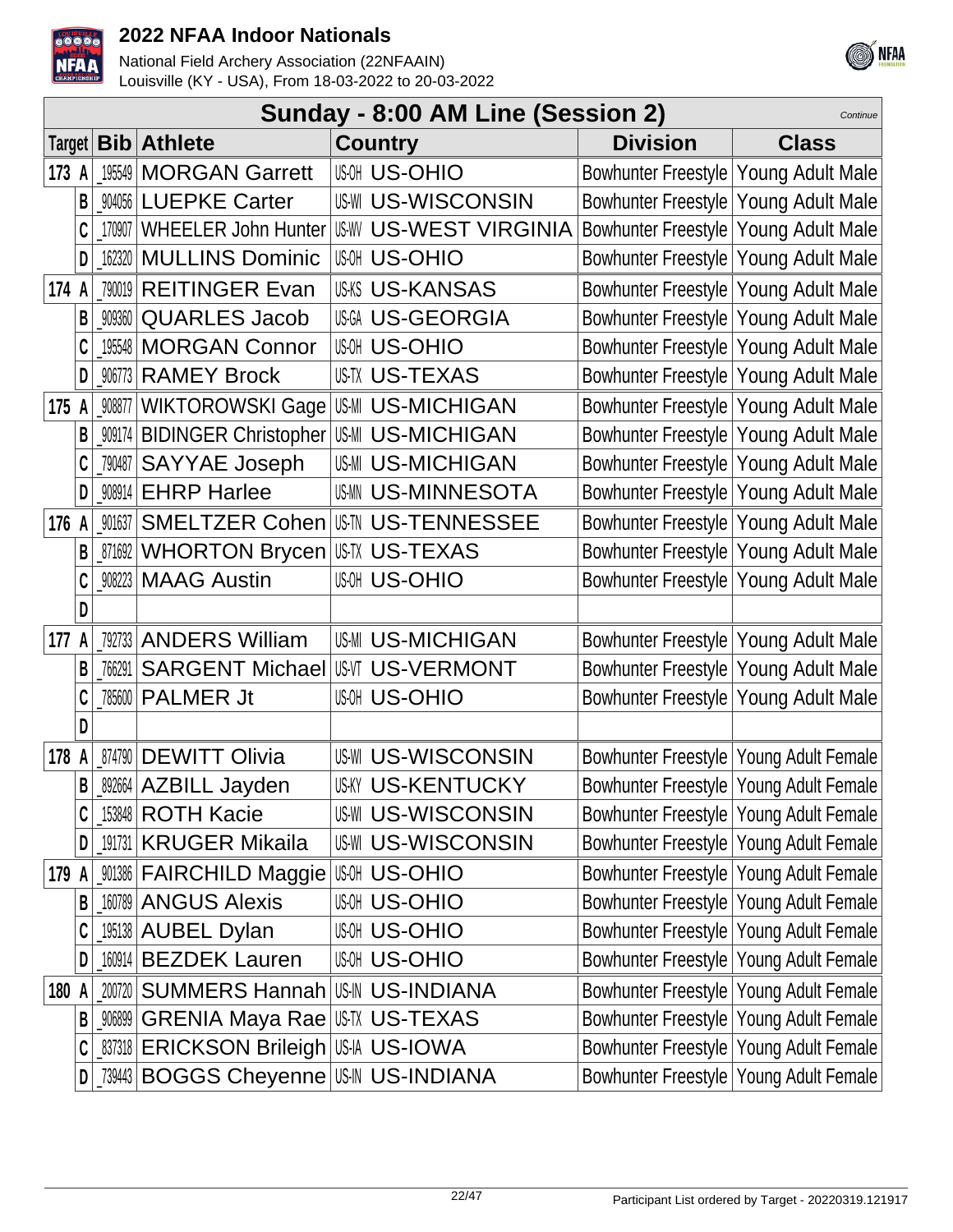



|       |   |                     |                                           | Sunday - 8:00 AM Line (Session 2)            |                                          | Continue           |
|-------|---|---------------------|-------------------------------------------|----------------------------------------------|------------------------------------------|--------------------|
|       |   | Target   <b>Bib</b> | <b>Athlete</b>                            | <b>Country</b>                               | <b>Division</b>                          | <b>Class</b>       |
| 181 A |   | 886223              | <b>WINCKLER Lorrel</b>                    | <b>USTX US-TEXAS</b>                         | Bowhunter Freestyle Young Adult Female   |                    |
|       | B | 906465              | <b>COLANTONE Piper US-IL US-ILLINOIS</b>  |                                              | <b>Bowhunter Freestyle</b>               | Young Adult Female |
|       |   | 901429              | <b>EDNEY Ava</b>                          | US-PA US-PENNSYLVANIA                        | <b>Bowhunter Freestyle</b>               | Young Adult Female |
|       | D | 191863              | <b>MAAHS Teresa</b>                       | USNI US-NEW JERSEY                           | <b>Bowhunter Freestyle</b>               | Young Adult Female |
| 182 A |   |                     | 443209 ADAMS Jerry                        | <b>US-MISSOURI</b>                           | <b>Bowhunter Freestyle</b>               | <b>Senior Male</b> |
|       | B | 901226              | <b>GREGG Alvin</b>                        | <b>US-KS US-KANSAS</b>                       | <b>Bowhunter Freestyle</b>               | <b>Senior Male</b> |
|       |   | 447554              | <b>WEIS Todd</b>                          | <b>US-WISCONSIN</b>                          | <b>Bowhunter Freestyle</b>               | <b>Senior Male</b> |
|       | D | 170816              | UNDERHILL Michael US-IN US-INDIANA        |                                              | <b>Bowhunter Freestyle</b>               | <b>Senior Male</b> |
| 183   |   | 184368              | <b>BALDRIDGE Brian</b>                    | <b>US-VA US-VIRGINIA</b>                     | <b>Bowhunter Freestyle</b>               | <b>Senior Male</b> |
|       | B | 159651              | <b>SMITH Steve</b>                        | <b>US-KENTUCKY</b>                           | <b>Bowhunter Freestyle</b>               | <b>Senior Male</b> |
|       |   | 869642              | <b>ROSS Chester</b>                       | <b>US-IN US-INDIANA</b>                      | <b>Bowhunter Freestyle</b>               | <b>Senior Male</b> |
|       | D | 862563              | <b>PELTIER Roger</b>                      | US-M US-MASSACHUSETTS                        | <b>Bowhunter Freestyle</b>               | <b>Senior Male</b> |
| 184   |   | 901227              | <b>GOC Paul</b>                           | USIL US-ILLINOIS                             | <b>Bowhunter Freestyle</b>               | <b>Senior Male</b> |
|       | B | 161008              | <b>SOLIC Jeffrey</b>                      | <b>US-OHIO</b>                               | <b>Bowhunter Freestyle</b>               | <b>Senior Male</b> |
|       |   | 161199              | <b>REED Daniel</b>                        | <b>US-MICHIGAN</b>                           | <b>Bowhunter Freestyle</b>               | <b>Senior Male</b> |
|       | D | 156042              | <b>PARSONS Charlie</b>                    | US-VIRGINIA                                  | <b>Bowhunter Freestyle</b>               | <b>Senior Male</b> |
| 185   | A | 824263              | <b>LANTZY Michael</b>                     | <b>US-MICHIGAN</b>                           | <b>Bowhunter Freestyle</b>               | <b>Senior Male</b> |
|       | B | 194294              | <b>MCKINSEY David</b>                     | <b>US-KY US-KENTUCKY</b>                     | <b>Bowhunter Freestyle</b>               | <b>Senior Male</b> |
|       |   | _777049             | <b>BURDA Joey</b>                         | <b>US-SOUTH CAROLINA</b>                     | <b>Bowhunter Freestyle</b>               | <b>Senior Male</b> |
|       | D |                     | 170188 KESINGER Jim                       | <b>US-IL US-ILLINOIS</b>                     | <b>Bowhunter Freestyle</b>               | <b>Senior Male</b> |
| 186 A |   |                     | 180608 COPPLE Timothy                     | <b>US-IN US-INDIANA</b>                      | <b>Bowhunter Freestyle</b>               | <b>Senior Male</b> |
|       | R |                     | 160666   DABNEY Mark                      | <b>US-OHIO</b>                               | <b>Bowhunter Freestyle</b>               | <b>Senior Male</b> |
|       | C |                     | 187057 LANCASTER Shannan US-MICHIGAN      |                                              | <b>Bowhunter Freestyle</b>               | <b>Senior Male</b> |
|       | D |                     | 905194 RYMEL Clinton                      | <b>US-OKLAHOMA</b>                           | <b>Bowhunter Freestyle</b>               | <b>Senior Male</b> |
| 187 A |   | 190773              | <b>WALLACE Chris</b>                      | US-INC US-NORTH CAROLINA Bowhunter Freestyle |                                          | <b>Senior Male</b> |
|       | B |                     | 009167   BOLLON Christopher   US-MICHIGAN |                                              | <b>Bowhunter Freestyle</b>               | <b>Senior Male</b> |
|       | C |                     |                                           |                                              |                                          |                    |
|       | D |                     |                                           |                                              |                                          |                    |
| 188 A |   | 176235              | <b>SHERRICK Juliet</b>                    | <b>US-MICHIGAN</b>                           | Bowhunter Freestyle Senior Female        |                    |
|       | B | 782980              | <b>SLAMA Kelly</b>                        | <b>US-NEBRASKA</b>                           | Bowhunter Freestyle Senior Female        |                    |
|       | C |                     | 908672 POLAND Sandra                      | <b>US-KENTUCKY</b>                           | Bowhunter Freestyle Silver Senior Female |                    |
|       |   |                     | 176842 HOLT Cheryl                        | <b>US-TEXAS</b>                              | Bowhunter Freestyle Silver Senior Female |                    |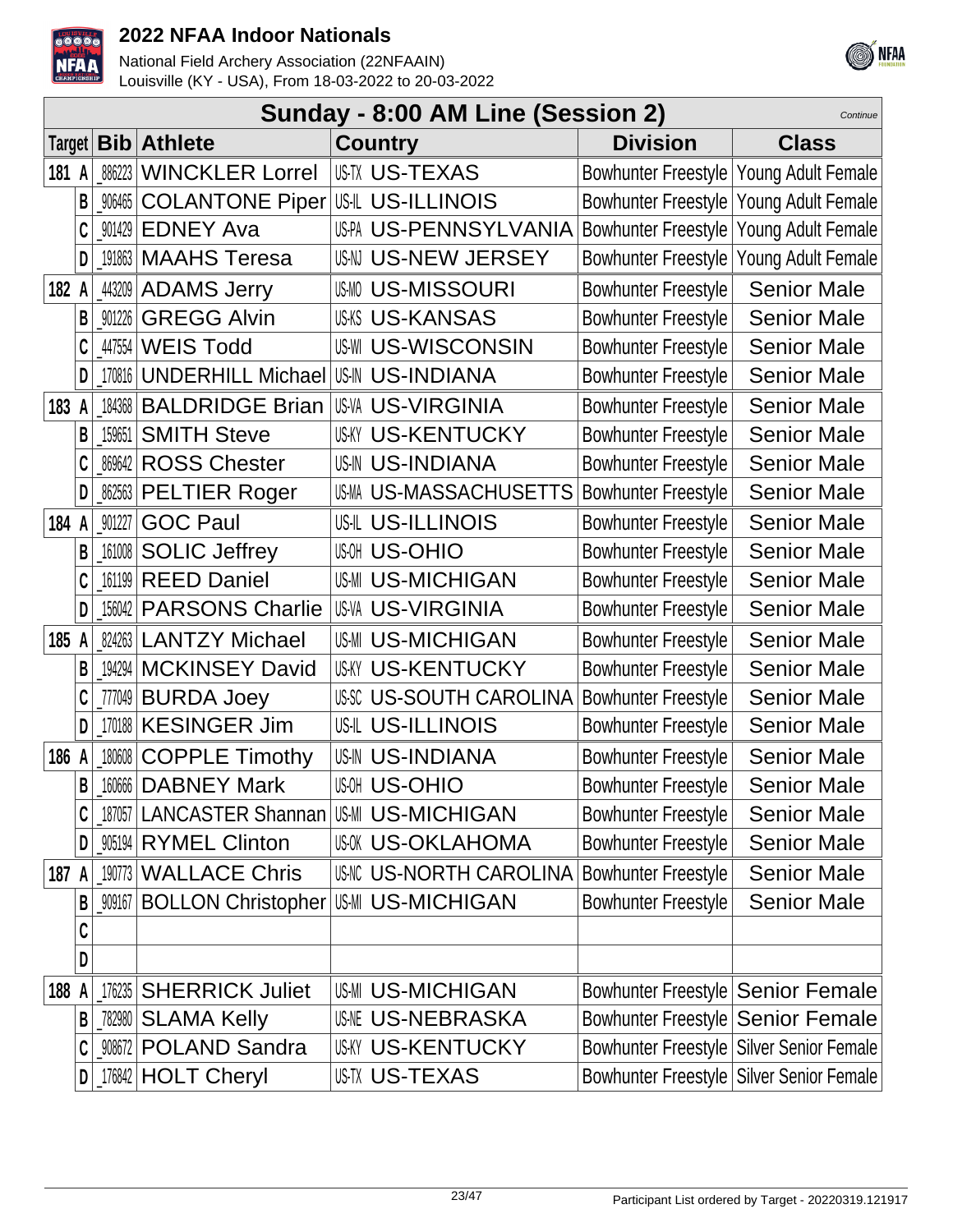



|       | Sunday - 8:00 AM Line (Session 2)<br>Continue |        |                           |                           |                                        |                           |  |  |  |
|-------|-----------------------------------------------|--------|---------------------------|---------------------------|----------------------------------------|---------------------------|--|--|--|
|       |                                               |        | Target <b>Bib Athlete</b> | <b>Country</b>            | <b>Division</b>                        | <b>Class</b>              |  |  |  |
| 189   | A                                             | 119000 | <b>PARSHEN Larry</b>      | <b>US-WI US-WISCONSIN</b> | Bowhunter Freestyle Silver Senior Male |                           |  |  |  |
|       |                                               | 175915 | <b>KYLE Don</b>           | <b>US-TX US-TEXAS</b>     | Bowhunter Freestyle Silver Senior Male |                           |  |  |  |
|       |                                               |        | 156894 HINTZ Gary         | <b>US-WISCONSIN</b>       | Bowhunter Freestyle Silver Senior Male |                           |  |  |  |
|       | D                                             | 158250 | <b>YATES Buck</b>         | <b>US-VA US-VIRGINIA</b>  | Bowhunter Freestyle Silver Senior Male |                           |  |  |  |
| 190 A |                                               |        | 161102 MILLS Marty        | US-IL US-ILLINOIS         | Bowhunter Freestyle Silver Senior Male |                           |  |  |  |
|       | B                                             | 170961 | <b>ARPIN Richard</b>      | <b>US-KANSAS</b>          | Bowhunter Freestyle Silver Senior Male |                           |  |  |  |
|       | C                                             |        | 189026 HILL Keith         | <b>US-OKLAHOMA</b>        | Bowhunter Freestyle Silver Senior Male |                           |  |  |  |
|       | D                                             |        | 180982 NALL Carl          | <b>US-OKLAHOMA</b>        | Bowhunter Freestyle Silver Senior Male |                           |  |  |  |
| 191   | A                                             | 175441 | <b>EFFINGER Robert</b>    | <b>US-WI US-WISCONSIN</b> | Bowhunter Freestyle Silver Senior Male |                           |  |  |  |
|       | B                                             |        | 153475   MAUZY Kevin      | <b>US-MI US-MICHIGAN</b>  | Bowhunter Freestyle Silver Senior Male |                           |  |  |  |
|       |                                               | 172339 | <b>METZNER James</b>      | <b>US-WYOMING</b>         | Bowhunter Freestyle Silver Senior Male |                           |  |  |  |
|       | D                                             | 170285 | <b>LENARDSON Carl</b>     | US-WYOMING                | Bowhunter Freestyle Silver Senior Male |                           |  |  |  |
| 192   |                                               |        | 154830 JESKE Alois        | <b>US-WI US-WISCONSIN</b> | Bowhunter Freestyle Silver Senior Male |                           |  |  |  |
|       | B                                             |        | 436411 KENNEDY Tom        | US-PA US-PENNSYLVANIA     | Bowhunter Freestyle Silver Senior Male |                           |  |  |  |
|       | C                                             | 736662 | <b>ESSEX Ray</b>          | <b>US-KENTUCKY</b>        | Bowhunter Freestyle Silver Senior Male |                           |  |  |  |
|       | D                                             | 157992 | <b>MAKA Jozef</b>         | US-IL US-ILLINOIS         | Bowhunter Freestyle Silver Senior Male |                           |  |  |  |
| 193   | A                                             | 170678 | <b>COOLEY Dale</b>        | <b>US-OKLAHOMA</b>        | Bowhunter Freestyle Silver Senior Male |                           |  |  |  |
|       |                                               | 546285 | <b>MORMAN Michael</b>     | <b>US-ILLINOIS</b>        | Freestyle                              | <b>Silver Senior Male</b> |  |  |  |
|       |                                               |        |                           |                           |                                        |                           |  |  |  |
|       | D                                             |        |                           |                           |                                        |                           |  |  |  |
| 194   |                                               |        | 865570 BELKE Maija        | <b>US-WISCONSIN</b>       | Bowhunter Freestyle   Youth Female     |                           |  |  |  |
|       | B                                             |        |                           |                           | Bowhunter Freestyle   Youth Female     |                           |  |  |  |
|       | C                                             |        | 786329 RENNER Delilah     | <b>US-WI US-WISCONSIN</b> | Bowhunter Freestyle   Youth Female     |                           |  |  |  |
|       | D                                             |        | 791065 SHULL Mackenzie    | IUS-VA US-VIRGINIA        | Bowhunter Freestyle   Youth Female     |                           |  |  |  |
| 195   |                                               |        | 191722 WILLIAMS Adeline   | <b>US-MI US-MICHIGAN</b>  | Bowhunter Freestyle   Youth Female     |                           |  |  |  |
|       | B                                             |        | 906326 BLAKEY Jewel       | <b>US-LA US-LOUISIANA</b> | Bowhunter Freestyle   Youth Female     |                           |  |  |  |
|       |                                               |        | 537391 AGUILAR Abagail    | <b>US-WISCONSIN</b>       | Bowhunter Freestyle   Youth Female     |                           |  |  |  |
|       | D                                             |        | .733366   MCCOOL Julianna | <b>US-MISSOURI</b>        | Bowhunter Freestyle   Youth Female     |                           |  |  |  |
| 196 A |                                               |        | 907324 PERKINS Miranda    | ାଞ୍ଜ US-OHIO              | Bowhunter Freestyle   Youth Female     |                           |  |  |  |
|       | B                                             |        | 525874 ANGUS Lilah        | <b>US-OHIO</b>            | Bowhunter Freestyle   Youth Female     |                           |  |  |  |
|       |                                               |        | 901897 LUEPKE Brilee      | <b>US-WISCONSIN</b>       | Bowhunter Freestyle   Youth Female     |                           |  |  |  |
|       |                                               |        | _906782 GENTRY Dakota     | <b>US-MICHIGAN</b>        | Bowhunter Freestyle   Youth Female     |                           |  |  |  |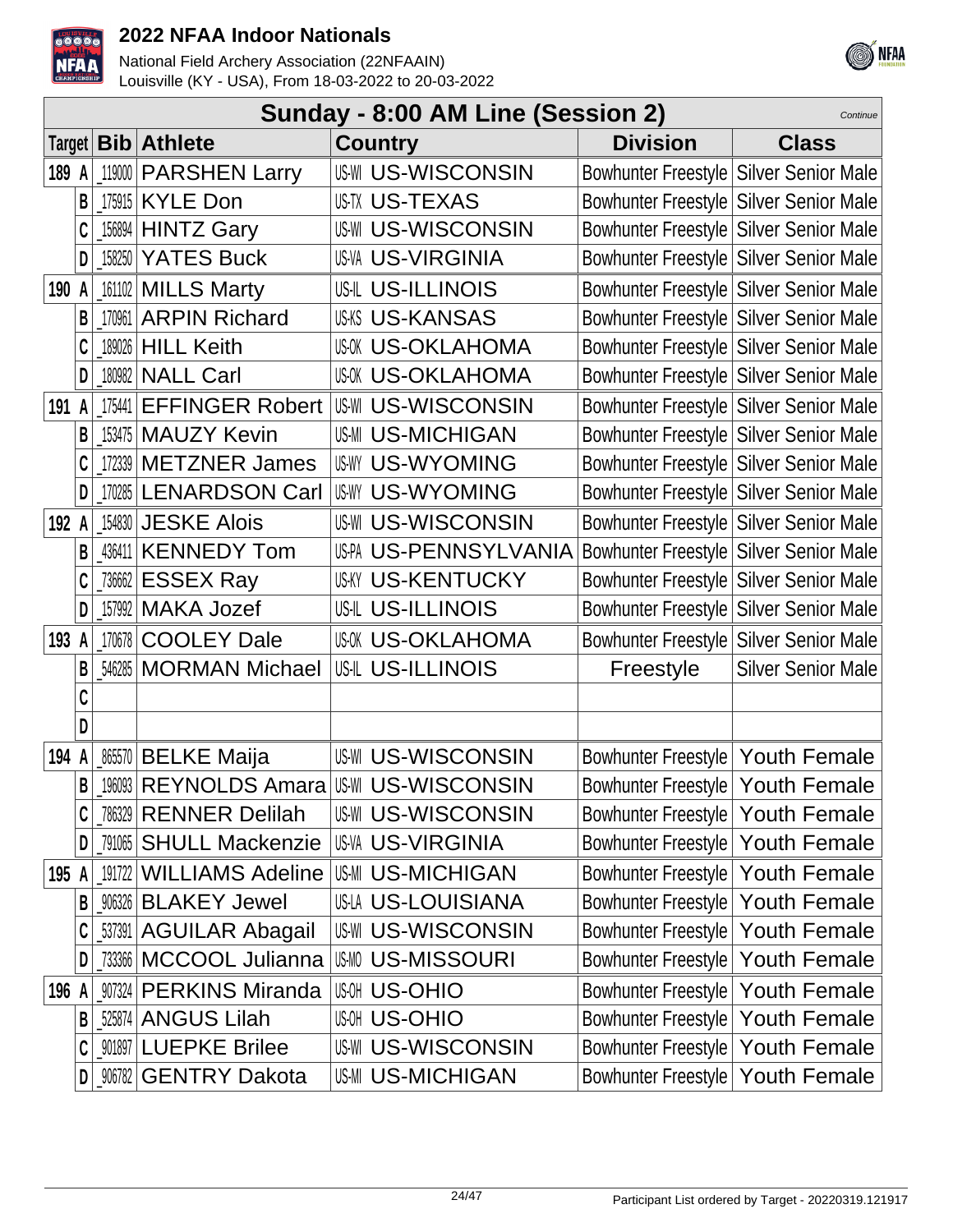



|        |   |        |                                                   | Sunday - 8:00 AM Line (Session 2) |                                    | Continue            |
|--------|---|--------|---------------------------------------------------|-----------------------------------|------------------------------------|---------------------|
| Target |   |        | <b>Bib</b> Athlete                                | <b>Country</b>                    | <b>Division</b>                    | <b>Class</b>        |
| 197 A  |   | 858529 | DAVENPORT Piper US-KANSAS                         |                                   | Bowhunter Freestyle   Youth Female |                     |
|        | B |        | <b>W6722 SHERRY Lucyanna WW US-WEST VIRGINIA</b>  |                                   | Bowhunter Freestyle                | <b>Youth Female</b> |
|        |   | 883670 | SHEARIER Elizabeth US-INDIANA                     |                                   | <b>Bowhunter Freestyle</b>         | <b>Youth Female</b> |
|        | D |        | _907656   MONTEROSSO Isabella   US-MI US-MICHIGAN |                                   | Bowhunter Freestyle                | <b>Youth Female</b> |
| 198 A  |   |        |                                                   |                                   |                                    |                     |
|        | B |        | <b>MANDAMS Sophia</b>                             | <b>USMN US-MINNESOTA</b>          | Bowhunter Freestyle   Youth Female |                     |
|        |   |        | 004547 MELCHOIRRE Abigail                         | USN US-NEW JERSEY                 | Bowhunter Freestyle   Youth Female |                     |
|        | D |        |                                                   |                                   |                                    |                     |
| 199    | A |        | <b>543186 RISTOW Kasen</b>                        | <b>US-WI US-WISCONSIN</b>         | <b>Bowhunter Freestyle</b>         | <b>Youth Male</b>   |
|        | B |        | 737852 WHITE Chase                                | <b>US-IL US-ILLINOIS</b>          | <b>Bowhunter Freestyle</b>         | <b>Youth Male</b>   |
|        |   |        | <b>W6343 CROTTY Chase</b>                         | <b>US-WI US-WISCONSIN</b>         | Bowhunter Freestyle                | <b>Youth Male</b>   |
|        | D |        | [778902 ROTH Brody                                | <b>US-WISCONSIN</b>               | <b>Bowhunter Freestyle</b>         | <b>Youth Male</b>   |
| 200    | A |        | 784028 BARR Michael                               | <b>US-MI US-MICHIGAN</b>          | <b>Bowhunter Freestyle</b>         | <b>Youth Male</b>   |
|        |   |        | <b>W7796 SCHRAGE Brody</b>                        | USSI US-SOUTH DAKOTA              | <b>Bowhunter Freestyle</b>         | <b>Youth Male</b>   |
|        |   |        | 719405 COREY Benjamin                             | US-IL US-ILLINOIS                 | <b>Bowhunter Freestyle</b>         | <b>Youth Male</b>   |
|        | D |        | 188157 MORROW John                                | <b>US-NY US-NEW YORK</b>          | <b>Bowhunter Freestyle</b>         | <b>Youth Male</b>   |
| 201    | A |        | 537181 MERRITT Zander                             | <b>US-IN US-INDIANA</b>           | <b>Bowhunter Freestyle</b>         | <b>Youth Male</b>   |
|        | B |        | 902873 GROS Parker                                | <b>USTX US-TEXAS</b>              | <b>Bowhunter Freestyle</b>         | <b>Youth Male</b>   |
|        |   | 785481 | <b>BOOTS Connor</b>                               | <b>US-OHIO</b>                    | <b>Bowhunter Freestyle</b>         | <b>Youth Male</b>   |
|        | D |        | 908928 MOORHOUSE Andrew                           | <b>US-MINNESOTA</b>               | <b>Bowhunter Freestyle</b>         | <b>Youth Male</b>   |
| 202    | A |        | 007624 BRINKMAN Ajay                              | <b>US-OHIO</b>                    | <b>Bowhunter Freestyle</b>         | <b>Youth Male</b>   |
|        | B |        | _903944   ISAKSEN Trenten                         | US-LA US-LOUISIANA                | <b>Bowhunter Freestyle</b>         | Youth Male          |
|        |   | 536571 | <b>AIMAR Holden</b>                               | <b>US-MI US-MICHIGAN</b>          | <b>Bowhunter Freestyle</b>         | <b>Youth Male</b>   |
|        | D |        | <b>909168 BOLLON Arron</b>                        | <b>US-MICHIGAN</b>                | <b>Bowhunter Freestyle</b>         | <b>Youth Male</b>   |
| 203    | A |        | 000929 MOORHOUSE Jack US-MINNESOTA                |                                   | <b>Bowhunter Freestyle</b>         | <b>Youth Male</b>   |
|        | B | 192351 | <b>WARNECK Xander</b>                             | <b>US-MI US-MICHIGAN</b>          | <b>Bowhunter Freestyle</b>         | <b>Youth Male</b>   |
|        | C |        |                                                   |                                   |                                    |                     |
|        | D |        |                                                   |                                   |                                    |                     |
| 205    | A |        | 188989 CHAPMAN Delaney                            | USN US-NEW JERSEY                 | <b>Barebow</b>                     | Young Adult Female  |
|        | В |        | 902139 HEYOB Erin                                 | <b>US-OHIO</b>                    | <b>Barebow</b>                     | Young Adult Female  |
|        |   |        | 907176 BENSON Alexis                              | <b>US-IN US-INDIANA</b>           | <b>Barebow</b>                     | Young Adult Female  |
|        | D | 871546 | <b>SHIMADA Meredith</b>                           | US-WISCONSIN                      | <b>Barebow</b>                     | Young Adult Female  |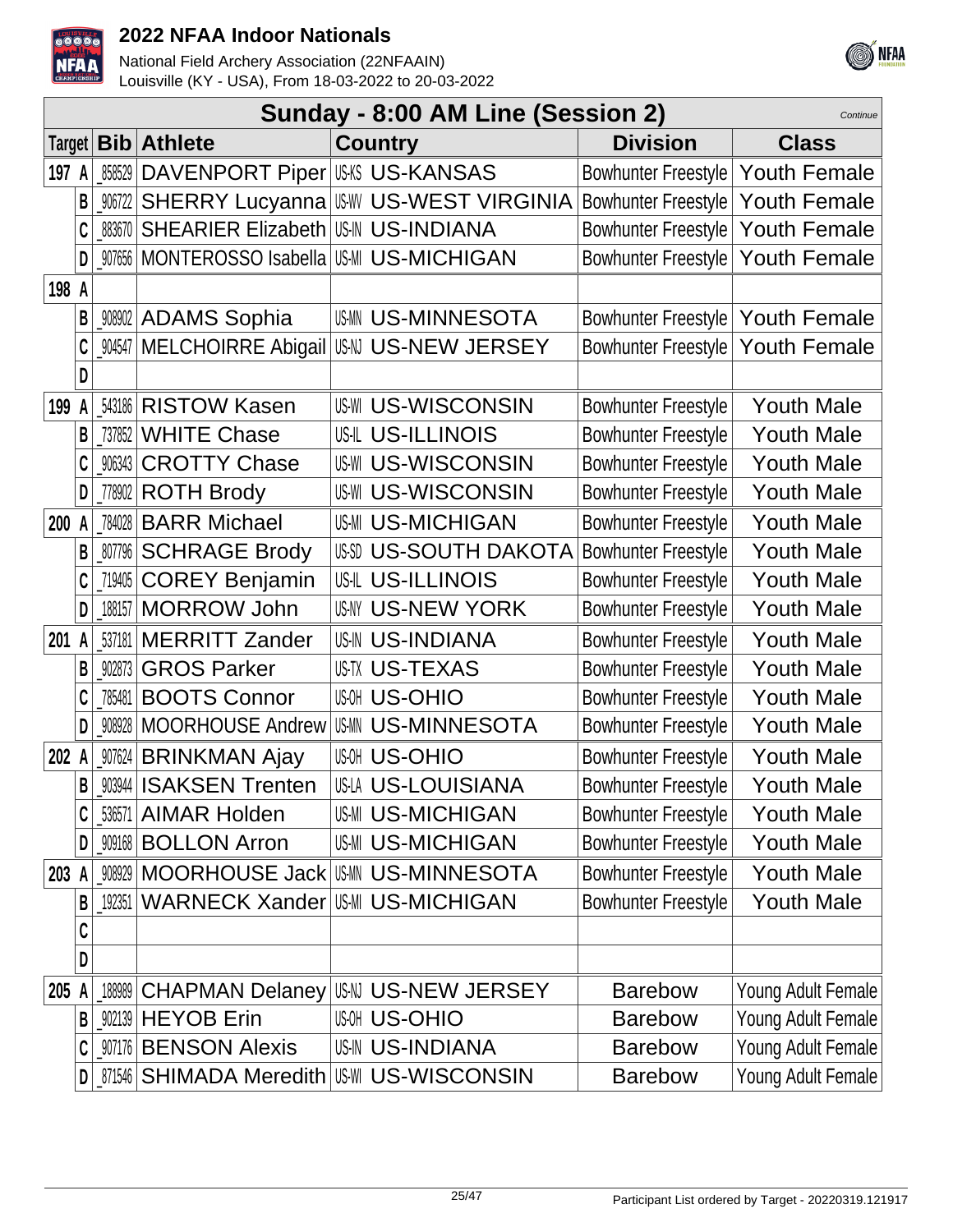



|        | Sunday - 8:00 AM Line (Session 2)<br>Continue |        |                             |                                          |                 |                    |  |  |  |
|--------|-----------------------------------------------|--------|-----------------------------|------------------------------------------|-----------------|--------------------|--|--|--|
| Target |                                               |        | <b>Bib</b> Athlete          | <b>Country</b>                           | <b>Division</b> | <b>Class</b>       |  |  |  |
| 206 A  |                                               | 515858 | <b>DEMPSEY Violet</b>       | <b>USO US-COLORADO</b>                   | <b>Barebow</b>  | Young Adult Female |  |  |  |
|        | B                                             | 790412 | <b>BRUNKE Brianna</b>       | <b>US-OHIO</b>                           | <b>Barebow</b>  | Young Adult Female |  |  |  |
|        |                                               | 908873 | <b>GODMAN Anastacia</b>     | <b>US-KY US-KENTUCKY</b>                 | <b>Barebow</b>  | Young Adult Female |  |  |  |
|        | D                                             | 819648 | <b>LYKINS Elizabeth</b>     | <b>US-OHIO</b>                           | <b>Barebow</b>  | Young Adult Female |  |  |  |
| 207    | A                                             | 901472 | <b>GAUGLER Madison</b>      | <b>US-KENTUCKY</b>                       | <b>Barebow</b>  | Young Adult Female |  |  |  |
|        | B                                             | 191261 | <b>DORNER Cassidy</b>       | US-N US-NEW JERSEY                       | <b>Barebow</b>  | Young Adult Female |  |  |  |
|        | C                                             |        | .‱452 SMITH Alyssa          | <b>US-KENTUCKY</b>                       | <b>Barebow</b>  | Young Adult Female |  |  |  |
|        | D                                             |        |                             |                                          | <b>Barebow</b>  | Young Adult Female |  |  |  |
|        |                                               |        |                             | Sunday - 12:00 PM Line (Session 3)       |                 |                    |  |  |  |
| Target |                                               |        | <b>Bib</b> Athlete          | <b>Country</b>                           | <b>Division</b> | <b>Class</b>       |  |  |  |
| 1 A    |                                               | 738170 | <b>AGUILAR Lilie</b>        | <b>US-WISCONSIN</b>                      | Freestyle       | Young Adult Female |  |  |  |
|        | B                                             | 794310 | <b>FLETCHER Gracen</b>      | US-IN US-INDIANA                         | Freestyle       | Young Adult Female |  |  |  |
|        |                                               | 739507 |                             | RUGGERIO Rachel US-MARYLAND              | Freestyle       | Young Adult Female |  |  |  |
|        | D                                             | 194840 | <b>DEAN Olivia</b>          | US-NEW JERSEY                            | Freestyle       | Young Adult Female |  |  |  |
| 2A     |                                               |        | 153112 JANIEC Dana          | <b>US-IL US-ILLINOIS</b>                 | Freestyle       | Young Adult Female |  |  |  |
|        | B                                             |        | 160749 MALES Alexis         | <b>US-IL US-ILLINOIS</b>                 | Freestyle       | Young Adult Female |  |  |  |
|        |                                               | 533091 | <b>DRAKE Leann</b>          | <b>US-MISSOURI</b>                       | Freestyle       | Young Adult Female |  |  |  |
|        | D                                             | 118756 | <b>BAUM Amber</b>           | <b>US-COLORADO</b>                       | Freestyle       | Young Adult Female |  |  |  |
| 3      |                                               | 883669 | <b>SHEARIER Anna</b>        | <b>US-IN US-INDIANA</b>                  | Freestyle       | Young Adult Female |  |  |  |
|        | B                                             | 187782 | <b>NEVILLE Chelsea</b>      | <b>US-VA US-VIRGINIA</b>                 | Freestyle       | Young Adult Female |  |  |  |
|        |                                               | 507558 | <b>VESCUSO Destrie</b>      | US-GEORGIA                               | Freestyle       | Young Adult Female |  |  |  |
|        |                                               |        | D 787843 VOGEL Rebecca      | <b>US-MINNESOTA</b>                      | Freestyle       | Young Adult Female |  |  |  |
| 4 A    |                                               |        |                             | 002143 THOMPSON Andrea US-KY US-KENTUCKY | Freestyle       | Young Adult Female |  |  |  |
|        | B                                             |        | 154634   MONTRI Ashley      | <b>US-MI US-MICHIGAN</b>                 | Freestyle       | Young Adult Female |  |  |  |
|        | C                                             |        | 007340 CORRADO Payton       | US-FLORIDA                               | Freestyle       | Young Adult Female |  |  |  |
|        | D                                             |        | 868029 PRENTICE Allison     | <b>US-MICHIGAN</b>                       | Freestyle       | Young Adult Female |  |  |  |
| 5      | A                                             |        | 194378 HAYES Kylie          | <b>US-KANSAS</b>                         | Freestyle       | Young Adult Female |  |  |  |
|        | B                                             | 160651 | <b>CASSADY Mikayla</b>      | US-COLORADO                              | Freestyle       | Young Adult Female |  |  |  |
|        | C                                             |        | <b>901828 PARTON Keeley</b> | <b>US-NORTH CAROLINA</b>                 | Freestyle       | Young Adult Female |  |  |  |
|        | D                                             |        | 197364   KLEINE Hannah      | <b>US-IL US-ILLINOIS</b>                 | Freestyle       | Young Adult Female |  |  |  |
| 6 A    |                                               | 195087 | <b>WOODS Zoe</b>            | <b>US-L US-ILLINOIS</b>                  | Freestyle       | Young Adult Female |  |  |  |
|        | B                                             | 118268 | <b>KNUTSON Valarie</b>      | <b>US-MINNESOTA</b>                      | Freestyle       | Young Adult Female |  |  |  |
|        | C                                             |        | 116827 LANGLEY Courtney     | US-ILLINOIS                              | Freestyle       | Young Adult Female |  |  |  |
|        | D                                             |        | _53771 KIST Emma            | แฒ US-OHIO                               | Freestyle       | Young Adult Female |  |  |  |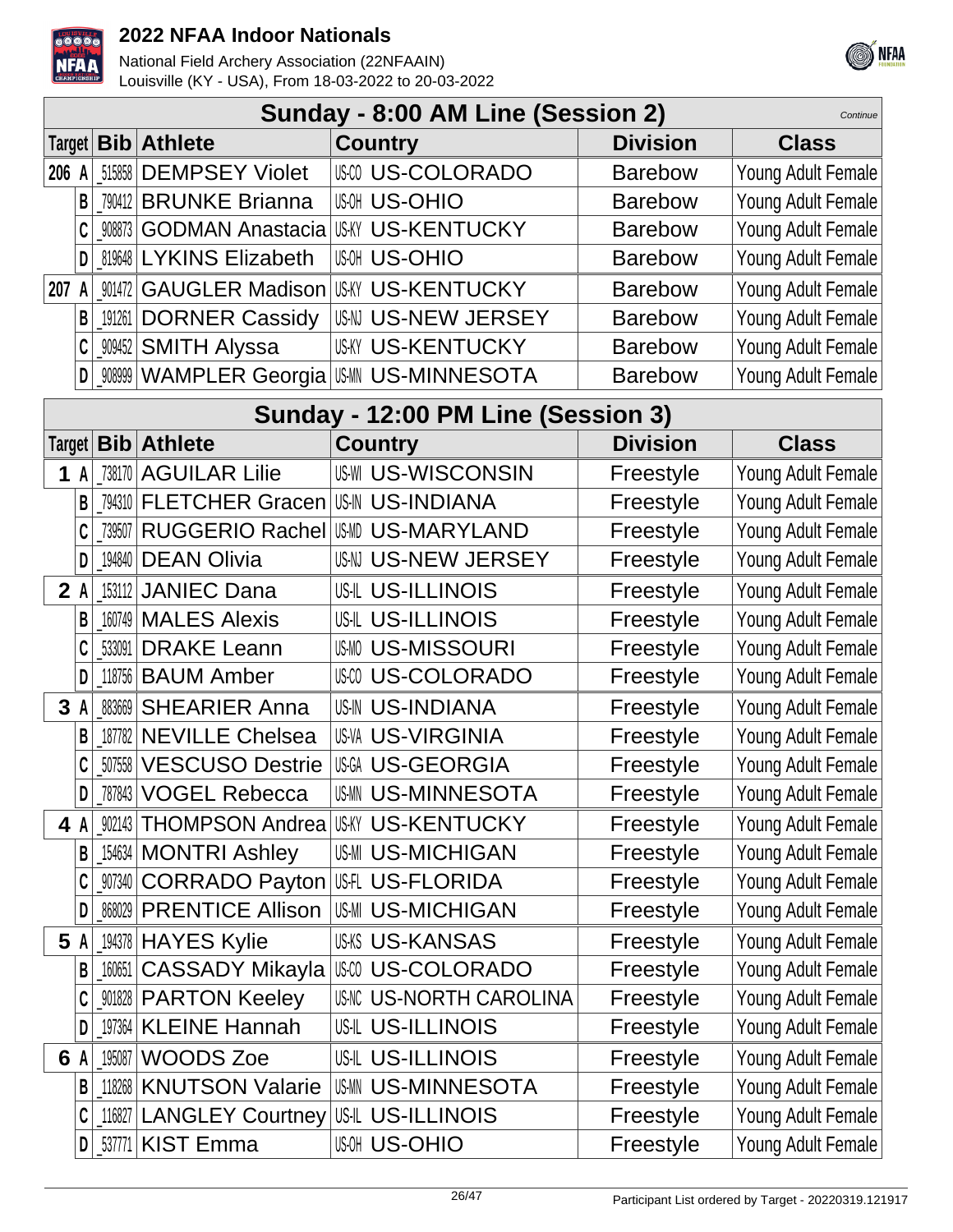



|        |   |         |                                           | Sunday - 12:00 PM Line (Session 3)          |                 | Continue           |
|--------|---|---------|-------------------------------------------|---------------------------------------------|-----------------|--------------------|
| Target |   |         | <b>Bib</b> Athlete                        | <b>Country</b>                              | <b>Division</b> | <b>Class</b>       |
| 7      | A | 510287  | <b>LEBEAU Gracelyn</b>                    | US-IL US-ILLINOIS                           | Freestyle       | Young Adult Female |
|        | B |         | 203008 NASH Ashley                        | <b>US-MINNESOTA</b>                         | Freestyle       | Young Adult Female |
|        |   | 740502  | SULLENBERGER Sydney US-FLORIDA            |                                             | Freestyle       | Young Adult Female |
|        | D | _904041 | ZIEGLER Madeline US-W US-KENTUCKY         |                                             | Freestyle       | Young Adult Female |
| 8      | A | 767742  | <b>MCGIVERN Alessia</b>                   | <b>US-MI US-MICHIGAN</b>                    | Freestyle       | Young Adult Female |
|        | В |         | 781483 BRAND Grace                        | <b>USMO US-MISSOURI</b>                     | Freestyle       | Young Adult Female |
|        |   | 184952  | <b>GOW Madigan</b>                        | US-PA US-PENNSYLVANIA                       | Freestyle       | Young Adult Female |
|        | D | 870913  | <b>SELLERS Hallie</b>                     | US-IL US-ILLINOIS                           | Freestyle       | Young Adult Female |
| 9      | A | 536040  | <b>MUONIO Callidora</b>                   | <b>USMN US-MINNESOTA</b>                    | Freestyle       | Young Adult Female |
|        | B | 199991  | <b>BURLEY LeeAna</b>                      | <b>US-MINNESOTA</b>                         | Freestyle       | Young Adult Female |
|        | C | 161026  | <b>GIBBS Jenna</b>                        | <b>US-WISCONSIN</b>                         | Freestyle       | Young Adult Female |
|        | D |         |                                           | 179323 HETLETVED Hatley USM US-NORTH DAKOTA | Freestyle       | Young Adult Female |
| 10     | A | 868361  | <b>BENSON Alexandria</b>                  | US-WISCONSIN                                | Freestyle       | Young Adult Female |
|        | В | 508728  | <b>KISSINGER Olivia</b>                   | <b>US-VERMONT</b>                           | Freestyle       | Young Adult Female |
|        |   | _733365 | <b>MCCOOL Hope</b>                        | <b>USMO US-MISSOURI</b>                     | Freestyle       | Young Adult Female |
|        | D | 834342  | <b>ROSSOW Meredith</b>                    | <b>US-IN US-INDIANA</b>                     | Freestyle       | Young Adult Female |
| 11     | A | 801824  | SZCZESNIAK Hope US-IL US-ILLINOIS         |                                             | Freestyle       | Young Adult Female |
|        |   | _909350 | PETERMAN Tailey US-MICHIGAN               |                                             | Freestyle       | Young Adult Female |
|        |   | 510494  | <b>FRANK Allana</b>                       | <b>US-MICHIGAN</b>                          | Freestyle       | Young Adult Female |
|        |   | 197037  | <b>GARCIA Monserrat US-IL US-ILLINOIS</b> |                                             | Freestyle       | Young Adult Female |
| 12A    |   | 508041  | <b>ENSOR Olivia</b>                       | <b>US TN US-TENNESSEE</b>                   | Freestyle       | Young Adult Female |
|        | B |         | _904442   SANDS Sierra                    | <b>US-MD US-MARYLAND</b>                    | Freestyle       | Young Adult Female |
|        | C |         | 193808 YAMBRICK Isabelle US-MICHIGAN      |                                             | Freestyle       | Young Adult Female |
|        | D |         | <sub>-</sub> 523851 GUPTA Siya            | <b>US-MICHIGAN</b>                          | Freestyle       | Young Adult Female |
| 13 A   |   |         | 544558 <b>IRISH Olivia</b>                | <b>US-VI US-VERMONT</b>                     | Freestyle       | Young Adult Female |
|        |   |         | 720706 MATHENY Lauren                     | <b>US-OHIO</b>                              | Freestyle       | Young Adult Female |
|        |   |         | 507697 DAVIS Kiana                        | <b>USME US-NEBRASKA</b>                     | Freestyle       | Young Adult Female |
|        | D |         |                                           |                                             |                 |                    |
| 14 $A$ |   |         | 176175 LEONES Reese                       | <b>US-MI US-MICHIGAN</b>                    | Freestyle       | Young Adult Female |
|        | B |         | 191852 BERRY Kortney                      | US-NEW JERSEY                               | Freestyle       | Young Adult Female |
|        |   |         | _904172 DE LEON Nyjah                     | <b>US-FLORIDA</b>                           | Freestyle       | Young Adult Female |
|        | D |         |                                           |                                             |                 |                    |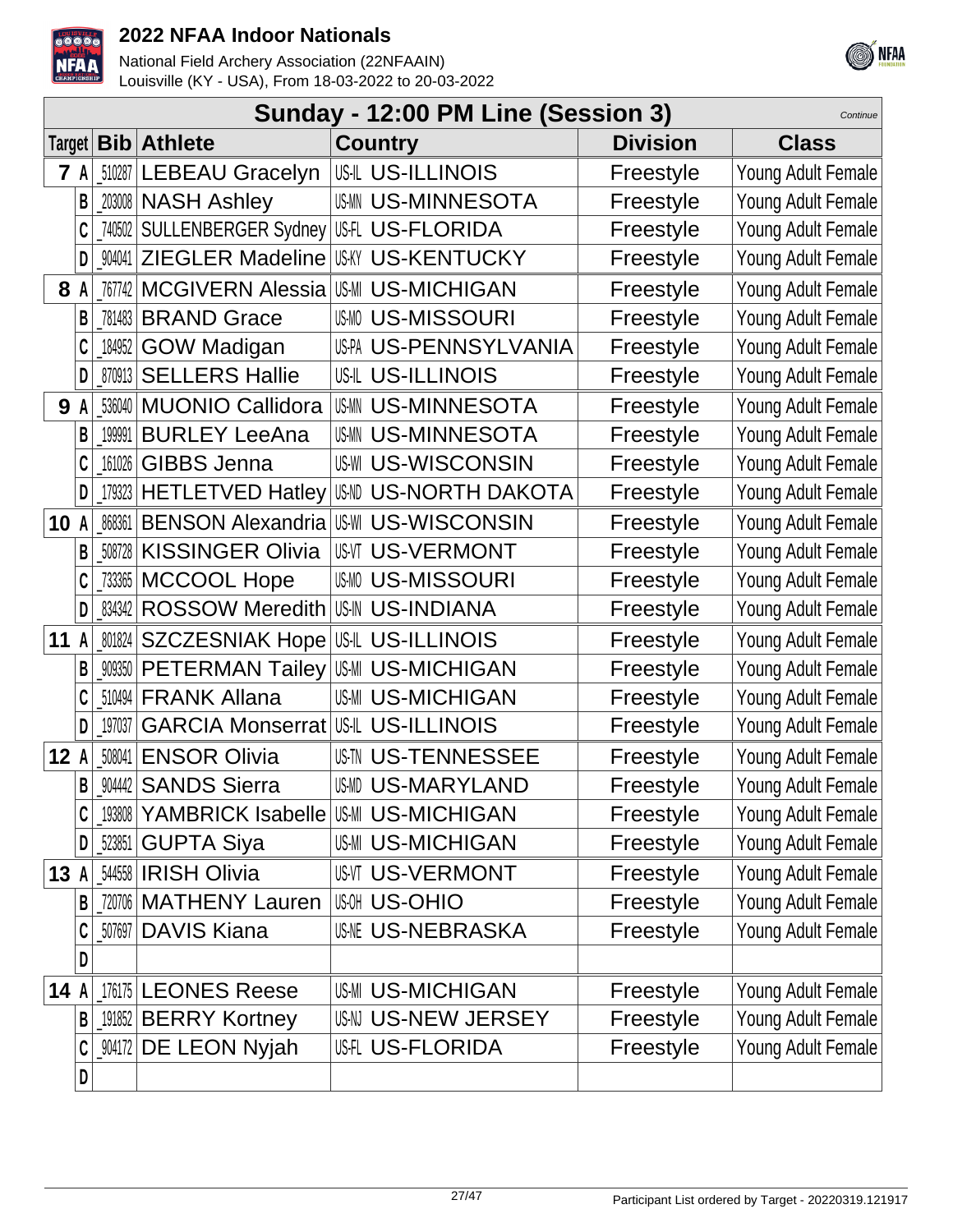



|        |   |           |                               | Sunday - 12:00 PM Line (Session 3) |                 | Continue           |
|--------|---|-----------|-------------------------------|------------------------------------|-----------------|--------------------|
| Target |   |           | <b>Bib Athlete</b>            | <b>Country</b>                     | <b>Division</b> | <b>Class</b>       |
| 15A    |   |           | 863143 BAKER Katelyn          | <b>US-LA US-LOUISIANA</b>          | Freestyle       | Young Adult Female |
|        | B |           | _741185   MCKINSEY Hannah     | <b>US-KY US-KENTUCKY</b>           | Freestyle       | Young Adult Female |
|        |   |           | _873099   PHILLIPS Sydney     | <b>US-OHIO</b>                     | Freestyle       | Young Adult Female |
|        |   |           |                               |                                    |                 |                    |
| 16     |   | 508757    | <b>BARTRON Eli</b>            | US-PA US-PENNSYLVANIA              | Freestyle       | Young Adult Male   |
|        | B | 153286    | <b>SULLIVAN Isaac</b>         | <b>US-VI US-VERMONT</b>            | Freestyle       | Young Adult Male   |
|        |   | 116289    | <b>THOMAS Tyler</b>           | <b>US-NORTH DAKOTA</b>             | Freestyle       | Young Adult Male   |
|        |   | 901165    | <b>SHAW Aaron</b>             | <b>USMO US-MISSOURI</b>            | Freestyle       | Young Adult Male   |
| 17A    |   | 858728    | <b>WEBER Jacob</b>            | <b>US-IL US-ILLINOIS</b>           | Freestyle       | Young Adult Male   |
|        | B | $_750555$ | <b>EDWARDS Sully</b>          | <b>US-NORTH CAROLINA</b>           | Freestyle       | Young Adult Male   |
|        |   |           | 161342 <b>FOSTER Jeremiah</b> | <b>US-KY US-KENTUCKY</b>           | Freestyle       | Young Adult Male   |
|        | D |           | 790108 PIRTLE Barrett         | <b>US-KS US-KANSAS</b>             | Freestyle       | Young Adult Male   |
| 18     | A | 867751    | <b>BRADDOCK Parker</b>        | <b>US-OHIO</b>                     | Freestyle       | Young Adult Male   |
|        |   |           | 192161 HATHAWAY Dewey         | US-MASSACHUSETTS                   | Freestyle       | Young Adult Male   |
|        |   | 155851    | <b>LASH Colton</b>            | US-PA US-PENNSYLVANIA              | Freestyle       | Young Adult Male   |
|        |   | $_867903$ | DAVIS Ryan                    | US-TENNESSEE                       | Freestyle       | Young Adult Male   |
| 19     | A | 868026    | <b>MILLS Bill</b>             | US-PA US-PENNSYLVANIA              | Freestyle       | Young Adult Male   |
|        | B | 115699    | <b>BOOTH Ryan</b>             | <b>USTX US-TEXAS</b>               | Freestyle       | Young Adult Male   |
|        |   | 904039    | <b>BOYD Zachary</b>           | <b>US-MI US-MICHIGAN</b>           | Freestyle       | Young Adult Male   |
|        | D | 867906    | <b>HARDY Corban</b>           | US-TENNESSEE                       | Freestyle       | Young Adult Male   |
| 20     | A | 197477    | <b>HILDEN Andrew</b>          | <b>US:00 US-COLORADO</b>           | Freestyle       | Young Adult Male   |
|        | B |           | 511052 LUKE Brayden           | US-PA US-PENNSYLVANIA              | Freestyle       | Young Adult Male   |
|        |   |           | 872766 REED Braden            | <b>US-KENTUCKY</b>                 | Freestyle       | Young Adult Male   |
|        | D |           | _777519 ANDERSON Alex         | US-GEORGIA                         | Freestyle       | Young Adult Male   |
| 21     | A |           | 902880 DORCAS Wyatt           | <b>USTX US-TEXAS</b>               | Freestyle       | Young Adult Male   |
|        | B |           | 882416 GAREY Samuel           | USMD US-MARYLAND                   | Freestyle       | Young Adult Male   |
|        |   |           | 793081 LENINGTON Tyler        | <b>US-OHIO</b>                     | Freestyle       | Young Adult Male   |
|        | D |           | 158993 SMITH Ashton           | <b>USMO US-MISSOURI</b>            | Freestyle       | Young Adult Male   |
| 22A    |   |           | 154025 MYERS Brock            | US-PA US-PENNSYLVANIA              | Freestyle       | Young Adult Male   |
|        | В |           | 739543 KEY Elliot             | <b>USMO US-MISSOURI</b>            | Freestyle       | Young Adult Male   |
|        |   |           | 540908 WALLS Michael          | <b>US-KANSAS</b>                   | Freestyle       | Young Adult Male   |
|        |   |           | $D$ 181322 MERRILL Kyle       | US-NEW HAMPSHIRE                   | Freestyle       | Young Adult Male   |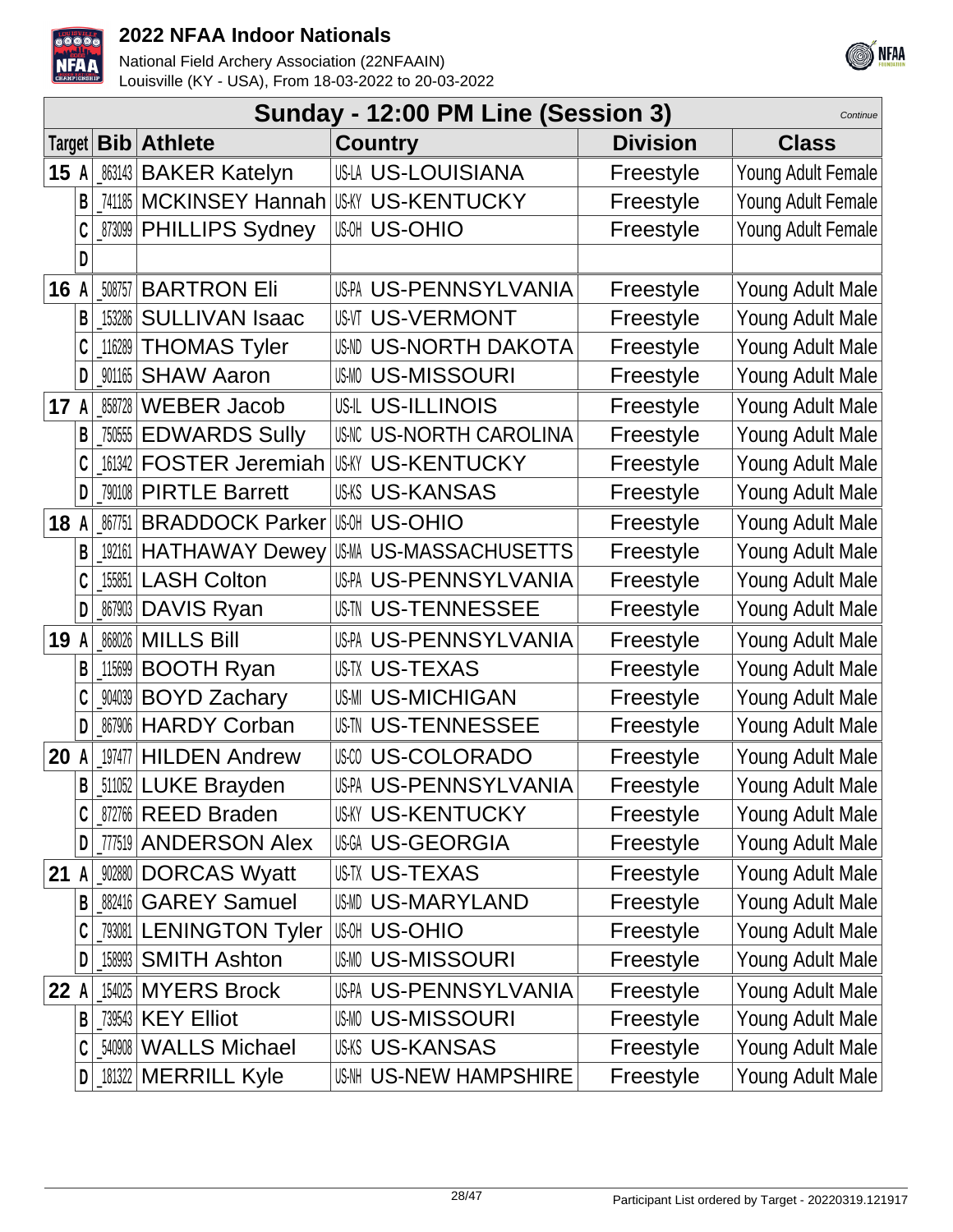



|      |   |         |                                | Sunday - 12:00 PM Line (Session 3) |                 | Continue         |
|------|---|---------|--------------------------------|------------------------------------|-----------------|------------------|
|      |   |         | Target   Bib   Athlete         | <b>Country</b>                     | <b>Division</b> | <b>Class</b>     |
| 23   | A |         | 510580   MCNALL Michael        | <b>US-VI US-VERMONT</b>            | Freestyle       | Young Adult Male |
|      | B | _510231 | <b>RIDGEWAY Wyatt</b>          | <b>US-COLORADO</b>                 | Freestyle       | Young Adult Male |
|      |   | 156321  | <b>CARLTON Michael</b>         | <b>US-MISSOURI</b>                 | Freestyle       | Young Adult Male |
|      | D | _901171 | <b>REISNER David</b>           | <b>US-IL US-ILLINOIS</b>           | Freestyle       | Young Adult Male |
| 24   |   | 180281  | <b>CUMMINS Rocky "jr"</b>      | <b>US-MI US-MICHIGAN</b>           | Freestyle       | Young Adult Male |
|      | B |         | 862788 GEISS Samuel            | <b>US-OHIO</b>                     | Freestyle       | Young Adult Male |
|      |   | 186614  | <b>TIBBALS Matthew</b>         | <b>US-NY US-NEW YORK</b>           | Freestyle       | Young Adult Male |
|      | D |         | 778273 LYKINS Jackson          | <b>US-OHIO</b>                     | Freestyle       | Young Adult Male |
| 25 A |   |         | 786930 SAYYAE Nathan           | <b>US-MI US-MICHIGAN</b>           | Freestyle       | Young Adult Male |
|      | B | 178837  | <b>BRAZEAU Aj</b>              | US-M US-MASSACHUSETTS              | Freestyle       | Young Adult Male |
|      |   | 864576  | <b>JACKSON Nathan</b>          | <b>USTX US-TEXAS</b>               | Freestyle       | Young Adult Male |
|      | D |         | 507049 WESTON Wyatt            | US-PA US-PENNSYLVANIA              | Freestyle       | Young Adult Male |
| 26   | A | 901231  | <b>CARPENTER William Roman</b> | <b>US-KY US-KENTUCKY</b>           | Freestyle       | Young Adult Male |
|      | B | 909467  | <b>NINDORF Ashton</b>          | <b>US-WISCONSIN</b>                | Freestyle       | Young Adult Male |
|      |   | 904482  | <b>REECE Brandon</b>           | <b>USGA US-GEORGIA</b>             | Freestyle       | Young Adult Male |
|      | D | 904354  | <b>ISAKSEN Ethan</b>           | US-LA US-LOUISIANA                 | Freestyle       | Young Adult Male |
| 27   | A |         | 790942 DAVIS Morgan            | <b>US-IN US-INDIANA</b>            | Freestyle       | Young Adult Male |
|      |   |         | 001267 HEFFELMIRE Logan        | US-ILLINOIS                        | Freestyle       | Young Adult Male |
|      |   |         | 534023 MARTIN Nolan            | <b>US-MI US-MICHIGAN</b>           | Freestyle       | Young Adult Male |
|      | D | 723763  | <b>STANTON Brandon</b>         | <b>US-IV US-NEW YORK</b>           | Freestyle       | Young Adult Male |
| 28   |   |         | 782030   MORICONI Wren         | <b>US-IN US-INDIANA</b>            | Freestyle       | Young Adult Male |
|      | B |         | <b>909194 MURPHY Logan</b>     | USIN US-TENNESSEE                  | Freestyle       | Young Adult Male |
|      | C |         |                                |                                    |                 |                  |
|      | D |         | 196432 ROEDER Jacob            | US-IL US-ILLINOIS                  | Freestyle       | Young Adult Male |
| 29   |   |         | 904369 FOUTS Logan             | <b>US-MI US-MICHIGAN</b>           | Freestyle       | Young Adult Male |
|      | B |         | 197478 HILDEN Aden             | <b>USO US-COLORADO</b>             | Freestyle       | Young Adult Male |
|      | C |         | 852240 NEVITT Turner           | <b>US-KY US-KENTUCKY</b>           | Freestyle       | Young Adult Male |
|      | D | _544964 | <b>GRULKE Brady</b>            | <b>US-MI US-MICHIGAN</b>           | Freestyle       | Young Adult Male |
| 30   |   | 902625  | <b>THOMPSON Will</b>           | <b>US-OHIO</b>                     | Freestyle       | Young Adult Male |
|      | B | 875039  | <b>WITMER Landen</b>           | US-PA US-PENNSYLVANIA              | Freestyle       | Young Adult Male |
|      |   |         | 509826 PIERCE Eli              | <b>US-IT US-VERMONT</b>            | Freestyle       | Young Adult Male |
|      | D |         | _776810   DIPASQUO Benjamin    | USIL US-ILLINOIS                   | Freestyle       | Young Adult Male |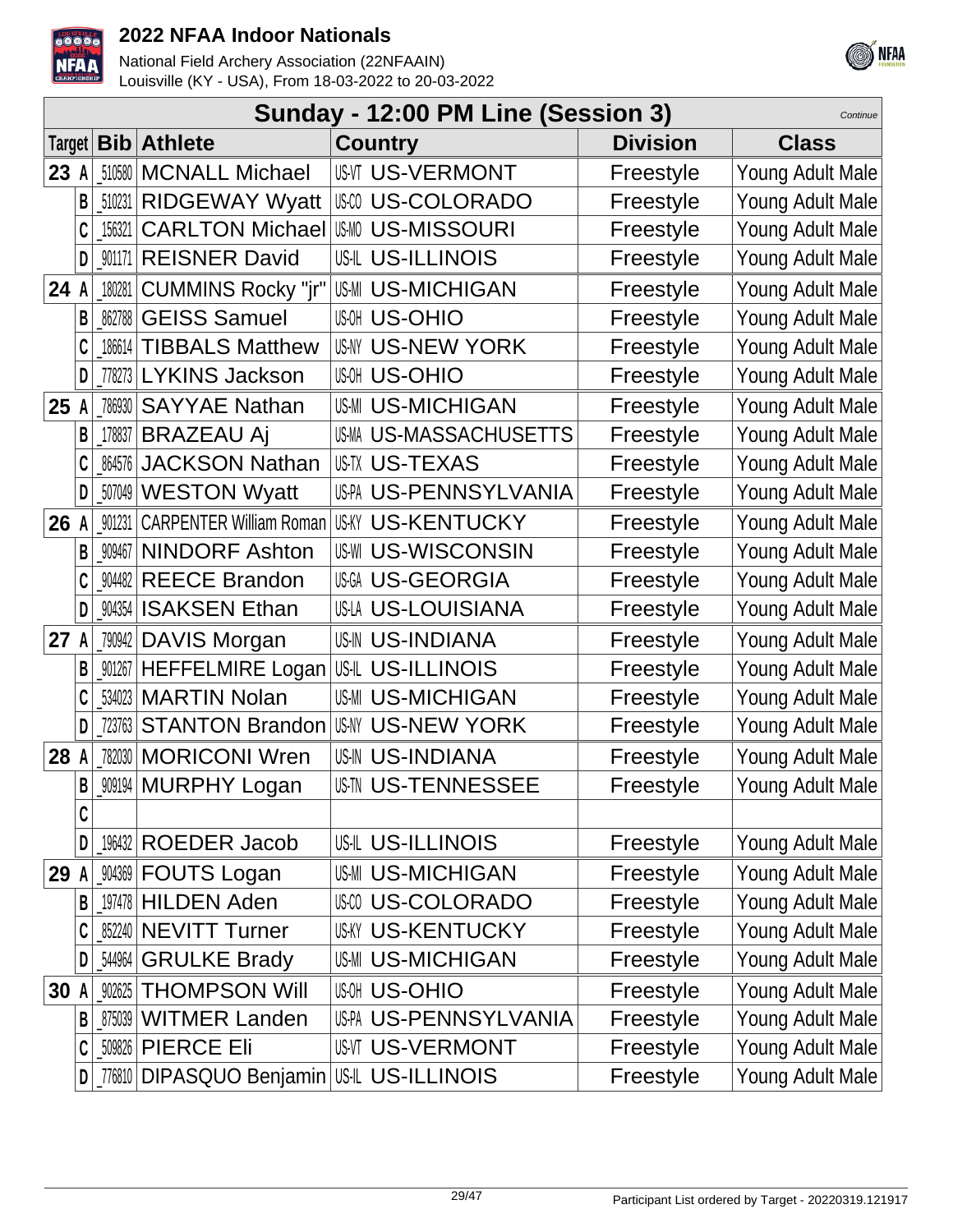



|      |     |           |                                                 | Sunday - 12:00 PM Line (Session 3)  |                 | Continue             |
|------|-----|-----------|-------------------------------------------------|-------------------------------------|-----------------|----------------------|
|      |     |           | Target <b>Bib Athlete</b>                       | <b>Country</b>                      | <b>Division</b> | <b>Class</b>         |
| 31   | A   |           | 414032 LIMOCO Aiden                             | <b>US-OHIO</b>                      | Freestyle       | Young Adult Male     |
|      | B   | $_904846$ | <b>SAXON Logan</b>                              | USTX US-TEXAS                       | Freestyle       | Young Adult Male     |
|      |     |           | 909147 KOEHL Harper                             | <b>US-KENTUCKY</b>                  | Freestyle       | Young Adult Male     |
|      | D   |           | 545750 BOYD Tanner                              | <b>US-OHIO</b>                      | Freestyle       | Young Adult Male     |
| 32   | A   |           | 901515 BERKSHIRE Liam                           | US-IL US-ILLINOIS                   | Freestyle       | Young Adult Male     |
|      | B   |           | 537179 MERRITT Zane                             | <b>US-IN US-INDIANA</b>             | Freestyle       | Young Adult Male     |
|      |     |           | 154450 KRISTOFER Timothy                        | USIL US-ILLINOIS                    | Freestyle       | Young Adult Male     |
|      | D   |           | 546653 MCNEELY James                            | US-NY US-NEW YORK                   | Freestyle       | Young Adult Male     |
| 33 A |     |           | 752940 GERKE Aidan                              | <b>US-OHIO</b>                      | Freestyle       | Young Adult Male     |
|      | B   |           | 540742 YARGER Justin                            | <b>US-MICHIGAN</b>                  | Freestyle       | Young Adult Male     |
|      |     |           | 908379 ERWIN Nolan                              | <b>US-IN US-INDIANA</b>             | Freestyle       | Young Adult Male     |
|      | D   |           |                                                 |                                     |                 |                      |
| 34 A |     |           | <b>MI448 GAUGLER Grayson</b>                    | US-KY US-KENTUCKY                   | Freestyle       | Young Adult Male     |
|      | B   |           | _906788 HARVILL Evan                            | <b>US-TENNESSEE</b>                 | Freestyle       | Young Adult Male     |
|      |     |           | 814192 BAKER Kevin                              | US-LA US-LOUISIANA                  | Freestyle       | Young Adult Male     |
|      | D   |           |                                                 |                                     |                 |                      |
| 35   | A   | 180481    | <b>BURNETT Lori</b>                             | <b>US-OHIO</b>                      | Freestyle       | <b>Senior Female</b> |
|      | B   | 173371    | <b>GIRT Terri</b>                               | <b>US-IN US-INDIANA</b>             | Freestyle       | <b>Senior Female</b> |
|      |     |           | 452411 PAPAGNI Catherine                        | US-PA US-PENNSYLVANIA               | Freestyle       | <b>Senior Female</b> |
|      | D   |           | 538871 MILLER Jena                              | <b>US-ARIZONA</b>                   | Freestyle       | <b>Senior Female</b> |
| 36 A |     |           | 665270 MURPHY Theresa                           | USTX US-TEXAS                       | Freestyle       | <b>Senior Female</b> |
|      | B   |           | [153561   CRONIN Deanna                         | <b>US-ARIZONA</b>                   | Freestyle       | Senior Female        |
|      |     |           | 540116 MILLER Melissa                           | USVA US-VIRGINIA                    | Freestyle       | <b>Senior Female</b> |
|      | D I |           | <b>[818891 CAMERON-RICE Ellen   US-MISSOURI</b> |                                     | Freestyle       | <b>Senior Female</b> |
| 37   | A   |           | 157251 DILLMAN Susan                            | US-PENNSYLVANIA                     | Freestyle       | <b>Senior Female</b> |
|      | B   |           | <b>906866 RICHKOWSKI Heather US-MI US-OHIO</b>  |                                     | Freestyle       | <b>Senior Female</b> |
|      |     |           |                                                 | 177516 DOGGETT Glenda US-MSSISSIPPI | Freestyle       | <b>Senior Female</b> |
|      | D   |           |                                                 |                                     |                 |                      |
| 38 A |     |           | 161384 GRUBBA Lisa                              | <b>US-MICHIGAN</b>                  | Freestyle       | <b>Senior Female</b> |
|      |     |           | B   904178 YEAGER Robyn                         | US-IDAHO                            | Freestyle       | <b>Senior Female</b> |
|      |     |           | $187539$ SYMAN Maria                            | <b>US-CONNECTICUT</b>               | Freestyle       | <b>Senior Female</b> |
|      | D   |           |                                                 |                                     |                 |                      |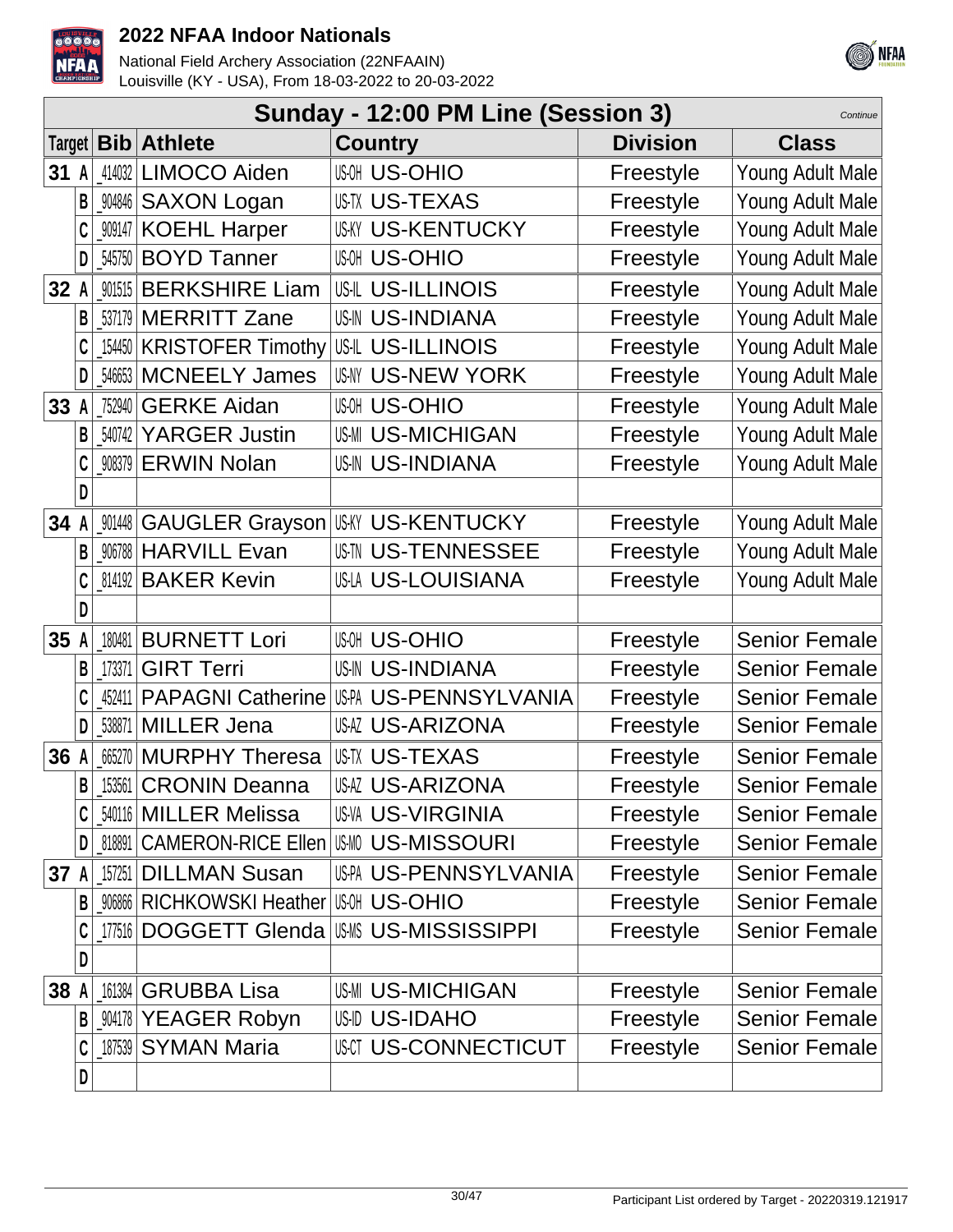



|      |   |        |                                | Sunday - 12:00 PM Line (Session 3) |                 | Continue           |
|------|---|--------|--------------------------------|------------------------------------|-----------------|--------------------|
|      |   |        | Target   Bib   Athlete         | <b>Country</b>                     | <b>Division</b> | <b>Class</b>       |
| 39   | A | 869080 | <b>GILLESPIE Kirby</b>         | <b>US-VA US-VIRGINIA</b>           | Freestyle       | <b>Senior Male</b> |
|      | B |        | 156650 CROWL Terry             | <b>US-MARYLAND</b>                 | Freestyle       | <b>Senior Male</b> |
|      |   |        | 170375 KEITH David             | <b>US-KENTUCKY</b>                 | Freestyle       | <b>Senior Male</b> |
|      | D |        | 518059 LIFFORD Doug            | <b>US-MI US-MICHIGAN</b>           | Freestyle       | <b>Senior Male</b> |
| 40   | A |        | 153619 HARRIS Tony             | <b>US-WEST VIRGINIA</b>            | Freestyle       | <b>Senior Male</b> |
|      | B |        | 870370 ROBINSON Christopher    | <b>US-IN US-INDIANA</b>            | Freestyle       | <b>Senior Male</b> |
|      |   |        | 905129 BOUSKA Charlie          | <b>US-OKLAHOMA</b>                 | Freestyle       | <b>Senior Male</b> |
|      | D |        | 156608 HAUGSNESS Greg          | <b>US-KANSAS</b>                   | Freestyle       | <b>Senior Male</b> |
| 41   | A |        | 158714 KENDALL Gerald          | <b>US-KY US-KENTUCKY</b>           | Freestyle       | <b>Senior Male</b> |
|      | B |        | 548149 MILLER Kevin            | <b>US-WEST VIRGINIA</b>            | Freestyle       | <b>Senior Male</b> |
|      |   |        | 161195 AMOS Charles            | <b>US-OHIO</b>                     | Freestyle       | <b>Senior Male</b> |
|      | D |        | 158598 BOND Roman              | <b>US-VA US-VIRGINIA</b>           | Freestyle       | <b>Senior Male</b> |
| 42   | A |        | 195333 SHAW Kenneth            | <b>US-IN US-INDIANA</b>            | Freestyle       | <b>Senior Male</b> |
|      | B | 896977 | <b>STELZEL Keven</b>           | <b>US-WISCONSIN</b>                | Freestyle       | <b>Senior Male</b> |
|      |   |        | 154324   <b>VENNE Mark</b>     | <b>US-WISCONSIN</b>                | Freestyle       | <b>Senior Male</b> |
|      | D |        | 194960 WOJTKOWIAK Mark         | <b>US-MICHIGAN</b>                 | Freestyle       | <b>Senior Male</b> |
| 43   | A |        | 775503 KIRTLEY Frank           | <b>US-VIRGINIA</b>                 | Freestyle       | <b>Senior Male</b> |
|      | В | 156298 | <b>WOLFRAM Robert</b>          | <b>US-IL US-ILLINOIS</b>           | Freestyle       | <b>Senior Male</b> |
|      |   |        | 176959 BOYER John              | <b>US-FLORIDA</b>                  | Freestyle       | <b>Senior Male</b> |
|      | D |        | 114839 MCNEELY Bryan           | US-IY US-NEW YORK                  | Freestyle       | <b>Senior Male</b> |
| 44 A |   |        | 748858 MILLS William           | US-PA US-PENNSYLVANIA              | Freestyle       | <b>Senior Male</b> |
|      | В |        | [190570   MURPHY Dan           | <b>US-OHIO</b>                     | Freestyle       | Senior Male        |
|      |   |        | <b>860268 PHILLIPS Russell</b> | <b>US-OHIO</b>                     | Freestyle       | <b>Senior Male</b> |
|      | D |        | 177448 CANNON Robert           | <b>US-KY US-KENTUCKY</b>           | Freestyle       | <b>Senior Male</b> |
| 45 A |   |        | 536769 BARTON David            | <b>US-TX US-TEXAS</b>              | Freestyle       | <b>Senior Male</b> |
|      |   |        | 858830 BLODGETT Troy           | <b>US-OHIO</b>                     | Freestyle       | <b>Senior Male</b> |
|      |   |        | 790916 MENSENDIEK Michael      | US-IN US-INDIANA                   | Freestyle       | <b>Senior Male</b> |
|      | D |        |                                |                                    |                 |                    |
| 46 A |   |        | [154334 DESTON Christopher     | <b>USCT US-CONNECTICUT</b>         | Freestyle       | <b>Senior Male</b> |
|      | B |        | 544736 KIME Kevin              | <b>US-TENNESSEE</b>                | Freestyle       | <b>Senior Male</b> |
|      |   |        | 174598 KIERYS B. Peter         | <b>US-IN US-INDIANA</b>            | Freestyle       | <b>Senior Male</b> |
|      |   |        | 170418 BULLION Kenneth         | <b>US-OHIO</b>                     | Freestyle       | <b>Senior Male</b> |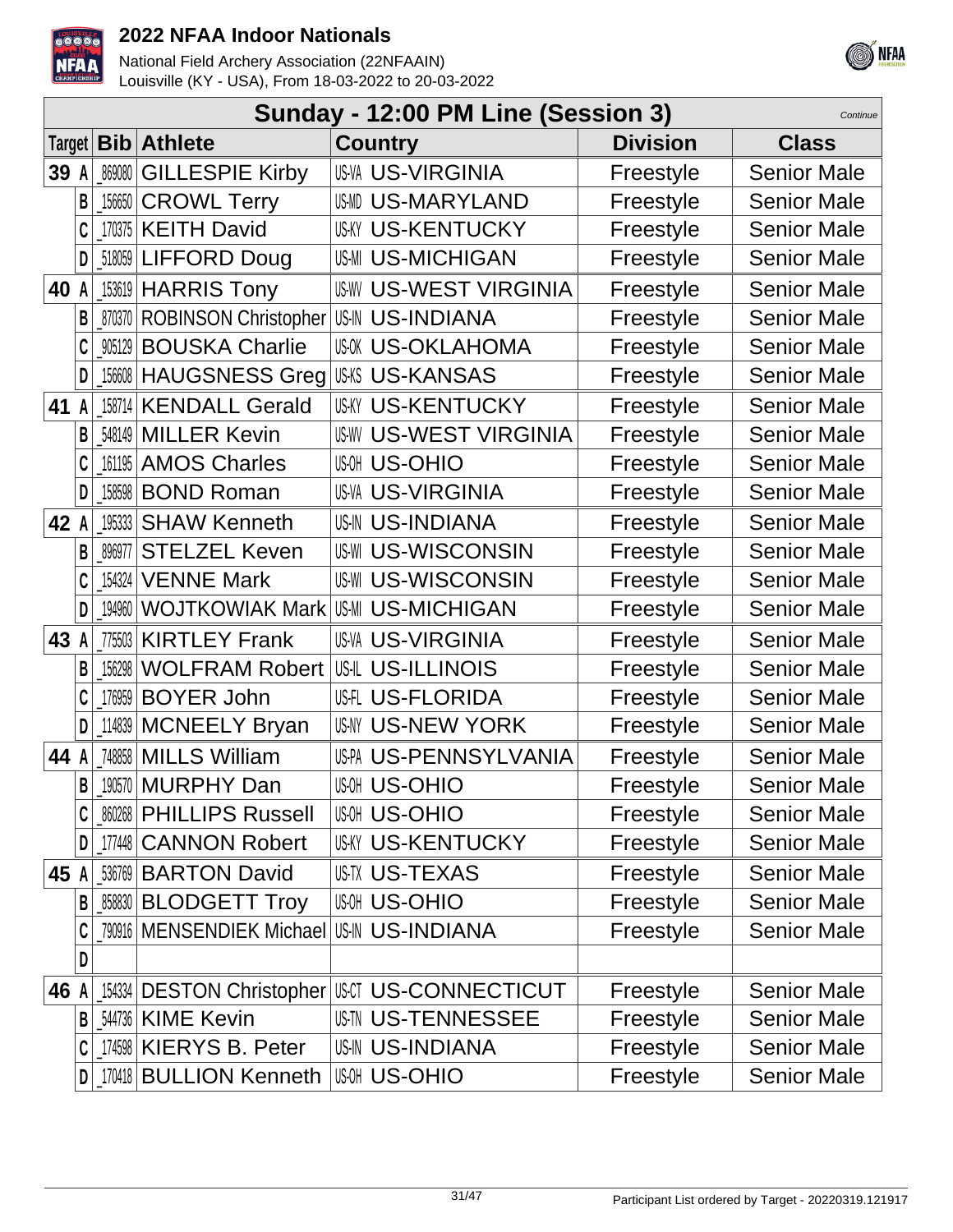



|      |   |        |                             | Sunday - 12:00 PM Line (Session 3) |                 | Continue           |
|------|---|--------|-----------------------------|------------------------------------|-----------------|--------------------|
|      |   |        | Target   Bib   Athlete      | <b>Country</b>                     | <b>Division</b> | <b>Class</b>       |
| 47   | A |        | 172306 COOLEY Jeff          | <b>US-IN US-INDIANA</b>            | Freestyle       | <b>Senior Male</b> |
|      | B | 542306 | <b>CUMBERWORTH Jeff</b>     | <b>US-IN US-INDIANA</b>            | Freestyle       | <b>Senior Male</b> |
|      |   |        | 197198 TRIPP Scott          | <b>US-MI US-MICHIGAN</b>           | Freestyle       | <b>Senior Male</b> |
|      | D |        | 155459 HOLMGREN Cary        | <b>USMN US-MINNESOTA</b>           | Freestyle       | <b>Senior Male</b> |
| 48   | А |        | 903972 RATTA Clifford       | <b>US-OHIO</b>                     | Freestyle       | <b>Senior Male</b> |
|      | B |        | 187489 BYRNES Chris         | US-N US-NEW JERSEY                 | Freestyle       | <b>Senior Male</b> |
|      |   | 189251 | <b>DAWSON Gary</b>          | US-PA US-PENNSYLVANIA              | Freestyle       | <b>Senior Male</b> |
|      | D | 186215 | <b>O'DELL Rich</b>          | <b>US-MI US-MICHIGAN</b>           | Freestyle       | <b>Senior Male</b> |
| 49   | A |        | 909336 GREENE Carl          | <b>US-GEORGIA</b>                  | Freestyle       | <b>Senior Male</b> |
|      | B |        | 173370 GIRT Douglas         | <b>US-IN US-INDIANA</b>            | Freestyle       | <b>Senior Male</b> |
|      |   | 196675 | CHECKEROSKI SR. Tim         | <b>US-MICHIGAN</b>                 | Freestyle       | <b>Senior Male</b> |
|      | D |        | 542143 KINDOLL Dennis       | <b>US-KY US-KENTUCKY</b>           | Freestyle       | <b>Senior Male</b> |
| 50   | A |        |                             |                                    |                 |                    |
|      | B |        | 155192 CABRAL Daniel        | US-NORTH CAROLINA                  | Freestyle       | <b>Senior Male</b> |
|      | C | 867620 | <b>CURTIS Chris</b>         | <b>US-KENTUCKY</b>                 | Freestyle       | <b>Senior Male</b> |
|      | D |        | 785965 BERKSHIRE Bruce      | US-ILLINOIS                        | Freestyle       | <b>Senior Male</b> |
| 51   | A |        | 160676 LUDWIG James         | <b>US-IN US-INDIANA</b>            | Freestyle       | <b>Senior Male</b> |
|      | В | 115397 | <b>HOFFMAN Jim</b>          | <b>US-IL US-ILLINOIS</b>           | Freestyle       | <b>Senior Male</b> |
|      |   |        | 533090 HAWKINBERRY Mike     | <b>US-OHIO</b>                     | Freestyle       | <b>Senior Male</b> |
|      | D |        |                             |                                    |                 |                    |
| 52 A |   |        |                             |                                    |                 |                    |
|      | B |        | _873842   FLETCHER Greg     | <b>US-IN US-INDIANA</b>            | Freestyle       | <b>Senior Male</b> |
|      |   |        | _824696 GIRT Anthony        | <b>US-IN US-INDIANA</b>            | Freestyle       | <b>Senior Male</b> |
|      | D |        | 546349 EVERETT Jim          | US-PA US-PENNSYLVANIA              | Freestyle       | <b>Senior Male</b> |
| 53 A |   |        | 447466 YOUNG Bryan          | <b>US-MI US-MICHIGAN</b>           | Freestyle       | <b>Senior Male</b> |
|      |   | 862437 | <b>GARFIELD Robert</b>      | <b>US-IN US-INDIANA</b>            | Freestyle       | <b>Senior Male</b> |
|      |   |        | 178836 BRAZEAU Joe          | <b>US-M US-MASSACHUSETTS</b>       | Freestyle       | <b>Senior Male</b> |
|      |   |        | 716864   O'BRIEN Tim        | <b>US-MI US-MICHIGAN</b>           | Freestyle       | <b>Senior Male</b> |
| 54 A |   |        | 835791 DAVIS Tom            | <b>US-TENNESSEE</b>                | Freestyle       | <b>Senior Male</b> |
|      | B |        | <b>781389 STROBECK Erik</b> | <b>US-TENNESSEE</b>                | Freestyle       | <b>Senior Male</b> |
|      |   |        | 191665 TIBBS Tim            | <b>US-IN US-INDIANA</b>            | Freestyle       | <b>Senior Male</b> |
|      | D |        |                             |                                    |                 |                    |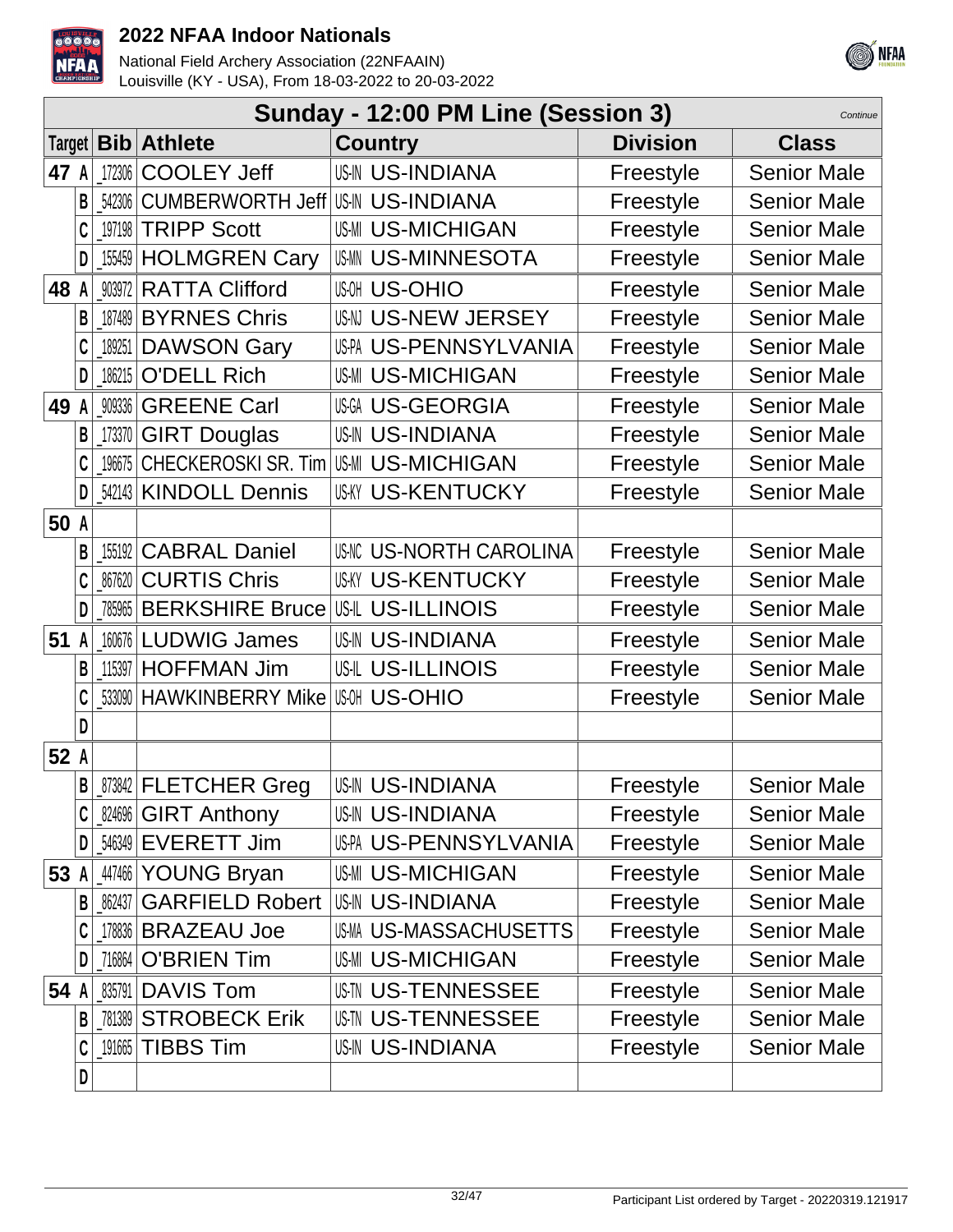



|        |   |        |                                                 | Sunday - 12:00 PM Line (Session 3) |                 | Continue            |
|--------|---|--------|-------------------------------------------------|------------------------------------|-----------------|---------------------|
| Target |   |        | <b>Bib</b> Athlete                              | <b>Country</b>                     | <b>Division</b> | <b>Class</b>        |
| 55     | A | 451269 | <b>YARGER Rob</b>                               | <b>US-MI US-MICHIGAN</b>           | Freestyle       | <b>Senior Male</b>  |
|        | B |        | 173433   MOUNTCASTLE Ross   US-IN US-INDIANA    |                                    | Freestyle       | <b>Senior Male</b>  |
|        |   |        | 193242 DOYLE III John                           | <b>US-NORTH CAROLINA</b>           | Freestyle       | <b>Senior Male</b>  |
|        | D |        |                                                 |                                    |                 |                     |
| 56     |   |        | 903084 HIGGINS Cecelia                          | <b>US-NORTH CAROLINA</b>           | Freestyle       | <b>Youth Female</b> |
|        |   |        | 173646 MCKEE Beretta                            | <b>US WA US-WASHINGTON</b>         | Freestyle       | <b>Youth Female</b> |
|        |   |        | 195008 STOFFELS Samantha                        | <b>IUSTX US-TEXAS</b>              | Freestyle       | <b>Youth Female</b> |
|        | D | 158441 | <b>GHIDORZI Carmen</b>                          | US-WISCONSIN                       | Freestyle       | <b>Youth Female</b> |
| 57     | A |        | 001755 HOUSEPIAN Emily US-MICHIGAN              |                                    | Freestyle       | <b>Youth Female</b> |
|        | B | 540818 | <b>MOORE Annabelle</b>                          | USAR US-ARKANSAS                   | Freestyle       | <b>Youth Female</b> |
|        |   | 159365 | <b>REED Jadan</b>                               | <b>US-WISCONSIN</b>                | Freestyle       | <b>Youth Female</b> |
|        | D | 543539 | <b>WOODS McKenzie</b>                           | US-ILLINOIS                        | Freestyle       | <b>Youth Female</b> |
| 58     | A | 526709 | <b>RUPAR Marla</b>                              | <b>US-MINNESOTA</b>                | Freestyle       | <b>Youth Female</b> |
|        |   | 512513 | <b>GILSDORF Grace</b>                           | <b>US-OHIO</b>                     | Freestyle       | <b>Youth Female</b> |
|        |   |        | 512733 DEREMER Kaelee                           | <b>US-WISCONSIN</b>                | Freestyle       | <b>Youth Female</b> |
|        | D |        | _903053   WILLIAMS Kaya                         | <b>US-IL US-ILLINOIS</b>           | Freestyle       | <b>Youth Female</b> |
| 59     |   |        | 902313 AMODEO Sophia                            | <b>USGI US-GEORGIA</b>             | Freestyle       | <b>Youth Female</b> |
|        | B |        | 831638 RAMEY Ella                               | <b>USGA US-GEORGIA</b>             | Freestyle       | <b>Youth Female</b> |
|        |   |        | 191745 KEY Ella                                 | <b>US-MISSOURI</b>                 | Freestyle       | <b>Youth Female</b> |
|        | D |        | 781018 HOLMAN Jyllian                           | <b>US-OHIO</b>                     | Freestyle       | <b>Youth Female</b> |
| 60     | A |        | <b>M6030 FLETCHER Georgia US-IN US-INDIANA</b>  |                                    | Freestyle       | <b>Youth Female</b> |
|        | B |        | 870412 DAVIS Zoie Nicole                        | <b>US-MISSOURI</b>                 | Freestyle       | Youth Female        |
|        |   | 788868 | <b>GRISSMAN Aria</b>                            | <b>US-WISCONSIN</b>                | Freestyle       | <b>Youth Female</b> |
|        | D |        | _901512 MILLER Taylor                           | US-PA US-PENNSYLVANIA              | Freestyle       | <b>Youth Female</b> |
| 61     |   |        | <b>884606 PETERSON Zoe</b>                      | <b>USAD US-NORTH DAKOTA</b>        | Freestyle       | <b>Youth Female</b> |
|        | В |        | 540158 HALL Maggie                              | <b>US-OHIO</b>                     | Freestyle       | <b>Youth Female</b> |
|        | C |        | 190991 KENNEY Callah                            | USMT US-MONTANA                    | Freestyle       | Youth Female        |
|        | D |        | <b>003449   GRUTKOSKI Maggie   US-MINNESOTA</b> |                                    | Freestyle       | <b>Youth Female</b> |
| 62 A   |   |        | 908599 PANCONE Isabella US-MICHIGAN             |                                    | Freestyle       | <b>Youth Female</b> |
|        | В |        | 907352 HILL Jordyn                              | US-AL US-ALABAMA                   | Freestyle       | <b>Youth Female</b> |
|        |   |        | <b>MI991 LESNER Macey</b>                       | <b>US-MICHIGAN</b>                 | Freestyle       | <b>Youth Female</b> |
|        | D |        | _902398 ZIMMARO Gianna                          | <b>US-OHIO</b>                     | Freestyle       | Youth Female        |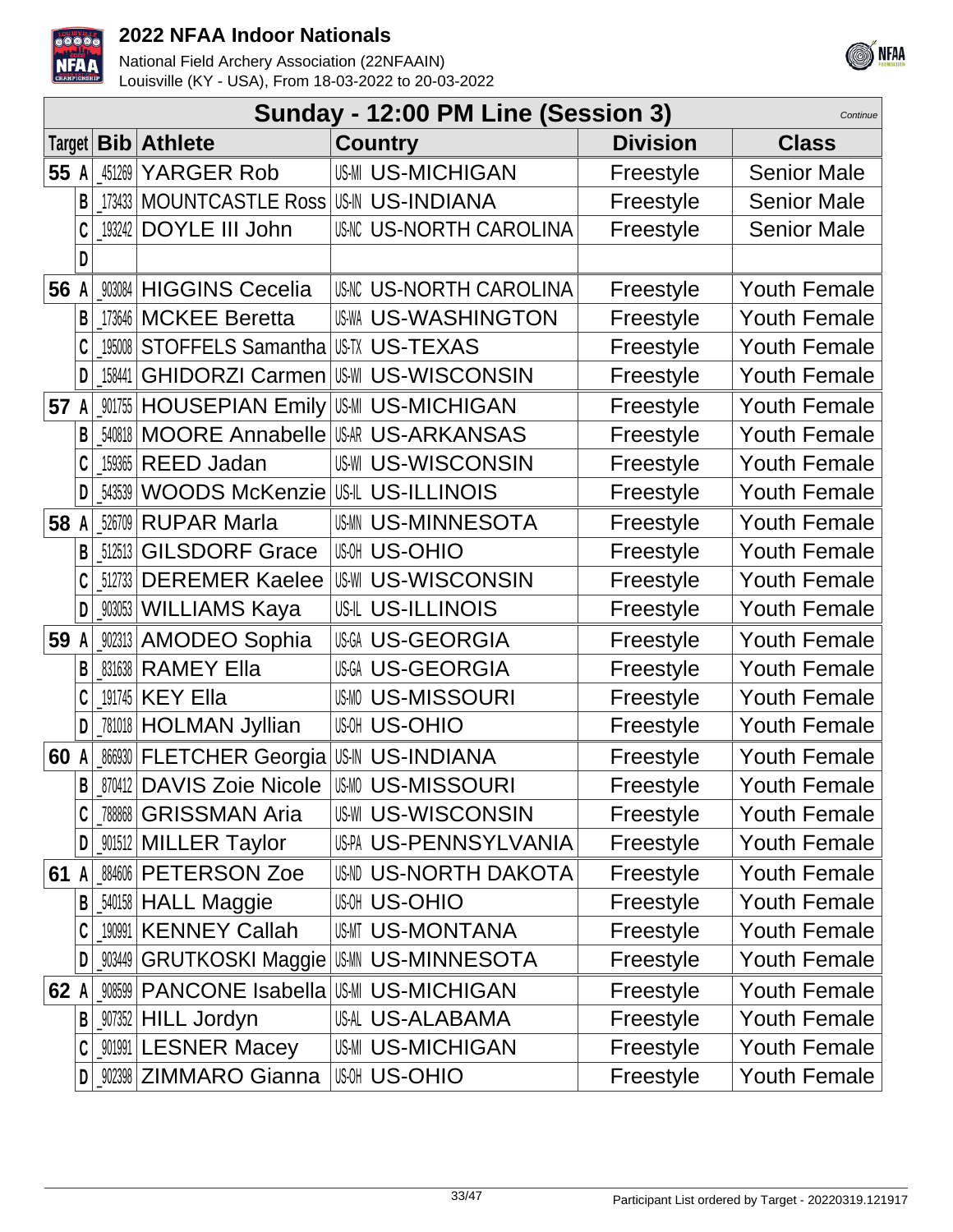



|        |   |        |                            | Sunday - 12:00 PM Line (Session 3) |                 | Continue            |
|--------|---|--------|----------------------------|------------------------------------|-----------------|---------------------|
| Target |   |        | <b>Bib</b> Athlete         | <b>Country</b>                     | <b>Division</b> | <b>Class</b>        |
| 63     | A |        | 192436 HOWE Audriona       | <b>US-NY US-NEW YORK</b>           | Freestyle       | <b>Youth Female</b> |
|        | B | 901268 | <b>DEMETRIO Bianca</b>     | US-ILLINOIS                        | Freestyle       | <b>Youth Female</b> |
|        |   | 862889 | <b>DEMPSEY Katie</b>       | <b>US-IN US-INDIANA</b>            | Freestyle       | <b>Youth Female</b> |
|        | D | 908771 | <b>PUTNAM Ava</b>          | <b>USGI US-GEORGIA</b>             | Freestyle       | <b>Youth Female</b> |
| 64 A   |   |        |                            |                                    |                 |                     |
|        | B | 909329 | <b>SWEDLUND Chloe</b>      | US-FLORIDA                         | Freestyle       | <b>Youth Female</b> |
|        |   |        | 544554 FULGHAM Amber       | US-N US-NEW JERSEY                 | Freestyle       | <b>Youth Female</b> |
|        | D | 735371 | <b>MCBRIDE Emma</b>        | <b>US-TEXAS</b>                    | Freestyle       | <b>Youth Female</b> |
| 65 A   |   |        | 183430 HALL Alexis         | <b>US-FLORIDA</b>                  | Freestyle       | <b>Youth Female</b> |
|        | B | 902609 | <b>DAVIS Emerie</b>        | <b>US TN US-TENNESSEE</b>          | Freestyle       | <b>Youth Female</b> |
|        |   | 907936 | <b>GARDNER Emma</b>        | <b>US-MICHIGAN</b>                 | Freestyle       | <b>Youth Female</b> |
|        | D | 901720 | <b>WATKINS Emma</b>        | <b>USGI US-GEORGIA</b>             | Freestyle       | <b>Youth Female</b> |
| 66     | A | 834458 | <b>WINCKLER Kendal</b>     | US-TUS-TEXAS                       | Freestyle       | <b>Youth Female</b> |
|        | B |        | 906786 FRENCH Emma         | <b>US-VI US-VERMONT</b>            | Freestyle       | <b>Youth Female</b> |
|        |   |        | 171088 CARMIN Makenzie     | <b>US-NEBRASKA</b>                 | Freestyle       | <b>Youth Female</b> |
|        | D |        |                            |                                    |                 |                     |
| 67     |   | 154018 | <b>VALLONE Isabella</b>    | US-MI US-MICHIGAN                  | Freestyle       | Youth Female        |
|        | B |        | 906732 HEWITT Nevaeh       | <b>US-MI US-MICHIGAN</b>           | Freestyle       | <b>Youth Female</b> |
|        |   |        | 733367   MCCOOL Maliah     | <b>USMO US-MISSOURI</b>            | Freestyle       | <b>Youth Female</b> |
|        | D |        |                            |                                    |                 |                     |
| 68     |   | 902387 | <b>SCALES Mckinley</b>     | USTX US-TEXAS                      | Freestyle       | <b>Youth Female</b> |
|        | B |        | _‱% SOWINSKI Maya          | <b>US-IL US-ILLINOIS</b>           | Freestyle       | Youth Female        |
|        | C |        | _901411   MAYNARD Anya     | <b>US-KENTUCKY</b>                 | Freestyle       | <b>Youth Female</b> |
|        | D |        |                            |                                    |                 |                     |
| 69     |   |        | 196320 MERKEL Jacob        | US-NY US-NEW YORK                  | Freestyle       | <b>Youth Male</b>   |
|        | B |        | 835825 CURRAN Adam         | <b>US-KENTUCKY</b>                 | Freestyle       | <b>Youth Male</b>   |
|        |   |        | 546365 HITCHCOCK Wayne     | <b>IUGOH US-OHIO</b>               | Freestyle       | <b>Youth Male</b>   |
|        | D |        | 540819 MOORE Samuel        | <b>US-ARKANSAS</b>                 | Freestyle       | <b>Youth Male</b>   |
| 70     | A |        | 001127 WELCH Wyatt         | <b>US-MI US-MICHIGAN</b>           | Freestyle       | <b>Youth Male</b>   |
|        | B |        | 512759 HIRONS Dylan        | <b>USCT US-CONNECTICUT</b>         | Freestyle       | <b>Youth Male</b>   |
|        |   |        | <b>WOODS PASMORE Chase</b> | US-N US-NEW JERSEY                 | Freestyle       | <b>Youth Male</b>   |
|        |   |        | _908010   LATIMER Levi     | <b>US-GEORGIA</b>                  | Freestyle       | <b>Youth Male</b>   |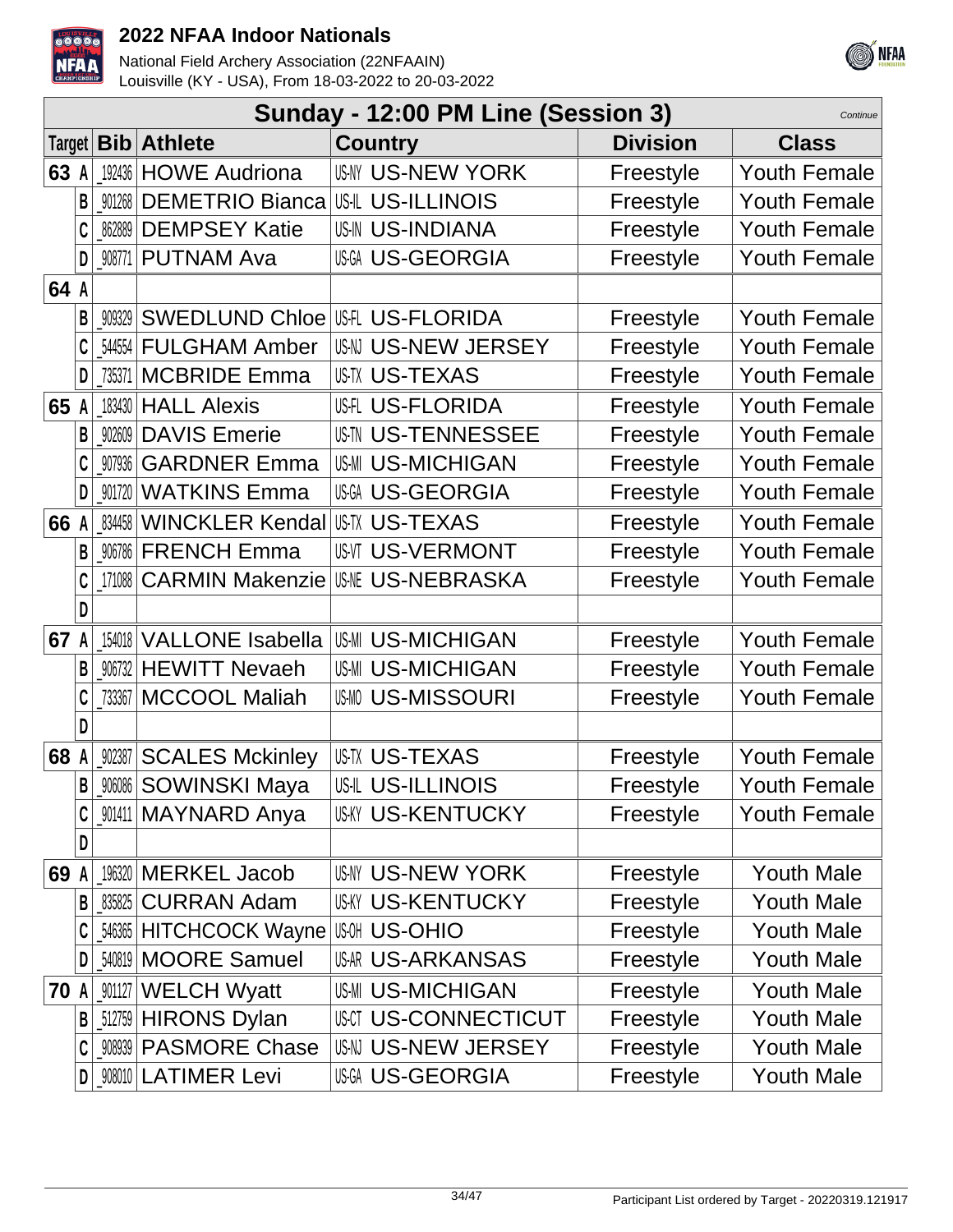



|        |   |         |                                         | Sunday - 12:00 PM Line (Session 3) |                                          | Continue            |
|--------|---|---------|-----------------------------------------|------------------------------------|------------------------------------------|---------------------|
| Target |   |         | <b>Bib Athlete</b>                      | <b>Country</b>                     | <b>Division</b>                          | <b>Class</b>        |
| 71     | A |         | 007224 HELLER Joseph                    | US-PA US-PENNSYLVANIA              | Freestyle                                | <b>Youth Male</b>   |
|        | B |         | 791628 MOERMOND Hayden                  | <b>US-OHIO</b>                     | Freestyle                                | <b>Youth Male</b>   |
|        |   |         | 545836 LANGE Owen                       | <b>US-OHIO</b>                     | Freestyle                                | <b>Youth Male</b>   |
|        |   | 867972  | <b>MILLENBINE Trevor</b>                | <b>USIL US-ILLINOIS</b>            | Freestyle                                | <b>Youth Male</b>   |
| 72     | A |         | 195858 BARNHART Alex                    | US-NY US-NEW YORK                  | Freestyle                                | <b>Youth Male</b>   |
|        | B |         | 907256 MICHL Jack                       | <b>US-IN US-INDIANA</b>            | Freestyle                                | <b>Youth Male</b>   |
|        |   |         | 862888 DAVIS lan                        | <b>US-IN US-INDIANA</b>            | Freestyle                                | <b>Youth Male</b>   |
|        | D | 195578  | <b>WALTERS Jace</b>                     | <b>US-OHIO</b>                     | Freestyle                                | <b>Youth Male</b>   |
| 73     | A |         | 855340 VANSLETTE Logan                  | US-VI US-VERMONT                   | Freestyle                                | <b>Youth Male</b>   |
|        |   | 901754  | <b>DUHAMEL Elijah</b>                   | <b>US-VI US-VERMONT</b>            | Freestyle                                | <b>Youth Male</b>   |
|        |   |         | 789613 BARNETT Myles                    | <b>US-IL US-ILLINOIS</b>           | Freestyle                                | <b>Youth Male</b>   |
|        | D | 523722  | CALVARUSO Cody                          | USNY US-NEW YORK                   | Freestyle                                | <b>Youth Male</b>   |
| 74     | A |         | _‱10 COLBURN Douglas Iાાઉન્સ US-GEORGIA |                                    | Freestyle                                | <b>Youth Male</b>   |
|        | B | 840597  | <b>SCHIFSKY Aiden</b>                   | <b>US-MINNESOTA</b>                | Freestyle                                | <b>Youth Male</b>   |
|        |   | _903054 | <b>WILLIAMS Kooper</b>                  | US-IL US-ILLINOIS                  | Freestyle                                | <b>Youth Male</b>   |
|        | D | 776683  | <b>CULP Brayden</b>                     | <b>US-IN US-INDIANA</b>            | Freestyle                                | <b>Youth Male</b>   |
| 75     | A | 908609  | <b>BIRCHMEIER Camryn</b>                | <b>US-MI US-MICHIGAN</b>           | Freestyle                                | <b>Youth Male</b>   |
|        | B | 160665  | <b>WEBB Paul</b>                        | <b>US-IL US-ILLINOIS</b>           | Freestyle                                | <b>Youth Male</b>   |
|        |   | 866606  | <b>CHESNUT Maxwell US-OHIO</b>          |                                    | Freestyle                                | <b>Youth Male</b>   |
|        | D | 834459  | WINCKLER Bryson                         | <b>USTX US-TEXAS</b>               | Freestyle                                | <b>Youth Male</b>   |
| 76 A   |   | 785487  | <b>DAVIS Harrison</b>                   | US-GEORGIA                         | Freestyle                                | <b>Youth Male</b>   |
|        | B |         | 155852 LASH Carter                      | US-PA US-PENNSYLVANIA              | Freestyle                                | <b>Youth Male</b>   |
|        | C |         | 787371 BARRETT Kellen                   | <b>US-OHIO</b>                     | Freestyle                                | <b>Youth Male</b>   |
|        | D |         |                                         |                                    |                                          |                     |
| 77     | A |         | 539485 KENNEY Harley                    | <b>USTX US-TEXAS</b>               | Freestyle Limited Recurve   Youth Female |                     |
|        | B | 908312  | <b>YOSKIN Brianna</b>                   | US-FLORIDA                         | Freestyle Limited Recurve                | <b>Youth Female</b> |
|        |   |         | 902163 SHIVELY Nora                     | <b>US-IN US-INDIANA</b>            | Freestyle Limited Recurve   Youth Female |                     |
|        | D |         | <b>201582 MCILVAINE Olivia</b>          | <b>US-OHIO</b>                     | Freestyle Limited Recurve                | <b>Youth Female</b> |
| 78     | A |         | 646328 TAYLOR Terissa                   | US: US-SOUTH DAKOTA                | Freestyle Limited Recurve                | <b>Youth Female</b> |
|        | B | 798359  | <b>KULKARNI Aara</b>                    | <b>US-MICHIGAN</b>                 | Freestyle Limited Recurve                | <b>Youth Female</b> |
|        | C |         | [533724 YI Madelyn]                     | <b>US-TX US-TEXAS</b>              | Freestyle Limited Recurve   Youth Female |                     |
|        | D |         | _909279   JENNINGS June                 | <b>US-OHIO</b>                     | Freestyle Limited Recurve   Youth Female |                     |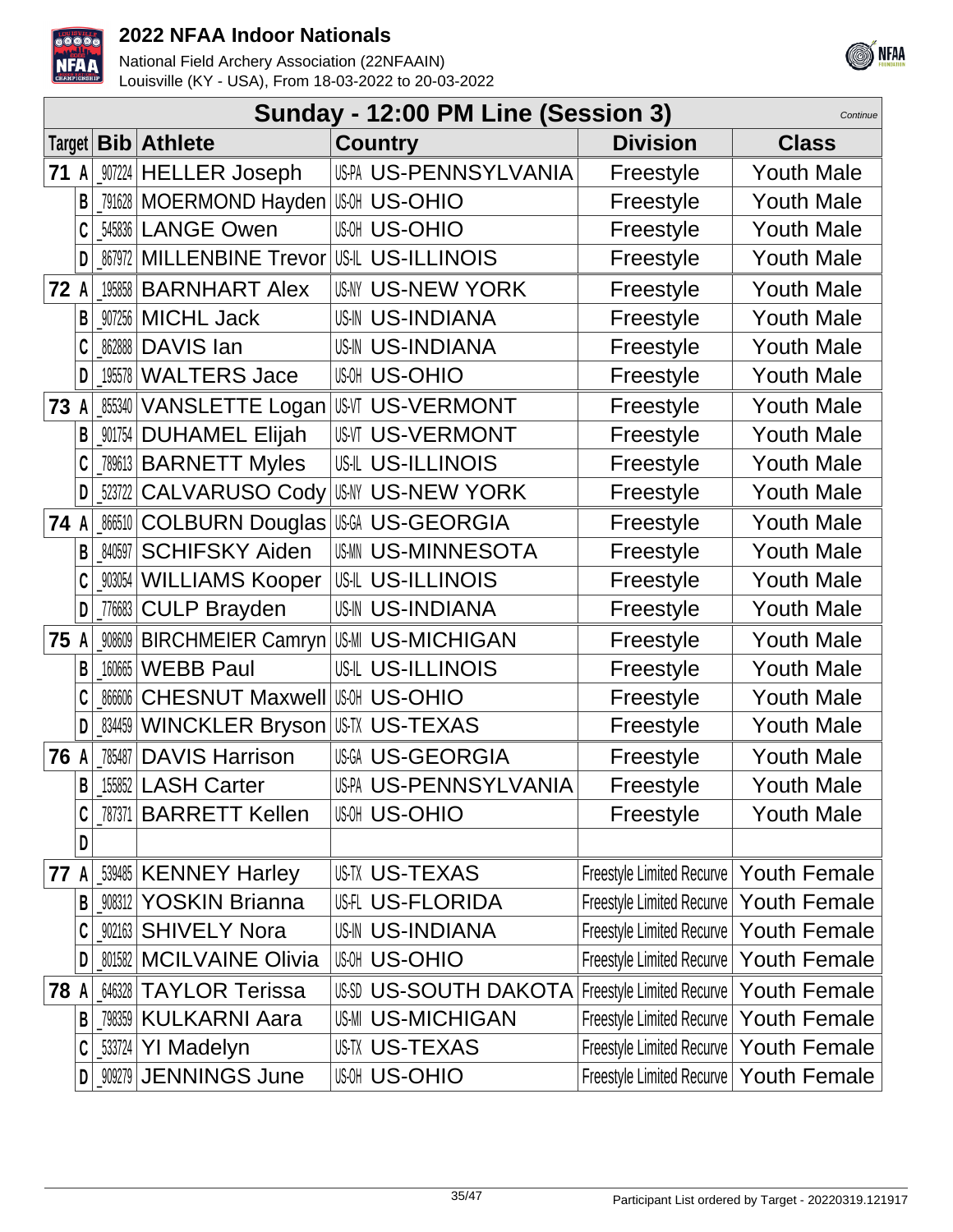



|      |              |        |                                                  | Sunday - 12:00 PM Line (Session 3)               |                                          | Continue            |
|------|--------------|--------|--------------------------------------------------|--------------------------------------------------|------------------------------------------|---------------------|
|      |              |        | Target   Bib   Athlete                           | <b>Country</b>                                   | <b>Division</b>                          | <b>Class</b>        |
| 79 A |              |        | 512215   RODRIGUEZ Jacqueline   US-VI US-VERMONT |                                                  | Freestyle Limited Recurve                | <b>Youth Female</b> |
|      | $\mathsf{B}$ |        | <b>_877137 SZYBIST Sophia</b>                    | <b>US-TU US-TENNESSEE</b>                        | <b>Freestyle Limited Recurve</b>         | <b>Youth Female</b> |
|      | C            |        | [855127 GARTENLAUB Lily                          | ାଞ୍ଜ US-OHIO                                     | Freestyle Limited Recurve                | <b>Youth Female</b> |
|      | D            |        | <b>_860782   MCKINNEY Samantha   US-OHIO</b>     |                                                  | <b>Freestyle Limited Recurve</b>         | <b>Youth Female</b> |
| 80   | A            |        | 153444 SWAMINATHAN Akshaya USGA US-GEORGIA       |                                                  | Freestyle Limited Recurve   Youth Female |                     |
|      | B            |        | 902043 ZHANG Grace                               | <b>US-OHIO</b>                                   | <b>Freestyle Limited Recurve</b>         | <b>Youth Female</b> |
|      |              |        | <b>W8117 JACKSON Kaitlyn</b>                     | US-GEORGIA                                       | Freestyle Limited Recurve   Youth Female |                     |
|      | D            |        |                                                  |                                                  |                                          |                     |
| 81   | A            |        | [741841 CHAN Ethan                               | <b>US-TEXAS</b>                                  | <b>Freestyle Limited Recurve</b>         | <b>Youth Male</b>   |
|      | B            |        | 908011 LATIMER Luke                              | US-A US-GEORGIA                                  | <b>Freestyle Limited Recurve</b>         | <b>Youth Male</b>   |
|      | C            |        | 187540 SYMAN Dylan                               | <b>USCT US-CONNECTICUT</b>                       | <b>Freestyle Limited Recurve</b>         | <b>Youth Male</b>   |
|      | D            |        | 909150   KIRSCHNER Luke                          | <b>US-OHIO</b>                                   | <b>Freestyle Limited Recurve</b>         | <b>Youth Male</b>   |
| 82   | A            |        | 908649 KIM Daniel                                | <b>US-TX US-TEXAS</b>                            | <b>Freestyle Limited Recurve</b>         | <b>Youth Male</b>   |
|      | B            |        | 908945 REJNIAK Alexander                         | IUS-IL US-FLORIDA                                | <b>Freestyle Limited Recurve</b>         | <b>Youth Male</b>   |
|      |              |        | 867607   FIELDS Collin                           | <b>US-MICHIGAN</b>                               | <b>Freestyle Limited Recurve</b>         | <b>Youth Male</b>   |
|      | D            |        | _902048 SAHANI Vaibhav                           | <b>US-OHIO</b>                                   | <b>Freestyle Limited Recurve</b>         | <b>Youth Male</b>   |
| 83   | A            |        | 153860 SABANAYAGAM Pranav                        | US-GEORGIA                                       | <b>Freestyle Limited Recurve</b>         | <b>Youth Male</b>   |
|      | B            | 907811 | <b>GO Daniel</b>                                 | <b>US-FLORIDA</b>                                | <b>Freestyle Limited Recurve</b>         | <b>Youth Male</b>   |
|      |              | 906690 | <b>SOWARDS Tyler</b>                             | <b>US-MI US-MICHIGAN</b>                         | <b>Freestyle Limited Recurve</b>         | <b>Youth Male</b>   |
|      | D            | 789827 | <b>ISHIHARA Kazuki</b>                           | <b>US-OHIO</b>                                   | <b>Freestyle Limited Recurve</b>         | <b>Youth Male</b>   |
| 126  | A            |        | 908113 CHUNG Elinor                              | US-GEORGIA                                       | <b>Freestyle Limited Recurve</b>         | <b>Cub Female</b>   |
|      | B            |        | 906476   OAKLEY Millie                           | <b>US-MI US-MICHIGAN</b>                         | <b>Freestyle Limited Recurve</b>         | Cub Female          |
|      |              |        | 909451 ZACH Lauren                               | <b>US-TENNESSEE</b>                              | <b>Freestyle Limited Recurve</b>         | <b>Cub Female</b>   |
|      | D            |        | <b>_897862   MATHENY Cassidy</b>                 | ∣แഷ US-OHIO                                      | <b>Freestyle Limited Recurve</b>         | <b>Cub Female</b>   |
| 127  | A            |        | 875090 GATHAIYA Imani                            | <b>US-MI US-MICHIGAN</b>                         | <b>Freestyle Limited Recurve</b>         | <b>Cub Female</b>   |
|      | B            |        | 196696 VANDYGRIFF Taylor                         | ∣ાୱ US-OHIO                                      | <b>Freestyle Limited Recurve</b>         | <b>Cub Female</b>   |
|      |              |        | 909053 JONES Dawson                              | <b>US-KENTUCKY</b>                               | <b>Freestyle Limited Recurve</b>         | <b>Cub Male</b>     |
|      | D            |        | _906771   MAHARAJ Liam                           | US-GEORGIA                                       | <b>Freestyle Limited Recurve</b>         | <b>Cub Male</b>     |
| 128  | A            |        | 741142 NELSEN Chloe                              | <b>US-WISCONSIN</b>                              | Freestyle                                | <b>Cub Female</b>   |
|      | В            | 846056 | <b>YOUMANS Alexandra</b>                         | <b>US-TX US-TEXAS</b>                            | Freestyle                                | <b>Cub Female</b>   |
|      |              |        | <b>781019 HOLMAN Tinley</b>                      | <b>US-OHIO</b>                                   | Freestyle                                | <b>Cub Female</b>   |
|      | D            |        |                                                  | <b>  843872 LAWHEAD Makena   US-RHODE ISLAND</b> | Freestyle                                | <b>Cub Female</b>   |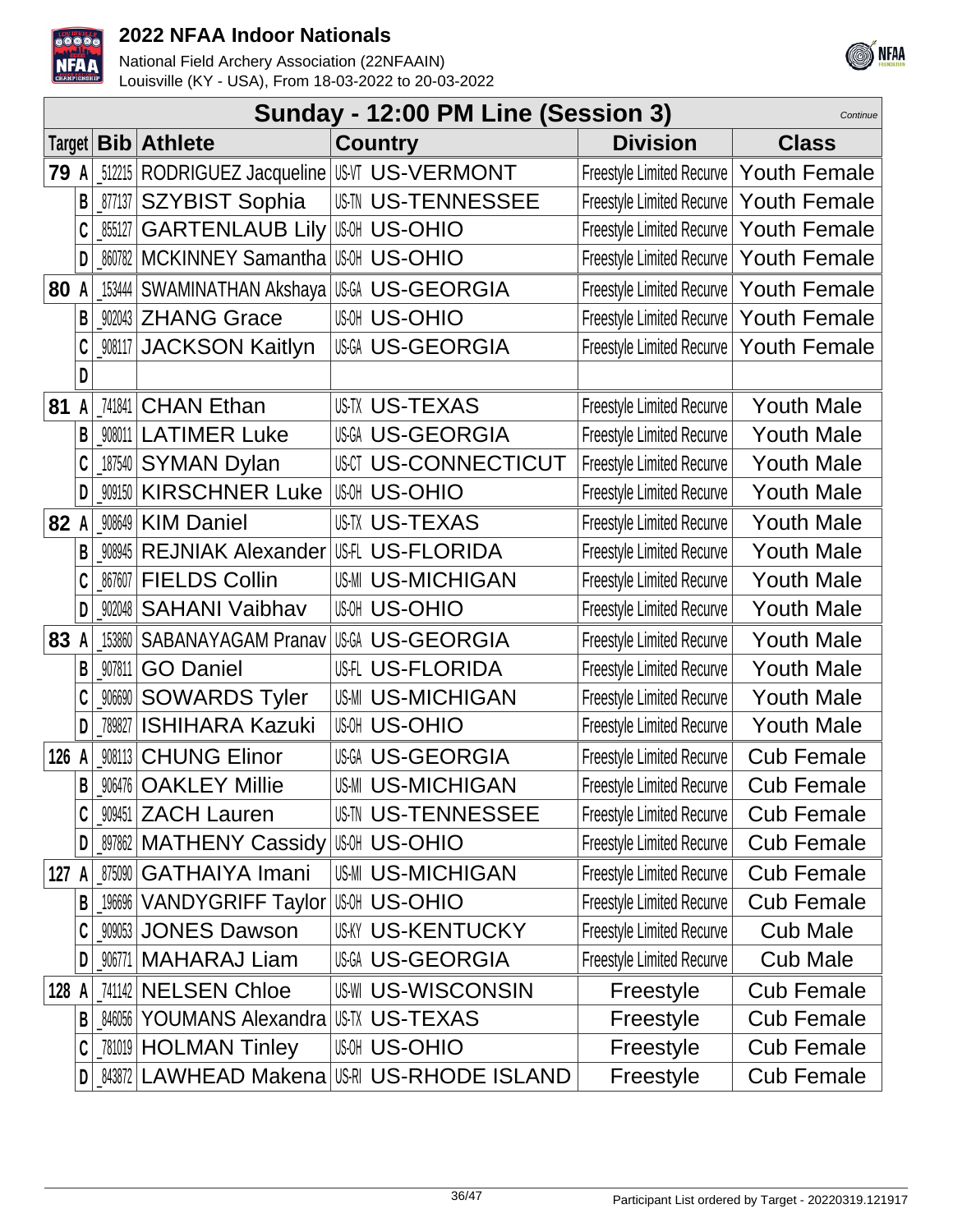



|       | Sunday - 12:00 PM Line (Session 3)<br>Continue |        |                                                     |                             |                 |                   |  |
|-------|------------------------------------------------|--------|-----------------------------------------------------|-----------------------------|-----------------|-------------------|--|
|       |                                                |        | Target   Bib   Athlete                              | <b>Country</b>              | <b>Division</b> | <b>Class</b>      |  |
| 129 A |                                                |        | 778952 WELCH Sadie                                  | <b>US-MICHIGAN</b>          | Freestyle       | <b>Cub Female</b> |  |
|       | B                                              |        | 908772 PUTNAM Brooke                                | US-GEORGIA                  | Freestyle       | <b>Cub Female</b> |  |
|       |                                                |        | 646331 CHARLES Katie                                | US-PA US-PENNSYLVANIA       | Freestyle       | <b>Cub Female</b> |  |
|       | D                                              |        | .778625   BURCHETT Kylee                            | <b>US-OHIO</b>              | Freestyle       | <b>Cub Female</b> |  |
|       |                                                |        | 130 A 903230 VEITH Odessa                           | US-NORTH DAKOTA             | Freestyle       | <b>Cub Female</b> |  |
|       | B                                              |        | 901513 MILLER Kali                                  | US-PA US-PENNSYLVANIA       | Freestyle       | <b>Cub Female</b> |  |
|       |                                                |        | <b>_903450 GRUTKOSKI Paige</b>                      | US-MINNESOTA                | Freestyle       | <b>Cub Female</b> |  |
|       | D                                              |        | _901324 CURRAN Alyssa                               | <b>US-KENTUCKY</b>          | Freestyle       | <b>Cub Female</b> |  |
| 131   | A                                              |        | 902495 KNUTSON Josie                                | <b>USMN US-MINNESOTA</b>    | Freestyle       | <b>Cub Female</b> |  |
|       |                                                |        | 862311 MOERMOND Katie                               | <b>US-OHIO</b>              | Freestyle       | <b>Cub Female</b> |  |
|       |                                                |        | 907397 MCGIVERN Diletta                             | <b>US-MI US-MICHIGAN</b>    | Freestyle       | <b>Cub Female</b> |  |
|       | D                                              |        | 171089 CARMIN Addie                                 | <b>US-NEBRASKA</b>          | Freestyle       | <b>Cub Female</b> |  |
| 132   | A                                              |        | 909165 HELLER Carley                                | US-PA US-PENNSYLVANIA       | Freestyle       | <b>Cub Female</b> |  |
|       | B                                              |        | _902878 JEFFRIES Lexi                               | <b>US-KENTUCKY</b>          | Freestyle       | <b>Cub Female</b> |  |
|       | C                                              |        |                                                     |                             |                 |                   |  |
|       | D                                              |        |                                                     |                             |                 |                   |  |
| 133   | A                                              |        | 787942 RUPP Easton                                  | <b>US-NY US-NEW YORK</b>    | Freestyle       | <b>Cub Male</b>   |  |
|       |                                                |        | 867214 ELROD Garrett                                | <b>US-OHIO</b>              | Freestyle       | <b>Cub Male</b>   |  |
|       |                                                |        | 513912 LUKE Wyatt                                   | US-PA US-PENNSYLVANIA       | Freestyle       | <b>Cub Male</b>   |  |
|       | D                                              |        | _907747 DESKINS Ralph                               | <b>US-OHIO</b>              | Freestyle       | <b>Cub Male</b>   |  |
| 134   | $\mathsf{A}$                                   |        | 909259 HALL Colton                                  | <b>US-OHIO</b>              | Freestyle       | <b>Cub Male</b>   |  |
|       | B                                              |        | <b>008148   THOMPSON Robert   US-IL US-ILLINOIS</b> |                             | Freestyle       | Cub Male          |  |
|       | C                                              |        | 789204 NUTTER Dakota                                | <b>USW US-WEST VIRGINIA</b> | Freestyle       | <b>Cub Male</b>   |  |
|       | D                                              |        |                                                     |                             |                 |                   |  |
| 135   | A                                              |        | 907902 ROGERS Jessie                                | <b>US-OHIO</b>              | Freestyle       | <b>Cub Male</b>   |  |
|       | B                                              |        | 901319 GHOLSON Reece                                | <b>US-ILLINOIS</b>          | Freestyle       | <b>Cub Male</b>   |  |
|       |                                                |        | 787911 NIEKAMP Lane                                 | <b>US-OHIO</b>              | Freestyle       | <b>Cub Male</b>   |  |
|       |                                                |        | 909172 MONTCASTLE Aiden                             | <b>US-NORTH CAROLINA</b>    | Freestyle       | <b>Cub Male</b>   |  |
| 136 A |                                                |        |                                                     |                             |                 |                   |  |
|       | B                                              | 905827 | <b>PETERSON Ryder</b>                               | US-NORTH DAKOTA             | Freestyle       | <b>Cub Male</b>   |  |
|       |                                                |        | <b>903498 PIROLLI Mathew</b>                        | <b>US-MI US-MICHIGAN</b>    | Freestyle       | <b>Cub Male</b>   |  |
|       | D                                              |        | _907225   HELLER Jacob                              | US-PA US-PENNSYLVANIA       | Freestyle       | <b>Cub Male</b>   |  |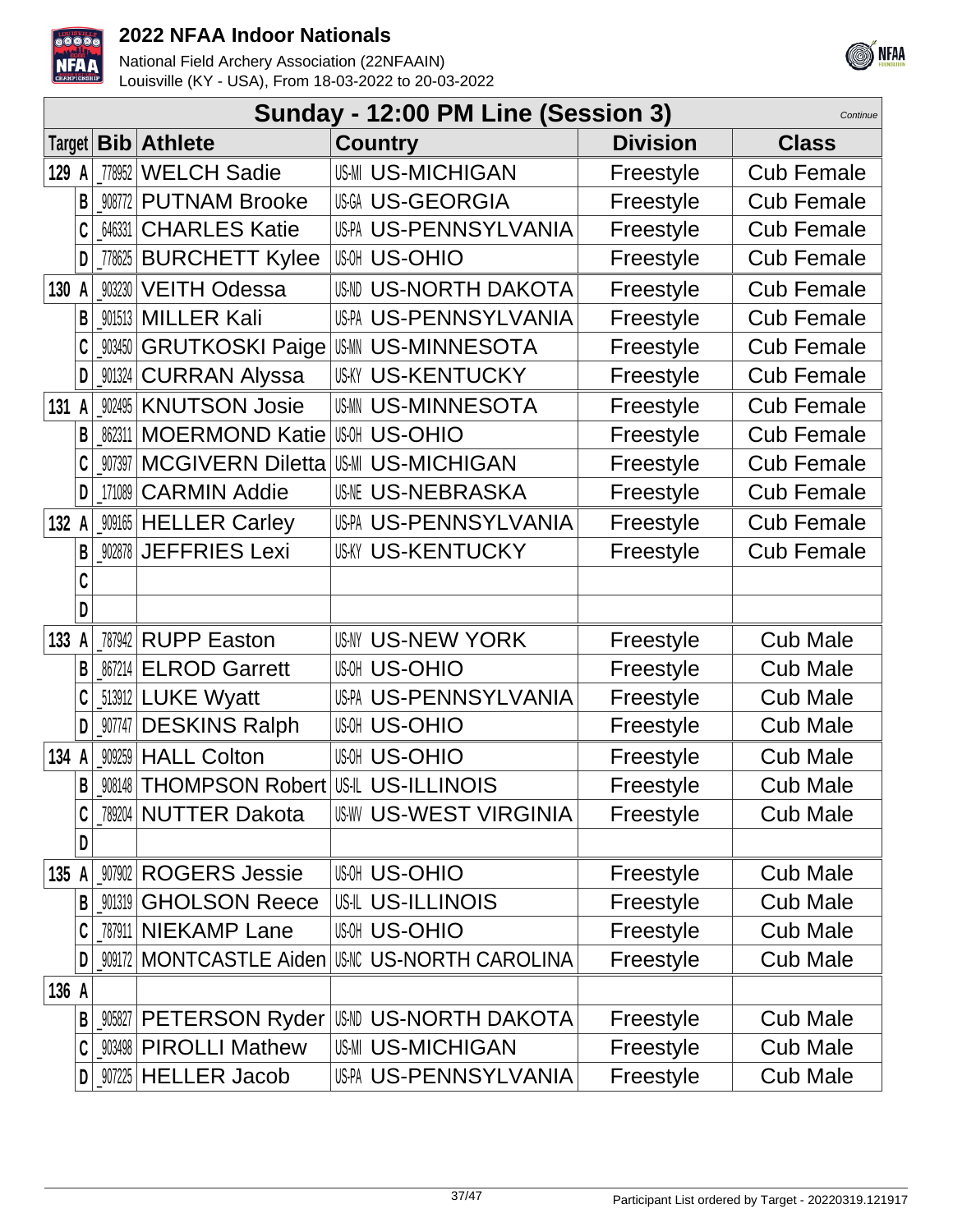



|          | Sunday - 12:00 PM Line (Session 3)<br>Continue |                                                |                                                 |                 |                     |  |  |
|----------|------------------------------------------------|------------------------------------------------|-------------------------------------------------|-----------------|---------------------|--|--|
| Target   |                                                | <b>Bib</b> Athlete                             | <b>Country</b>                                  | <b>Division</b> | <b>Class</b>        |  |  |
| 137 A    |                                                | 153843   WEATHERSPOON Makenzie   US-UT US-UTAH |                                                 | Freestyle       | <b>Adult Female</b> |  |  |
| B        | 161194                                         | <b>CURTIS Meg</b>                              | <b>US-KY US-KENTUCKY</b>                        | Freestyle       | <b>Adult Female</b> |  |  |
|          | 459605                                         | <b>STEWART Heather</b>                         | USPA US-PENNSYLVANIA                            | Freestyle       | <b>Adult Female</b> |  |  |
| D        |                                                | <b>901608 ARMSTRONG Mindy</b>                  | <b>USVA US-VIRGINIA</b>                         | Freestyle       | <b>Adult Female</b> |  |  |
| 138<br>A |                                                | 171750 KELLER Dawn                             | <b>US-INDIANA</b>                               | Freestyle       | <b>Adult Female</b> |  |  |
| B        |                                                | 194330 RUTKOWSKI Breanna                       | <b>US-OHIO</b>                                  | Freestyle       | <b>Adult Female</b> |  |  |
|          |                                                | 160794 BRYAN Reagan                            | <b>US-VA US-VIRGINIA</b>                        | Freestyle       | <b>Adult Female</b> |  |  |
| D        |                                                | 496786 RIVERA Megan                            | USMD US-MARYLAND                                | Freestyle       | <b>Adult Female</b> |  |  |
| 139 A    |                                                | 406628 <b>IODICE Kate</b>                      | <b>US-IL US-ILLINOIS</b>                        | Freestyle       | <b>Adult Female</b> |  |  |
|          |                                                | 161791 NUTT Mikayla                            | <b>US-OHIO</b>                                  | Freestyle       | <b>Adult Female</b> |  |  |
|          |                                                | 155217 YAMIN Haylee                            | <b>US-IV US-NEW YORK</b>                        | Freestyle       | <b>Adult Female</b> |  |  |
| D        |                                                | 768230 HAUGSNESS Sam                           | USKS US-KANSAS                                  | Freestyle       | <b>Adult Female</b> |  |  |
| 140      |                                                | 791767 MAGNUSEN Grace                          | US-ALABAMA                                      | Freestyle       | <b>Adult Female</b> |  |  |
| B        |                                                | 492926 ATEN Valerie                            | <b>US-MICHIGAN</b>                              | Freestyle       | <b>Adult Female</b> |  |  |
|          |                                                | 525316 MILLER Sarah A.                         | <b>US-MICHIGAN</b>                              | Freestyle       | <b>Adult Female</b> |  |  |
| D        |                                                | 410560 SAGER Bailey                            | <b>US-KENTUCKY</b>                              | Freestyle       | <b>Adult Female</b> |  |  |
| 141<br>A |                                                | 497855 ZESSIN Crystal                          | <b>US-WISCONSIN</b>                             | Freestyle       | <b>Adult Female</b> |  |  |
|          | 171637                                         | <b>BUTTON Jessica</b>                          | <b>US-WI US-WISCONSIN</b>                       | Freestyle       | <b>Adult Female</b> |  |  |
|          |                                                | 813242 DIX Courtney                            | <b>US-KY US-KENTUCKY</b>                        | Freestyle       | <b>Adult Female</b> |  |  |
| D        |                                                | 197476 WHITE Wendi                             | <b>USO US-COLORADO</b>                          | Freestyle       | <b>Adult Female</b> |  |  |
| 142 A    |                                                | 518825 SIBLEY Christy                          | <b>US-MISSISSIPPI</b>                           | Freestyle       | <b>Adult Female</b> |  |  |
| B        |                                                | 191474   <b>SCHAEFER Emma</b>                  | <b>USIL US-ILLINOIS</b>                         | Freestyle       | <b>Adult Female</b> |  |  |
| C        |                                                |                                                |                                                 |                 |                     |  |  |
| D        |                                                |                                                | <b>009257   HAYNES Catherine   US-WISCONSIN</b> | Freestyle       | <b>Adult Female</b> |  |  |
| 143<br>A |                                                | 154785 MCBRIDE Melissa                         | US-PA US-PENNSYLVANIA                           | Freestyle       | <b>Adult Female</b> |  |  |
| B        |                                                | 170417 CARSTENS Katelyn US-WIRGINIA            |                                                 | Freestyle       | <b>Adult Female</b> |  |  |
|          |                                                | 156874 CHEESMAN Summer US-IN US-INDIANA        |                                                 | Freestyle       | <b>Adult Female</b> |  |  |
| D        |                                                | 720347 CURTIS Nikki                            | <b>US-KY US-KENTUCKY</b>                        | Freestyle       | <b>Adult Female</b> |  |  |
| 144 A    |                                                | 522400 KRISTOFER Roberta US-IL US-ILLINOIS     |                                                 | Freestyle       | <b>Adult Female</b> |  |  |
| B        |                                                | 743824 MURPHY Makenzie US-T. US-TEXAS          |                                                 | Freestyle       | <b>Adult Female</b> |  |  |
| C        |                                                | <b>M1262 GRAVEEN Marisa</b>                    | <b>US-WISCONSIN</b>                             | Freestyle       | <b>Adult Female</b> |  |  |
| D        |                                                | [741014 JONES Sydney                           | <b>US-IL US-ILLINOIS</b>                        | Freestyle       | <b>Adult Female</b> |  |  |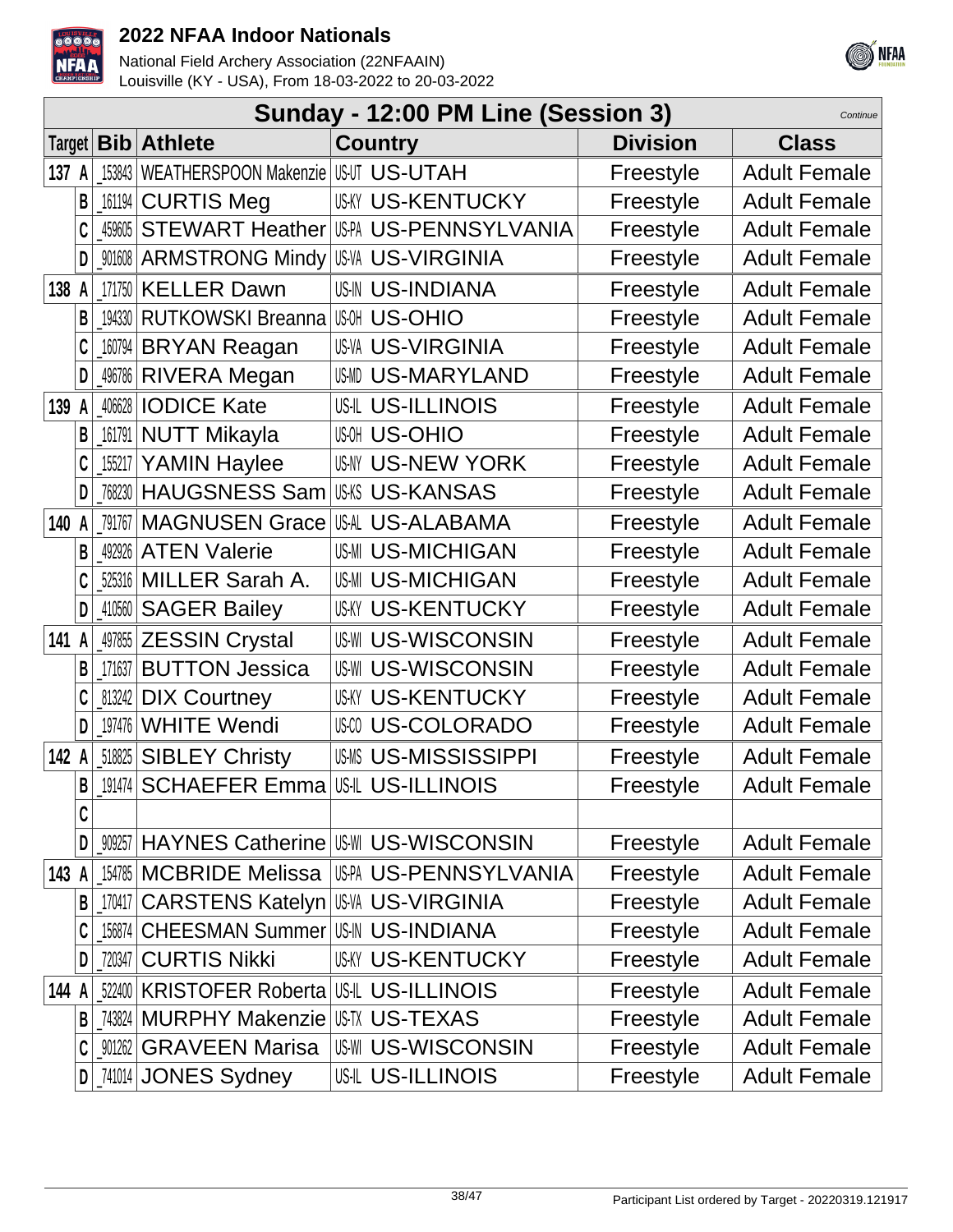



|        | Sunday - 12:00 PM Line (Session 3)<br>Continue |         |                                         |                                            |                 |                     |  |  |
|--------|------------------------------------------------|---------|-----------------------------------------|--------------------------------------------|-----------------|---------------------|--|--|
| Target |                                                |         | <b>Bib Athlete</b>                      | <b>Country</b>                             | <b>Division</b> | <b>Class</b>        |  |  |
| 145 A  |                                                | 901170  | REISNER Elizabeth US-ILLINOIS           |                                            | Freestyle       | <b>Adult Female</b> |  |  |
|        | B                                              | 909428  | <b>POWERS Isabella</b>                  | <b>US-KY US-KENTUCKY</b>                   | Freestyle       | <b>Adult Female</b> |  |  |
|        |                                                | 901550  | <b>WOODWARD Elizabeth</b>               | <b>US-WISCONSIN</b>                        | Freestyle       | <b>Adult Female</b> |  |  |
|        | D                                              | 785424  | <b>COOKE Jadalynn</b>                   | <b>US-VA US-VIRGINIA</b>                   | Freestyle       | <b>Adult Female</b> |  |  |
| 146 A  |                                                | 152164  | <b>GRIFFIN Caitlin</b>                  | <b>USMN US-MINNESOTA</b>                   | Freestyle       | <b>Adult Female</b> |  |  |
|        | B                                              | 199992  | <b>BURLEY Isabelle</b>                  | <b>USMN US-MINNESOTA</b>                   | Freestyle       | <b>Adult Female</b> |  |  |
|        |                                                | 157455  | <b>MORROW Sarah</b>                     | <b>US-NY US-NEW YORK</b>                   | Freestyle       | <b>Adult Female</b> |  |  |
|        | D                                              | 871541  | <b>COLBURN Hannah</b>                   | <b>US-GEORGIA</b>                          | Freestyle       | <b>Adult Female</b> |  |  |
| 147 A  |                                                | 197199  | <b>TRIPP Annaleise</b>                  | <b>US-MICHIGAN</b>                         | Freestyle       | <b>Adult Female</b> |  |  |
|        | B                                              | 161005  |                                         | MATNEY-PATTERSON Haley US-KENTUCKY         | Freestyle       | <b>Adult Female</b> |  |  |
|        | C                                              | 171087  | <b>CARMIN Becky</b>                     | <b>US-NEBRASKA</b>                         | Freestyle       | <b>Adult Female</b> |  |  |
|        | D                                              |         | 505302 MOORE Emily                      | <b>US-OKLAHOMA</b>                         | Freestyle       | <b>Adult Female</b> |  |  |
| 148    |                                                | 153990  | <b>ROSS Zenarae</b>                     | <b>US-PA US-PENNSYLVANIA</b>               | Freestyle       | <b>Adult Female</b> |  |  |
|        | B                                              | 781390  | <b>STROBECK Rebekah</b>                 | <b>US-TU US-TENNESSEE</b>                  | Freestyle       | <b>Adult Female</b> |  |  |
|        |                                                | 901385  | LEFEVER Johanna                         | US-NY US-NEW YORK                          | Freestyle       | <b>Adult Female</b> |  |  |
|        | D                                              |         | <b>WESOS FLACK Rachel</b>               | <b>US-OHIO</b>                             | Freestyle       | <b>Adult Female</b> |  |  |
| 149    | A                                              | 777175  | <b>GRISSMAN Jen</b>                     | <b>US-WI US-WISCONSIN</b>                  | Freestyle       | <b>Adult Female</b> |  |  |
|        | B                                              | 449350  | <b>KOLKER Melinda</b>                   | <b>US-TENNESSEE</b>                        | Freestyle       | <b>Adult Female</b> |  |  |
|        |                                                | 903903  | <b>WAGNER Leah</b>                      | <b>US-WI US-WISCONSIN</b>                  | Freestyle       | <b>Adult Female</b> |  |  |
|        | D                                              | _547160 | <b>MAYOTTE Sara</b>                     | <b>US-IL US-ILLINOIS</b>                   | Freestyle       | <b>Adult Female</b> |  |  |
| 150    | A                                              |         | 160573 BRENTANA Emily                   | US-MI US-MICHIGAN                          | Freestyle       | <b>Adult Female</b> |  |  |
|        | B                                              | 909178  |                                         | <b>MCDONALD Michaela US-KY US-KENTUCKY</b> | Freestyle       | <b>Adult Female</b> |  |  |
|        |                                                |         | 717672 SANTOS Hilana                    | US-TENNESSEE                               | Freestyle       | <b>Adult Female</b> |  |  |
|        | D                                              |         | _001313   LOWTHER Chrissy   US-MISSOURI |                                            | Freestyle       | <b>Adult Female</b> |  |  |
| 151 A  |                                                |         | 789472 ALBRECHT Sydni                   | <b>IUS-WISCONSIN</b>                       | Freestyle       | <b>Adult Female</b> |  |  |
|        | B                                              |         | 162481 CLARK Taylor                     | <b>US-WISCONSIN</b>                        | Freestyle       | <b>Adult Female</b> |  |  |
|        | C                                              |         | <b>784026 BARR Grace</b>                | US-MI US-MICHIGAN                          | Freestyle       | <b>Adult Female</b> |  |  |
|        | D                                              |         | 545749 YARGER Kelsey                    | <b>US-MICHIGAN</b>                         | Freestyle       | <b>Adult Female</b> |  |  |
| 152 A  |                                                |         | 909439 O'HARA Lynn                      | US-IN US-INDIANA                           | Freestyle       | <b>Adult Female</b> |  |  |
|        | B                                              |         | 188858 BRENTANA Julie                   | <b>US-MICHIGAN</b>                         | Freestyle       | <b>Adult Female</b> |  |  |
|        |                                                |         | 177485   FALK Anne                      | <b>US-MICHIGAN</b>                         | Freestyle       | <b>Adult Female</b> |  |  |
|        |                                                |         | 505718 EVERETT Lexi                     | US-PA US-PENNSYLVANIA                      | Freestyle       | <b>Adult Female</b> |  |  |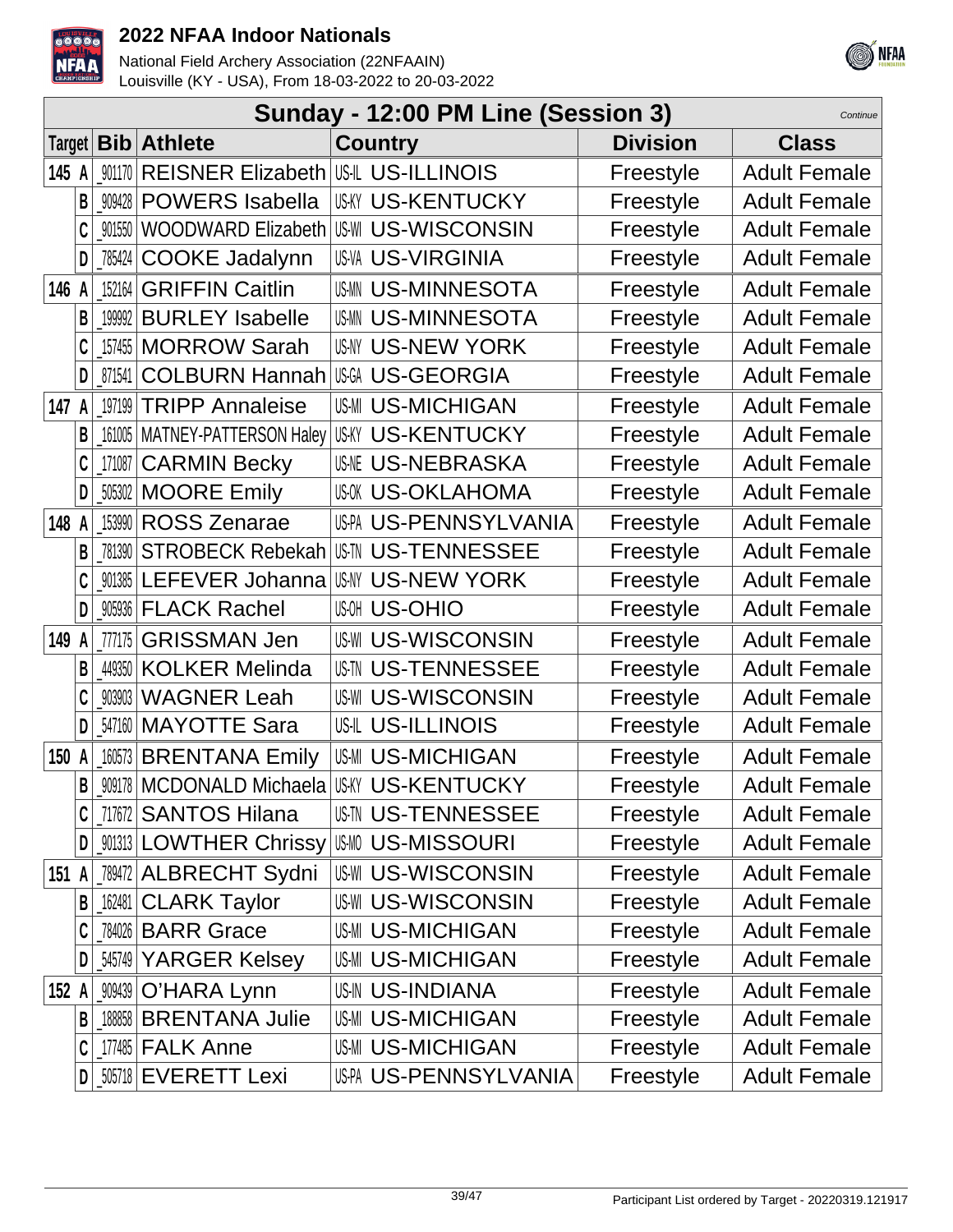



|       | Sunday - 12:00 PM Line (Session 3)<br>Continue |        |                                              |                          |  |                 |                     |  |
|-------|------------------------------------------------|--------|----------------------------------------------|--------------------------|--|-----------------|---------------------|--|
|       |                                                |        | Target <b>Bib Athlete</b>                    | <b>Country</b>           |  | <b>Division</b> | <b>Class</b>        |  |
| 153 A |                                                |        | <b>903879 GELWICK Alyssa</b>                 | <b>US-MINNESOTA</b>      |  | Freestyle       | <b>Adult Female</b> |  |
|       | B                                              |        | 475151 BATTLE Sheuna                         | <b>US-NORTH CAROLINA</b> |  | Freestyle       | <b>Adult Female</b> |  |
|       |                                                |        | 486543   KOZIKOWSKI Lindsay                  | US-MI US-MICHIGAN        |  | Freestyle       | <b>Adult Female</b> |  |
|       | D                                              |        |                                              |                          |  |                 |                     |  |
| 154   | A                                              | 906955 | WHITTEN Madelyne US-MICHIGAN                 |                          |  | Freestyle       | <b>Adult Female</b> |  |
|       | B                                              |        | 499058 ZAMECKI Isabella                      | <b>US-MI US-MICHIGAN</b> |  | Freestyle       | <b>Adult Female</b> |  |
|       |                                                |        | 009498 BRANHAM Makaylee                      | USTX US-TEXAS            |  | Freestyle       | <b>Adult Female</b> |  |
|       | D                                              |        |                                              |                          |  |                 |                     |  |
| 155 A |                                                |        | 152986 COLLINS Steven                        | <b>US-MISSOURI</b>       |  | Freestyle       | <b>Adult Male</b>   |  |
|       | B                                              |        | 173645   MCKEE Jeff                          | <b>US-WASHINGTON</b>     |  | Freestyle       | <b>Adult Male</b>   |  |
|       |                                                |        | 180178   SCHAFFHAUSER Benjamin               | US-WI US-WISCONSIN       |  | Freestyle       | <b>Adult Male</b>   |  |
|       | D                                              |        | 159702 ZEUG Cole                             | <b>USMN US-MINNESOTA</b> |  | Freestyle       | <b>Adult Male</b>   |  |
| 156 A |                                                |        | 154067 BIRCHMEIER Jason                      | <b>US-MI US-MICHIGAN</b> |  | Freestyle       | <b>Adult Male</b>   |  |
|       | B                                              |        | 156320 CARLTON Daniel                        | <b>US-MISSOURI</b>       |  | Freestyle       | <b>Adult Male</b>   |  |
|       |                                                |        | 118094 CARLTON Hunter                        | <b>US-KENTUCKY</b>       |  | Freestyle       | <b>Adult Male</b>   |  |
|       | D                                              |        | <b>_161081 DAWSON Brandon</b>                | US-PA US-PENNSYLVANIA    |  | Freestyle       | <b>Adult Male</b>   |  |
| 157   | A                                              |        | 185654 GOEDKEN Jason                         | <b>US-IA US-IOWA</b>     |  | Freestyle       | <b>Adult Male</b>   |  |
|       | B                                              |        | _175676   HERSHBERGER Joseph                 | <b>US-OHIO</b>           |  | Freestyle       | <b>Adult Male</b>   |  |
|       |                                                | 190277 | <b>ROBERTS Derek</b>                         | <b>US-OHIO</b>           |  | Freestyle       | <b>Adult Male</b>   |  |
|       | D                                              |        | 116565 TAYLOR Austin                         | CAN CANADA               |  | Freestyle       | <b>Adult Male</b>   |  |
| 158 A |                                                |        | 152998 TAYLOR David                          | US-PA US-PENNSYLVANIA    |  | Freestyle       | <b>Adult Male</b>   |  |
|       | B                                              |        | 158841 CROMER Zach                           | <b>US-OHIO</b>           |  | Freestyle       | <b>Adult Male</b>   |  |
|       |                                                |        | $176279$ HUNT D J                            | US-MICHIGAN              |  | Freestyle       | <b>Adult Male</b>   |  |
|       |                                                |        | 156644 KOSTRZEWSKI Blaine WM US-MINNESOTA    |                          |  | Freestyle       | <b>Adult Male</b>   |  |
| 159   | A                                              |        | 741000   THOMPSON Dillon   US-IL US-ILLINOIS |                          |  | Freestyle       | <b>Adult Male</b>   |  |
|       | B                                              |        | 118674   THOMPSON Peter   US-ID DAHO         |                          |  | Freestyle       | <b>Adult Male</b>   |  |
|       |                                                |        | 192168 ZIMMERMAN Nathan US-IL US-ILLINOIS    |                          |  | Freestyle       | <b>Adult Male</b>   |  |
|       |                                                |        | 482438 <b>BUTTON Daniel</b>                  | <b>US-WISCONSIN</b>      |  | Freestyle       | <b>Adult Male</b>   |  |
| 160   | A                                              |        | 191894 BYRNES Matthew                        | US-N US-NEW JERSEY       |  | Freestyle       | <b>Adult Male</b>   |  |
|       | B                                              |        | [161280 CUMMINS Rocky]                       | US-MICHIGAN              |  | Freestyle       | <b>Adult Male</b>   |  |
|       | C                                              |        |                                              |                          |  |                 |                     |  |
|       | D                                              | 753824 | <b>GREER Justin</b>                          | <b>US-IN US-INDIANA</b>  |  | Freestyle       | <b>Adult Male</b>   |  |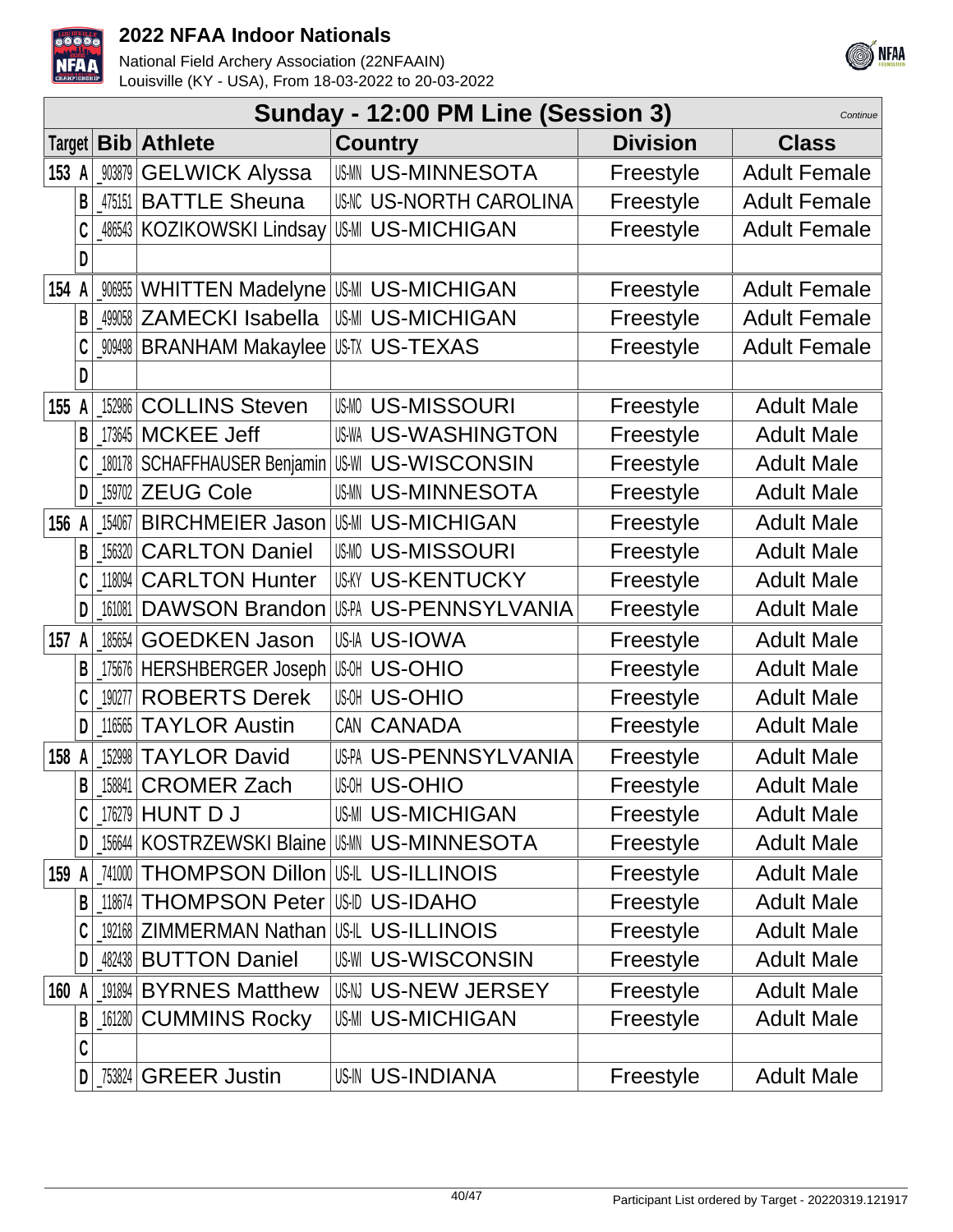



|          | Sunday - 12:00 PM Line (Session 3)<br>Continue |                           |                                      |                 |                   |  |  |  |
|----------|------------------------------------------------|---------------------------|--------------------------------------|-----------------|-------------------|--|--|--|
| Target   |                                                | <b>Bib</b> Athlete        | <b>Country</b>                       | <b>Division</b> | <b>Class</b>      |  |  |  |
| 161<br>A | 183431                                         | <b>HALL Austin</b>        | US-IL US-FLORIDA                     | Freestyle       | <b>Adult Male</b> |  |  |  |
| B        |                                                | 159124 HUDSON Mike        | <b>US-OHIO</b>                       | Freestyle       | <b>Adult Male</b> |  |  |  |
|          | 161242                                         | <b>JOHNSON Travis</b>     | <b>US-MICHIGAN</b>                   | Freestyle       | <b>Adult Male</b> |  |  |  |
| D        | 158955                                         | <b>LAUX Jared</b>         | <b>US-MI US-MICHIGAN</b>             | Freestyle       | <b>Adult Male</b> |  |  |  |
| 162 $A$  |                                                | 458252 MUNSON William     | <b>US-IL US-ILLINOIS</b>             | Freestyle       | <b>Adult Male</b> |  |  |  |
| B        |                                                | 154024 MYERS Brady        | US-PA US-PENNSYLVANIA                | Freestyle       | <b>Adult Male</b> |  |  |  |
|          |                                                | 159547 PATTERSON Dustin   | US-KY US-KENTUCKY                    | Freestyle       | <b>Adult Male</b> |  |  |  |
| D        | 525357                                         | <b>SACKETT Jacob</b>      | <b>US-NY US-NEW YORK</b>             | Freestyle       | <b>Adult Male</b> |  |  |  |
| 163<br>A | 406547                                         | <b>SANTOYO Carter</b>     | <b>US-KANSAS</b>                     | Freestyle       | <b>Adult Male</b> |  |  |  |
| B        |                                                | 160764 TUFTS Caden        | <b>US-MI US-MICHIGAN</b>             | Freestyle       | <b>Adult Male</b> |  |  |  |
|          |                                                | 724654 WISDOM Jared       | <b>USKS US-KANSAS</b>                | Freestyle       | <b>Adult Male</b> |  |  |  |
| D        |                                                | 117282 HALL Devin         | <b>US-COLORADO</b>                   | Freestyle       | <b>Adult Male</b> |  |  |  |
| 164      |                                                | 902702 KLINEDINST Kevin   | USN US-NEW JERSEY                    | Freestyle       | <b>Adult Male</b> |  |  |  |
| B        |                                                |                           |                                      |                 |                   |  |  |  |
|          |                                                | 857009 MILLER Evan        | <b>US-MISSOURI</b>                   | Freestyle       | <b>Adult Male</b> |  |  |  |
| D        |                                                | 785974 MILLER Jacob       | <b>US-MICHIGAN</b>                   | Freestyle       | <b>Adult Male</b> |  |  |  |
| 165<br>A |                                                | 814173 NEWMAN Erik        | <b>US-IN US-INDIANA</b>              | Freestyle       | <b>Adult Male</b> |  |  |  |
| B        | 159002                                         | <b>OLLER Christian</b>    | <b>US-WI US-WISCONSIN</b>            | Freestyle       | <b>Adult Male</b> |  |  |  |
|          | 160855                                         | <b>RAMIREZ Ildefonso</b>  | US-MINNESOTA                         | Freestyle       | <b>Adult Male</b> |  |  |  |
| D        | 909436                                         | <b>ROMARY Samuel</b>      | <b>US-IN US-INDIANA</b>              | Freestyle       | <b>Adult Male</b> |  |  |  |
| 166<br>A | 778529                                         | <b>CORRIVEAU James</b>    | US-MI US-MICHIGAN                    | Freestyle       | <b>Adult Male</b> |  |  |  |
| B        |                                                | _484010 CURTIS Zayne      | <b>US-MICHIGAN</b>                   | Freestyle       | <b>Adult Male</b> |  |  |  |
| C        |                                                | 546751 DEWYSE Jeffrey     | <b>US-MICHIGAN</b>                   | Freestyle       | <b>Adult Male</b> |  |  |  |
| D        |                                                | 188202 DOWELL Mason       | <b>US-WEST VIRGINIA</b>              | Freestyle       | <b>Adult Male</b> |  |  |  |
| 167<br>A |                                                | 195238 EBERT Telo         | <b>US-WISCONSIN</b>                  | Freestyle       | <b>Adult Male</b> |  |  |  |
| B        |                                                | 160839   FACKLAM Eric     | <b>US-NY US-NEW YORK</b>             | Freestyle       | <b>Adult Male</b> |  |  |  |
|          |                                                | 460480 KNUTSON Rob        | <b>US-MINNESOTA</b>                  | Freestyle       | <b>Adult Male</b> |  |  |  |
| D        |                                                | 182313 RICHARDS Alexander | <b>US-MI US-MICHIGAN</b>             | Freestyle       | <b>Adult Male</b> |  |  |  |
| 168<br>A |                                                |                           | 727600 SODERLUND Jaydon US-MINNESOTA | Freestyle       | <b>Adult Male</b> |  |  |  |
| B        |                                                | 747914 ADAMS Aaron        | <b>US-KY US-KENTUCKY</b>             | Freestyle       | <b>Adult Male</b> |  |  |  |
|          |                                                | 788639 FLETCHER Casson    | USIN US-INDIANA                      | Freestyle       | <b>Adult Male</b> |  |  |  |
| D        |                                                | 540813 MOORE Clayton      | US-ARKANSAS                          | Freestyle       | <b>Adult Male</b> |  |  |  |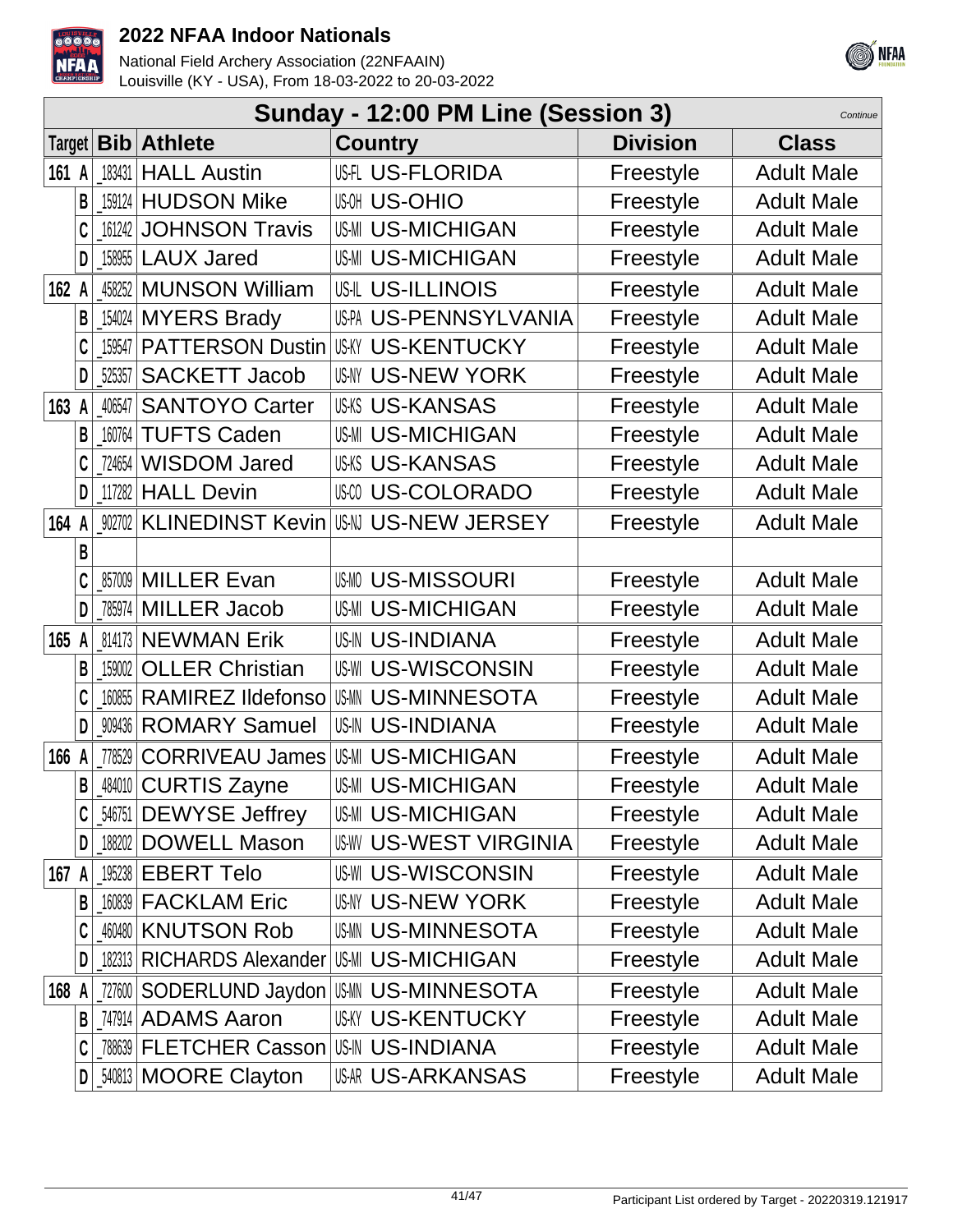



|                              | Sunday - 12:00 PM Line (Session 3)<br>Continue |        |                                           |                                                     |                 |                   |  |  |
|------------------------------|------------------------------------------------|--------|-------------------------------------------|-----------------------------------------------------|-----------------|-------------------|--|--|
| <b>Bib</b> Athlete<br>Target |                                                |        |                                           | <b>Country</b>                                      | <b>Division</b> | <b>Class</b>      |  |  |
| 169 A                        |                                                | 908475 | <b>SMITH Dakota</b>                       | <b>US-KY US-KENTUCKY</b>                            | Freestyle       | <b>Adult Male</b> |  |  |
|                              | B                                              | 904327 | <b>STAHLIN Christopher US-MICHIGAN</b>    |                                                     | Freestyle       | <b>Adult Male</b> |  |  |
|                              |                                                | 834457 | <b>WINCKLER Jason</b>                     | USTX US-TEXAS                                       | Freestyle       | <b>Adult Male</b> |  |  |
|                              | D                                              | 156495 | <b>ZUREK Jonathan</b>                     | <b>US-NY US-NEW YORK</b>                            | Freestyle       | <b>Adult Male</b> |  |  |
| 170 A                        |                                                | 459162 | <b>BAILIE-SINAL Patrick US-GEORGIA</b>    |                                                     | Freestyle       | <b>Adult Male</b> |  |  |
|                              | B                                              |        | 866167 <b>IRWIN Ryan</b>                  | <b>US-MI US-MICHIGAN</b>                            | Freestyle       | <b>Adult Male</b> |  |  |
|                              |                                                |        | 184297 LARKINS Jerrod                     | <b>US-KY US-KENTUCKY</b>                            | Freestyle       | <b>Adult Male</b> |  |  |
|                              | D                                              | 200369 | <b>MCGLINCHEY Bill</b>                    | <b>US-MICHIGAN</b>                                  | Freestyle       | <b>Adult Male</b> |  |  |
| 171 A                        |                                                | 490631 | PATANELLA Jacob                           | <b>US-NY US-NEW YORK</b>                            | Freestyle       | <b>Adult Male</b> |  |  |
|                              | B                                              | 905575 |                                           | <b>RHINEHART Patrick US-SOUTH CAROLINA</b>          | Freestyle       | <b>Adult Male</b> |  |  |
|                              |                                                | 905790 |                                           | SHORTALL Christopher   US-WEST VIRGINIA             | Freestyle       | <b>Adult Male</b> |  |  |
|                              | D                                              | 908746 | YODER Jr                                  | <b>US-TN US-TENNESSEE</b>                           | Freestyle       | <b>Adult Male</b> |  |  |
| 172 A                        |                                                | 462252 | <b>GARCIA Jose</b>                        | <b>US-IL US-ILLINOIS</b>                            | Freestyle       | <b>Adult Male</b> |  |  |
|                              | B                                              |        | 741183 RIENSTRA Ian                       | <b>US-KENTUCKY</b>                                  | Freestyle       | <b>Adult Male</b> |  |  |
|                              | C                                              |        | 906723 LEWIS James                        | <b>US-OKLAHOMA</b>                                  | Freestyle       | <b>Adult Male</b> |  |  |
|                              | D                                              |        | 505472 MILNE Harrison                     | <b>US-IN US-INDIANA</b>                             | Freestyle       | <b>Adult Male</b> |  |  |
| 173                          | A                                              | 486030 | <b>SAYLORS Hunter</b>                     | <b>US-OHIO</b>                                      | Freestyle       | <b>Adult Male</b> |  |  |
|                              | B                                              | 188334 | <b>FENNELL Patrick</b>                    | US-N US-NEW JERSEY                                  | Freestyle       | <b>Adult Male</b> |  |  |
|                              |                                                | 162032 | GUYTON, III Robert USG US-GEORGIA         |                                                     | Freestyle       | <b>Adult Male</b> |  |  |
|                              | D                                              | 902602 | <b>JUERGENS Jacob</b>                     | <b>US-OHIO</b>                                      | Freestyle       | <b>Adult Male</b> |  |  |
| 174 A                        |                                                | 901384 | <b>LEFEVER Michael</b>                    | <b>US-NY US-NEW YORK</b>                            | Freestyle       | <b>Adult Male</b> |  |  |
|                              | B                                              |        | _167683 REID Owen                         | <b>US-NY US-NEW YORK</b>                            | Freestyle       | <b>Adult Male</b> |  |  |
|                              | C                                              |        | 467446 STOLTMAN Patrick US-IL US-ILLINOIS |                                                     | Freestyle       | <b>Adult Male</b> |  |  |
|                              | D                                              |        |                                           | <b>_533692   TAYLOR Shannon   US-KY US-KENTUCKY</b> | Freestyle       | <b>Adult Male</b> |  |  |
| 175 A                        |                                                |        |                                           |                                                     |                 |                   |  |  |
|                              | B                                              | 162239 | <b>PASMORE Mark</b>                       | US-N US-NEW JERSEY                                  | Freestyle       | <b>Adult Male</b> |  |  |
|                              |                                                |        |                                           | 540910 SIVERLING Mason US-WISCONSIN                 | Freestyle       | <b>Adult Male</b> |  |  |
|                              |                                                |        | 821254 CLOUSE Cameron US-0HIO             |                                                     | Freestyle       | <b>Adult Male</b> |  |  |
| 176 A                        |                                                |        | 736668 <b>FALK Evan</b>                   | <b>US-MICHIGAN</b>                                  | Freestyle       | <b>Adult Male</b> |  |  |
|                              | B                                              | 731893 |                                           | HOUSEKNECHT Jacob US-N' US-NEW YORK                 | Freestyle       | <b>Adult Male</b> |  |  |
|                              | C                                              |        | 154005 OLSON Hunter                       | <b>US-WISCONSIN</b>                                 | Freestyle       | <b>Adult Male</b> |  |  |
|                              |                                                |        | 188660 WHITAKER Noah                      | <b>US-KENTUCKY</b>                                  | Freestyle       | <b>Adult Male</b> |  |  |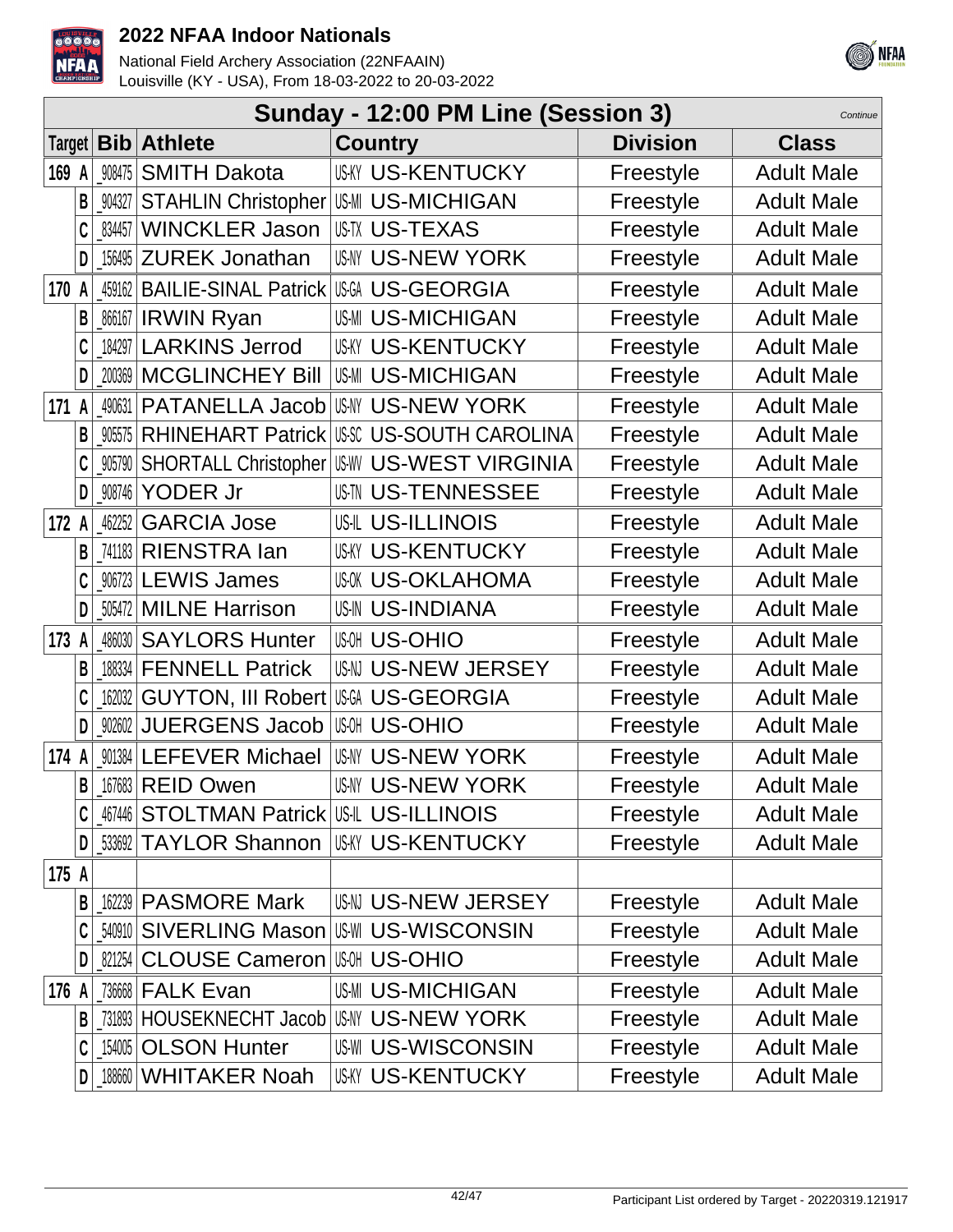



|       | Sunday - 12:00 PM Line (Session 3)<br>Continue |                                                                                     |                           |                 |                   |  |  |  |  |
|-------|------------------------------------------------|-------------------------------------------------------------------------------------|---------------------------|-----------------|-------------------|--|--|--|--|
|       | Target $ $ <b>Bib</b>                          | <b>Athlete</b>                                                                      | <b>Country</b>            | <b>Division</b> | <b>Class</b>      |  |  |  |  |
| 177 A |                                                | <b>ALLEN Justin</b><br>901733                                                       | <b>US-KANSAS</b>          | Freestyle       | <b>Adult Male</b> |  |  |  |  |
|       | B                                              | <b>REED Chris</b><br>906615                                                         | <b>USKY US-KENTUCKY</b>   | Freestyle       | <b>Adult Male</b> |  |  |  |  |
|       |                                                | <b>THOMPSON Travis US-IL US-ILLINOIS</b><br>156536                                  |                           | Freestyle       | <b>Adult Male</b> |  |  |  |  |
|       | D                                              | <b>WERNER Andrew</b><br>903347                                                      | <b>US-KENTUCKY</b>        | Freestyle       | <b>Adult Male</b> |  |  |  |  |
| 178 A |                                                | <b>HETLETVED Lee</b><br>454953                                                      | <b>US-NORTH DAKOTA</b>    | Freestyle       | <b>Adult Male</b> |  |  |  |  |
|       | B                                              | <b>NIEKAMP Michael</b><br>737215                                                    | <b>US-OHIO</b>            | Freestyle       | <b>Adult Male</b> |  |  |  |  |
|       | C                                              | <b>PAULEY Andrew</b><br>181991                                                      | US-IA US-IOWA             | Freestyle       | <b>Adult Male</b> |  |  |  |  |
|       | D                                              | <b>CUMBERWORTH Ethan</b><br>542289                                                  | US-IN US-INDIANA          | Freestyle       | <b>Adult Male</b> |  |  |  |  |
| 179   |                                                | <b>POWERS Knox</b><br>182934                                                        | <b>US-MI US-MICHIGAN</b>  | Freestyle       | <b>Adult Male</b> |  |  |  |  |
|       | B                                              | <b>KLEINE Brad</b><br>867408                                                        | US-IL US-ILLINOIS         | Freestyle       | <b>Adult Male</b> |  |  |  |  |
|       |                                                | <b>HALL Preston</b><br>903101                                                       | <b>US-WI US-WISCONSIN</b> | Freestyle       | <b>Adult Male</b> |  |  |  |  |
|       | D                                              | <b>CARLSON James</b><br>187986                                                      | <b>US-KANSAS</b>          | Freestyle       | <b>Adult Male</b> |  |  |  |  |
| 180   | A                                              | <b>FISHER Nick</b><br>152660                                                        | <b>US-ARIZONA</b>         | Freestyle       | <b>Adult Male</b> |  |  |  |  |
|       | B                                              | <b>GROFF Randy</b><br>$\left[ \begin{smallmatrix} 162586 \end{smallmatrix} \right]$ | <b>USGA US-GEORGIA</b>    | Freestyle       | <b>Adult Male</b> |  |  |  |  |
|       |                                                | <b>WRIGHT Brandon</b><br>190905                                                     | <b>US-MICHIGAN</b>        | Freestyle       | <b>Adult Male</b> |  |  |  |  |
|       | D                                              | <b>BOGGS Richard</b><br>156034                                                      | <b>US-VA US-VIRGINIA</b>  | Freestyle       | <b>Adult Male</b> |  |  |  |  |
| 181   | A                                              | <b>YODER Lee</b><br>791992                                                          | <b>US-OHIO</b>            | Freestyle       | <b>Adult Male</b> |  |  |  |  |
|       | B                                              | <b>FULLER Carson</b><br>158507                                                      | <b>US-MI US-MICHIGAN</b>  | Freestyle       | <b>Adult Male</b> |  |  |  |  |
|       |                                                | <b>HAINES Abe</b><br>157739                                                         | <b>US-IN US-INDIANA</b>   | Freestyle       | <b>Adult Male</b> |  |  |  |  |
|       | D                                              | 153568 LOUKO Kyle                                                                   | <b>US-VERMONT</b>         | Freestyle       | <b>Adult Male</b> |  |  |  |  |
| 182 A |                                                | <b>HARDY Brandon</b><br>798254                                                      | <b>US TN US-TENNESSEE</b> | Freestyle       | <b>Adult Male</b> |  |  |  |  |
|       | R                                              | _909017   SCHULTZ Jeremy                                                            | US-WI US-WISCONSIN        | Freestyle       | <b>Adult Male</b> |  |  |  |  |
|       | C                                              | 905304   WILLIAMS Matt                                                              | แฒ US-OHIO                | Freestyle       | <b>Adult Male</b> |  |  |  |  |
|       | D                                              | 195180 ASHLOCK Kyle                                                                 | <b>US-KY US-KENTUCKY</b>  | Freestyle       | <b>Adult Male</b> |  |  |  |  |
| 183 A |                                                | 470838 BEAUDRY Eric                                                                 | <b>US-MI US-MICHIGAN</b>  | Freestyle       | <b>Adult Male</b> |  |  |  |  |
|       | B <sub>1</sub>                                 | <b>CHAN Sean</b><br>902871                                                          | <b>US-NY US-NEW YORK</b>  | Freestyle       | <b>Adult Male</b> |  |  |  |  |
|       |                                                | 901126 WELCH Brian                                                                  | <b>US-MI US-MICHIGAN</b>  | Freestyle       | <b>Adult Male</b> |  |  |  |  |
|       | D                                              | _779149 BROWNING Zachary                                                            | <b>US-OHIO</b>            | Freestyle       | <b>Adult Male</b> |  |  |  |  |
| 184 A |                                                | 907831<br><b>BRYANT Dylan</b>                                                       | <b>US-OHIO</b>            | Freestyle       | <b>Adult Male</b> |  |  |  |  |
|       | B                                              |                                                                                     |                           |                 |                   |  |  |  |  |
|       |                                                | <b>NIXON Joshua</b><br>906194                                                       | US-IL US-ILLINOIS         | Freestyle       | <b>Adult Male</b> |  |  |  |  |
|       | D                                              |                                                                                     |                           |                 |                   |  |  |  |  |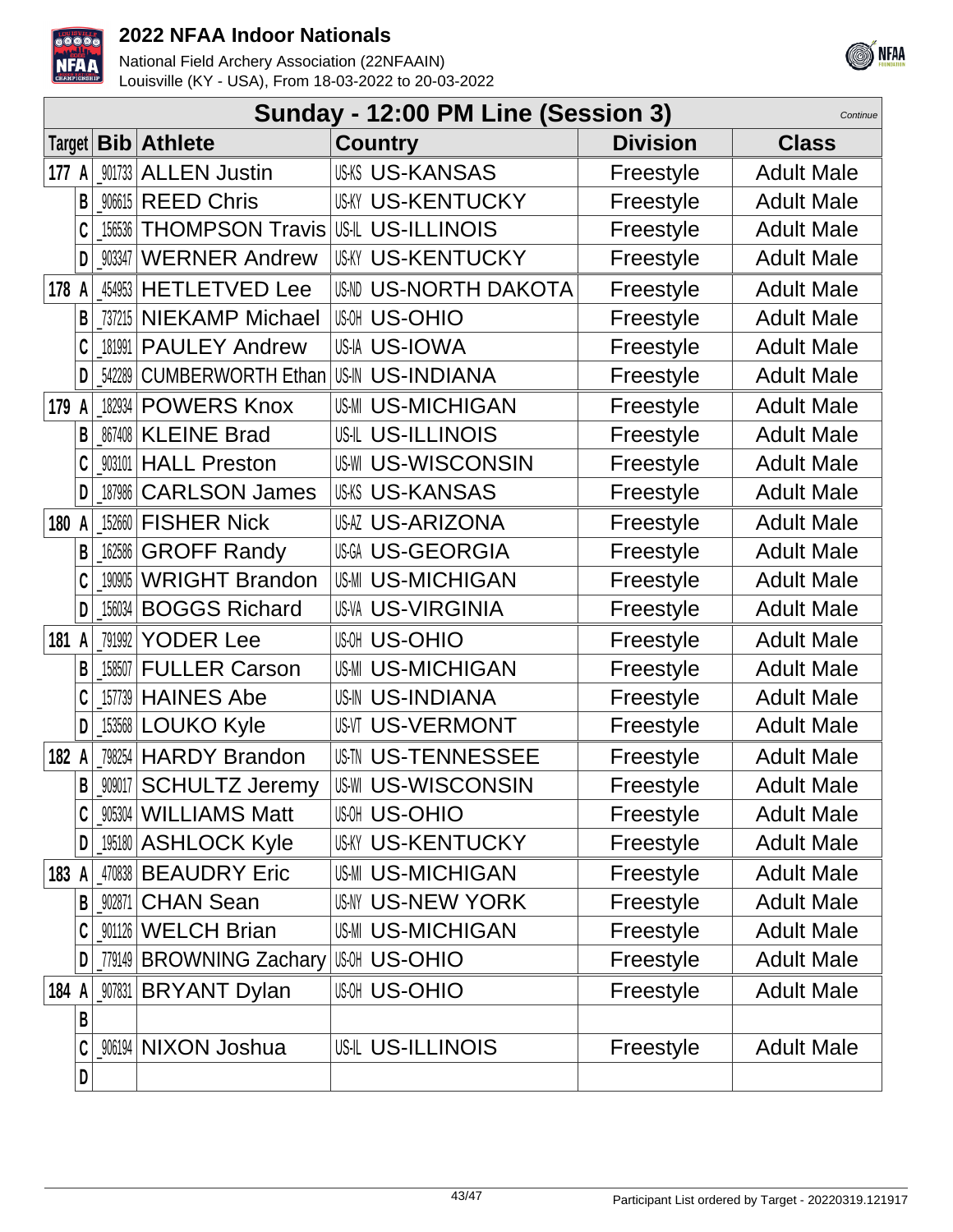



|          | Sunday - 12:00 PM Line (Session 3)<br>Continue |  |                                              |                          |                 |                   |  |  |
|----------|------------------------------------------------|--|----------------------------------------------|--------------------------|-----------------|-------------------|--|--|
|          |                                                |  | Target <b>Bib Athlete</b>                    | <b>Country</b>           | <b>Division</b> | <b>Class</b>      |  |  |
| 185 $A$  |                                                |  | 906718 LAHEY Adam                            | <b>USTX US-TEXAS</b>     | Freestyle       | <b>Adult Male</b> |  |  |
|          | B                                              |  | 466530 CROCKER Casey                         | US-TX US-TEXAS           | Freestyle       | <b>Adult Male</b> |  |  |
|          |                                                |  | 195658 CURTIS Colton                         | <b>US-MICHIGAN</b>       | Freestyle       | <b>Adult Male</b> |  |  |
|          | D                                              |  | <b>_858192 PRAY Joseph</b>                   | US-NEW YORK              | Freestyle       | <b>Adult Male</b> |  |  |
| 186<br>A |                                                |  | 526528 BORYS Jason                           | CAN CANADA               | Freestyle       | <b>Adult Male</b> |  |  |
|          | B                                              |  | 908449 DEIBEL Collin                         | <b>US-OHIO</b>           | Freestyle       | <b>Adult Male</b> |  |  |
|          |                                                |  | 162091 PIROLLI Anthony                       | <b>US-MICHIGAN</b>       | Freestyle       | <b>Adult Male</b> |  |  |
|          | D                                              |  | _903440 CULLENS Jj                           | US-GEORGIA               | Freestyle       | <b>Adult Male</b> |  |  |
| 187 $A$  |                                                |  | _903229 VEITH Bradley                        | <b>US-NORTH DAKOTA</b>   | Freestyle       | <b>Adult Male</b> |  |  |
|          | B                                              |  | <b>909414 SLOAT Nickolas</b>                 | <b>US-IL US-ILLINOIS</b> | Freestyle       | <b>Adult Male</b> |  |  |
|          |                                                |  | 903237 YEAGER Colton                         | US-ID US-IDAHO           | Freestyle       | <b>Adult Male</b> |  |  |
|          | D                                              |  | <b>903985 ANDERSON Jeremy</b>                | US-MINNESOTA             | Freestyle       | <b>Adult Male</b> |  |  |
| 188 $A$  |                                                |  | $537879$ HENRY Adam                          | <b>US-MI US-MONTANA</b>  | Freestyle       | <b>Adult Male</b> |  |  |
|          | B                                              |  | $197475$ HILDEN Scot                         | <b>US-COLORADO</b>       | Freestyle       | <b>Adult Male</b> |  |  |
|          |                                                |  | 202832 FUCHS Scott                           | <b>US-WISCONSIN</b>      | Freestyle       | <b>Adult Male</b> |  |  |
|          | D                                              |  | <b>505394 ALSIP Evan</b>                     | US-IL US-ILLINOIS        | Freestyle       | <b>Adult Male</b> |  |  |
| 189      | A                                              |  | 901606 ARMSTRONG Seth                        | <b>USVA US-VIRGINIA</b>  | Freestyle       | <b>Adult Male</b> |  |  |
|          |                                                |  | 902118 FOLK Brandon                          | <b>US-OHIO</b>           | Freestyle       | <b>Adult Male</b> |  |  |
|          |                                                |  | 174582 LOYNES Austin                         | <b>US-MICHIGAN</b>       | Freestyle       | <b>Adult Male</b> |  |  |
|          | D                                              |  | 873004 LERETTE Nathan                        | <b>US-OHIO</b>           | Freestyle       | <b>Adult Male</b> |  |  |
| 190 A    |                                                |  | 908884 WRIGHT Michael                        | <b>US-KY US-KENTUCKY</b> | Freestyle       | <b>Adult Male</b> |  |  |
|          | B                                              |  | <b>M967 LANCASTER Stefan USM US-MICHIGAN</b> |                          | Freestyle       | <b>Adult Male</b> |  |  |
|          |                                                |  | 170679 COOLEY Neil                           | US-OKLAHOMA              | Freestyle       | <b>Adult Male</b> |  |  |
|          | D                                              |  |                                              |                          |                 |                   |  |  |
| 191 A    |                                                |  | 161383 GRUBBA James                          | <b>US-MICHIGAN</b>       | Freestyle       | <b>Adult Male</b> |  |  |
|          | B                                              |  | 790067 VENTLING Ethan                        | <b>US-WYOMING</b>        | Freestyle       | <b>Adult Male</b> |  |  |
|          |                                                |  | 909161 ROSSER Milton                         | <b>US-KENTUCKY</b>       | Freestyle       | <b>Adult Male</b> |  |  |
|          |                                                |  | 160664   WEBB Derek                          | US-IL US-ILLINOIS        | Freestyle       | <b>Adult Male</b> |  |  |
| 192      | A                                              |  | 901365 MCKAY Richard                         | US-N US-NEW JERSEY       | Freestyle       | <b>Adult Male</b> |  |  |
|          | B                                              |  | 161238 WILCOX Ostin                          | <b>US-MI US-MICHIGAN</b> | Freestyle       | <b>Adult Male</b> |  |  |
|          |                                                |  | 171536 WILCOX Devin                          | <b>US-MICHIGAN</b>       | Freestyle       | <b>Adult Male</b> |  |  |
|          | D                                              |  | _905591 LEE Zack                             | <b>US-KY US-KENTUCKY</b> | Freestyle       | <b>Adult Male</b> |  |  |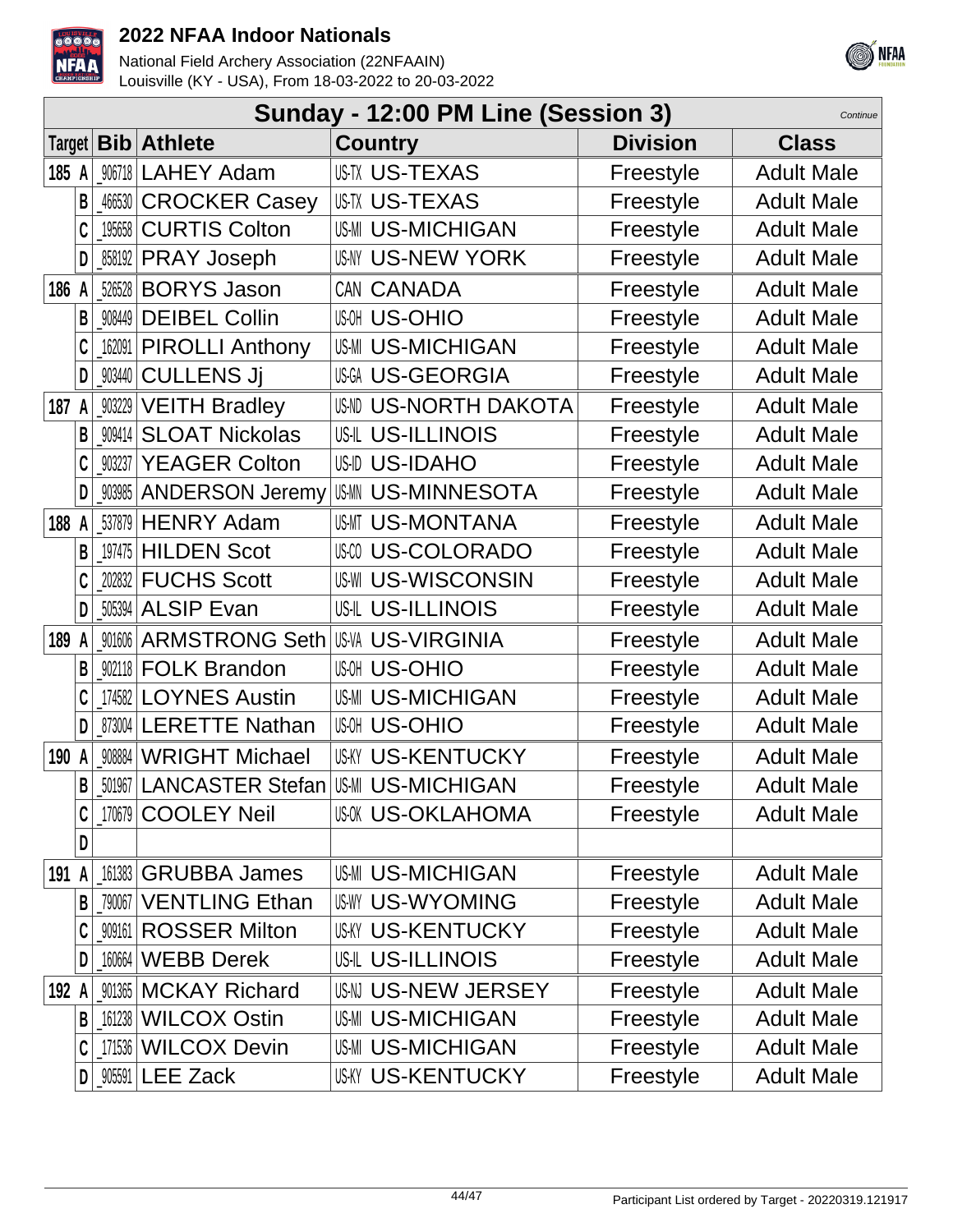



|            | Sunday - 12:00 PM Line (Session 3)<br>Continue |        |                                               |                                                    |                 |                   |  |  |  |
|------------|------------------------------------------------|--------|-----------------------------------------------|----------------------------------------------------|-----------------|-------------------|--|--|--|
| Target     |                                                |        | <b>Bib Athlete</b>                            | <b>Country</b>                                     | <b>Division</b> | <b>Class</b>      |  |  |  |
| 193 A      |                                                | 904020 | <b>FRAZIER Michael</b>                        | <b>US-TENNESSEE</b>                                | Freestyle       | <b>Adult Male</b> |  |  |  |
|            | B                                              | 866979 | <b>CARPENTER John</b>                         | <b>US-VA US-VIRGINIA</b>                           | Freestyle       | <b>Adult Male</b> |  |  |  |
|            | C                                              |        | 191193 ALSIP Curtis                           | <b>US-IL US-ILLINOIS</b>                           | Freestyle       | <b>Adult Male</b> |  |  |  |
|            | D                                              |        |                                               |                                                    |                 |                   |  |  |  |
| 194 A      |                                                |        | 156669 REGA Brad                              | US-PA US-PENNSYLVANIA                              | Freestyle       | <b>Adult Male</b> |  |  |  |
|            | B                                              |        | 161170 HULBURT Michael Sr.                    | <b>US-IN US-INDIANA</b>                            | Freestyle       | <b>Adult Male</b> |  |  |  |
|            |                                                |        | 173436   MOUNTCASTLE Shawn   US-IN US-INDIANA |                                                    | Freestyle       | <b>Adult Male</b> |  |  |  |
|            | D                                              | 768025 | <b>COON Owen</b>                              | <b>US-WISCONSIN</b>                                | Freestyle       | <b>Adult Male</b> |  |  |  |
| 195 A      |                                                |        | 155332 <b>RYAN Matt</b>                       | <b>USMN US-MINNESOTA</b>                           | Freestyle       | <b>Adult Male</b> |  |  |  |
|            | B                                              |        | 160932 AIMAR Brady                            | <b>US-MI US-MICHIGAN</b>                           | Freestyle       | <b>Adult Male</b> |  |  |  |
|            | C                                              |        | 871077 LILLA Michael                          | <b>US-WISCONSIN</b>                                | Freestyle       | <b>Adult Male</b> |  |  |  |
|            | D                                              |        | 454865   HALL Mathew                          | <b>US-FLORIDA</b>                                  | Freestyle       | <b>Adult Male</b> |  |  |  |
| 196 A      |                                                | 902026 | <b>CALANDRA Brian</b>                         | <b>US-OHIO</b>                                     | Freestyle       | <b>Adult Male</b> |  |  |  |
|            | B                                              |        | 458367 CULP Rusty                             | <b>US-IN US-INDIANA</b>                            | Freestyle       | <b>Adult Male</b> |  |  |  |
|            | C                                              | 908964 | <b>HUGHEY Mark</b>                            | <b>USMS US-MISSISSIPPI</b>                         | Freestyle       | <b>Adult Male</b> |  |  |  |
|            | D                                              | 736569 | <b>COON Andy</b>                              | <b>US-WISCONSIN</b>                                | Freestyle       | <b>Adult Male</b> |  |  |  |
| 197        | A                                              |        | 909137 SPECHT Brady                           | <b>US TN US-TENNESSEE</b>                          | Freestyle       | <b>Adult Male</b> |  |  |  |
|            | B                                              | 901269 | <b>BATTIN Michael</b>                         | <b>US-L US-ILLINOIS</b>                            | Freestyle       | <b>Adult Male</b> |  |  |  |
|            | C                                              |        | 753616 MCBRIDE Jim                            | <b>US-TX US-TEXAS</b>                              | Freestyle       | <b>Adult Male</b> |  |  |  |
|            | D                                              | 174042 | <b>VILLAREAL Chris</b>                        | <b>US-TX US-TEXAS</b>                              | Freestyle       | <b>Adult Male</b> |  |  |  |
| 198 A      |                                                | 191721 | <b>WILLIAMS Ethan</b>                         | <b>US-MI US-MICHIGAN</b>                           | Freestyle       | <b>Adult Male</b> |  |  |  |
|            | B                                              |        | <b>909132 TROYER Ben</b>                      | <b>US-OHIO</b>                                     | Freestyle       | <b>Adult Male</b> |  |  |  |
|            | C                                              |        |                                               | <b>WWWS EDWARDS Alexander USPA US-PENNSYLVANIA</b> | Freestyle       | <b>Adult Male</b> |  |  |  |
|            | D                                              |        | 901431 RIDDLE Andrew                          | <b>US-WISCONSIN</b>                                | Freestyle       | <b>Adult Male</b> |  |  |  |
| 199 A      |                                                |        | 008793   MAUCELLI Thomas   USMO US-MISSOURI   |                                                    | Freestyle       | <b>Adult Male</b> |  |  |  |
|            | B                                              |        | 909460 NICHOLSON Garrett US-IL US-ILLINOIS    |                                                    | Freestyle       | <b>Adult Male</b> |  |  |  |
|            |                                                |        | 001890   WEISMANTEL Joe   US-MICHIGAN         |                                                    | Freestyle       | <b>Adult Male</b> |  |  |  |
|            | D                                              |        | 499320 OBLANDER Devin                         | US-TX US-TEXAS                                     | Freestyle       | <b>Adult Male</b> |  |  |  |
| <b>200</b> |                                                |        | 496608 PRUZINSKIS Nils                        | <b>US-MICHIGAN</b>                                 | Freestyle       | <b>Adult Male</b> |  |  |  |
|            | B                                              |        | 908678 BERROCAL Joe                           | US-PA US-PENNSYLVANIA                              | Freestyle       | <b>Adult Male</b> |  |  |  |
|            |                                                |        | _787405   DANIELS Ron                         | <b>US-OHIO</b>                                     | Freestyle       | <b>Adult Male</b> |  |  |  |
|            | D                                              |        |                                               |                                                    |                 |                   |  |  |  |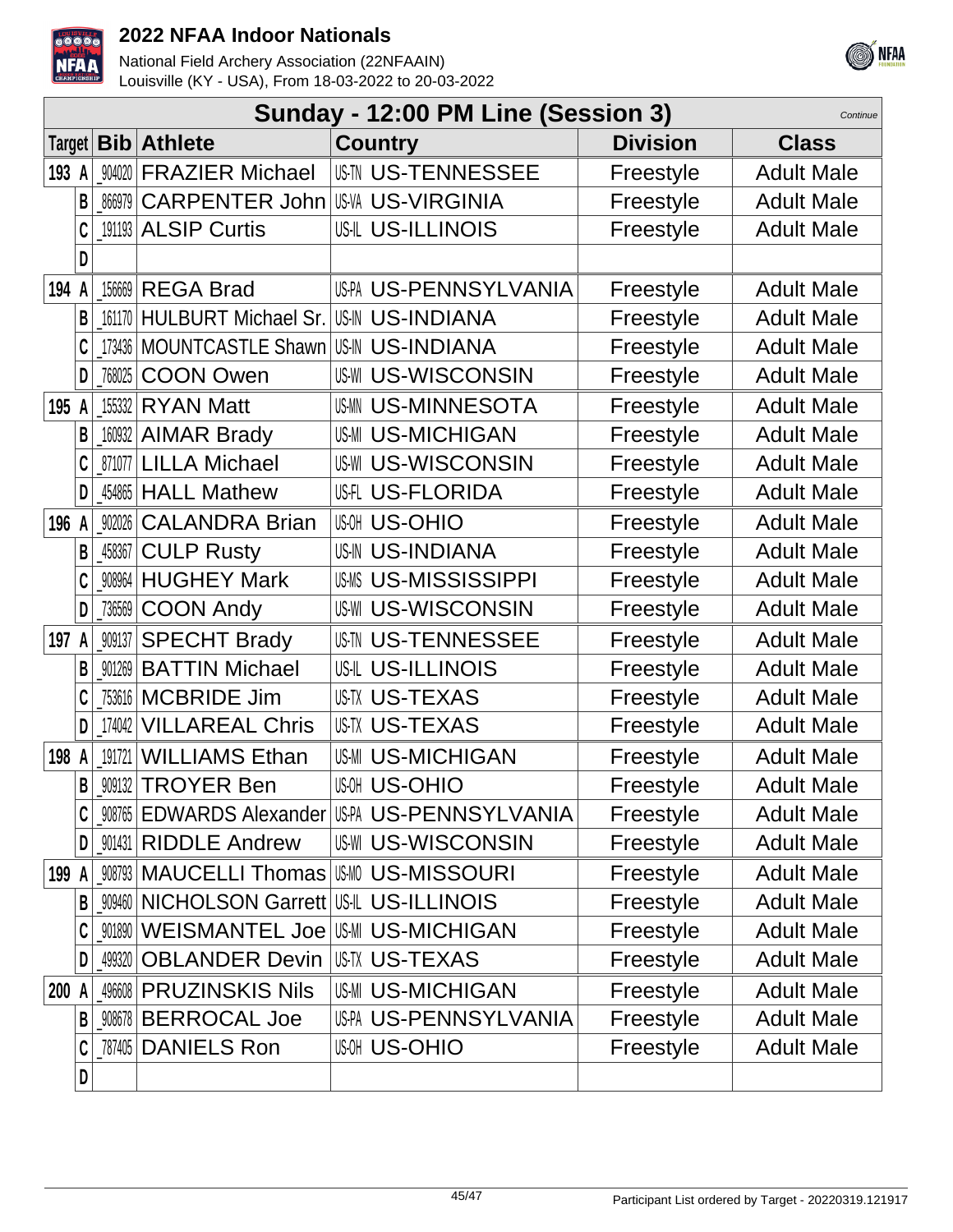



|                               | Sunday - 12:00 PM Line (Session 3)<br>Continue |        |                                             |                                            |                 |                            |  |  |
|-------------------------------|------------------------------------------------|--------|---------------------------------------------|--------------------------------------------|-----------------|----------------------------|--|--|
| Target                        |                                                |        | <b>Bib Athlete</b>                          | Country                                    | <b>Division</b> | <b>Class</b>               |  |  |
| 201                           | A                                              |        | 844876 NIXON James                          | <b>US-OHIO</b>                             | Freestyle       | <b>Adult Male</b>          |  |  |
|                               | B                                              |        | 517111 GAGE Timothy                         | <b>US-MI US-MICHIGAN</b>                   | Freestyle       | <b>Adult Male</b>          |  |  |
|                               |                                                |        | _909112 PEARCEY Ryan                        | USSC US-SOUTH CAROLINA                     | Freestyle       | <b>Adult Male</b>          |  |  |
|                               | D                                              |        |                                             |                                            |                 |                            |  |  |
| <b>Third Line (Session 4)</b> |                                                |        |                                             |                                            |                 |                            |  |  |
|                               |                                                |        | Target <b>Bib Athlete</b>                   | Country                                    | <b>Division</b> | <b>Class</b>               |  |  |
|                               |                                                |        |                                             | <b>No Show (Session 5)</b>                 |                 |                            |  |  |
|                               |                                                |        | Target   Bib   Athlete                      | <b>Country</b>                             | <b>Division</b> | <b>Class</b>               |  |  |
|                               |                                                |        |                                             | <b>Session 6</b>                           |                 |                            |  |  |
|                               |                                                |        | Target   Bib   Athlete                      | <b>Country</b>                             | <b>Division</b> | <b>Class</b>               |  |  |
|                               | <b>Shootooff (Session 8)</b>                   |        |                                             |                                            |                 |                            |  |  |
| Target                        |                                                |        | <b>Bib</b> Athlete                          | <b>Country</b>                             | <b>Division</b> | <b>Class</b>               |  |  |
| 1                             | A                                              |        | _467439   ANDERSON Steve   US-UT US-UT AH   |                                            | Freestyle       | <b>Professional Male</b>   |  |  |
|                               | B                                              |        | 154080 BOWEN Richard                        | <b>US-ARKANSAS</b>                         | Freestyle       | <b>Professional Male</b>   |  |  |
| 2A                            |                                                |        | 492894 BROADNAX Curtis USGA US-GEORGIA      |                                            | Freestyle       | <b>Professional Male</b>   |  |  |
|                               | B                                              |        | 157137 BROADWATER Jesse US-FL US-FLORIDA    |                                            | Freestyle       | <b>Professional Male</b>   |  |  |
| 3A                            |                                                | 169503 | <b>COUSINS Dave</b>                         | <b>US-MAINE</b>                            | Freestyle       | <b>Professional Male</b>   |  |  |
|                               | $\mathsf{B}$                                   |        | 156700 DOUGLAS Kyle                         | US-UTAH                                    | Freestyle       | <b>Professional Male</b>   |  |  |
| 4 A                           |                                                |        | 161011 EYLER Bob                            | <b>US-MICHIGAN</b>                         | Freestyle       | <b>Professional Male</b>   |  |  |
|                               |                                                |        |                                             |                                            |                 |                            |  |  |
|                               |                                                |        | 5 A 153684 HOUSEHOLDER Robert US-ALABAMA    |                                            | Freestyle       | <b>Professional Male</b>   |  |  |
|                               | B                                              |        | 497588 JOHNSON Dane                         | <b>US-IN US-INDIANA</b>                    | Freestyle       | <b>Professional Male</b>   |  |  |
| 6 A                           |                                                |        | 877427 KAPPERS Nick                         | <b>US-MINNESOTA</b>                        | Freestyle       | <b>Professional Male</b>   |  |  |
|                               | B                                              |        | 176786 MARLOW Lonnie Jacob US-FL US-FLORIDA |                                            | Freestyle       | <b>Professional Male</b>   |  |  |
| <b>7</b> A                    |                                                | 159347 | <b>PLATT Brent</b>                          | US-PA US-PENNSYLVANIA                      | Freestyle       | <b>Professional Male</b>   |  |  |
|                               | B                                              |        | [720885   RANEY Jeff                        | <b>US-KANSAS</b>                           | Freestyle       | <b>Professional Male</b>   |  |  |
| 8 A                           |                                                |        | 153854 SLUSARZ Jacob                        | US-NY US-NEW YORK                          | Freestyle       | <b>Professional Male</b>   |  |  |
|                               | B                                              |        |                                             |                                            |                 |                            |  |  |
| 13                            | A                                              |        | 155248 ARREOLA Liko                         | US-HAWAII                                  | Freestyle       | <b>Professional Female</b> |  |  |
|                               | В                                              |        |                                             |                                            |                 |                            |  |  |
| 14A                           |                                                |        |                                             | 481503 GELLENTHIEN Tanja US AY US-KENTUCKY | Freestyle       | <b>Professional Female</b> |  |  |
|                               | B                                              |        |                                             |                                            |                 |                            |  |  |